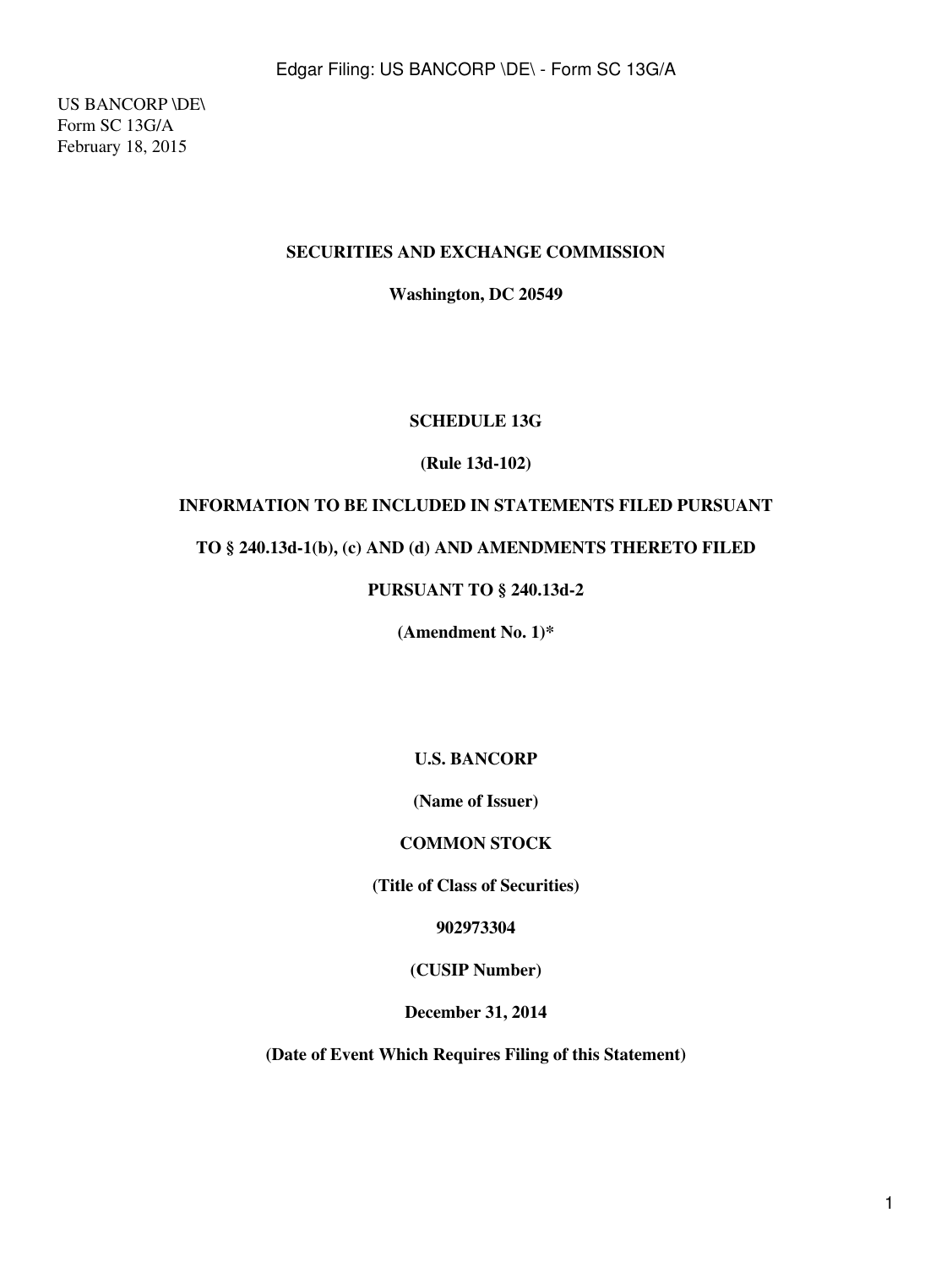Check the appropriate box to designate the rule pursuant to which this Schedule is filed:

x Rule 13d-1 (b)

¨ Rule 13d-1 (c)

¨ Rule 13d-1 (d)

\* The remainder of this cover page shall be filled out for a reporting person s initial filing on this form with respect to the subject class of securities, and for any subsequent amendment containing information which would alter disclosures provided in a prior cover page.

The information required on the remainder of this cover page shall not be deemed to be filed for the purpose of Section 18 of the Securities Exchange Act of 1934 (the Act) or otherwise subject to the liabilities of that section of the Act but shall be subject to all other provisions of the Act (however, see the Notes.)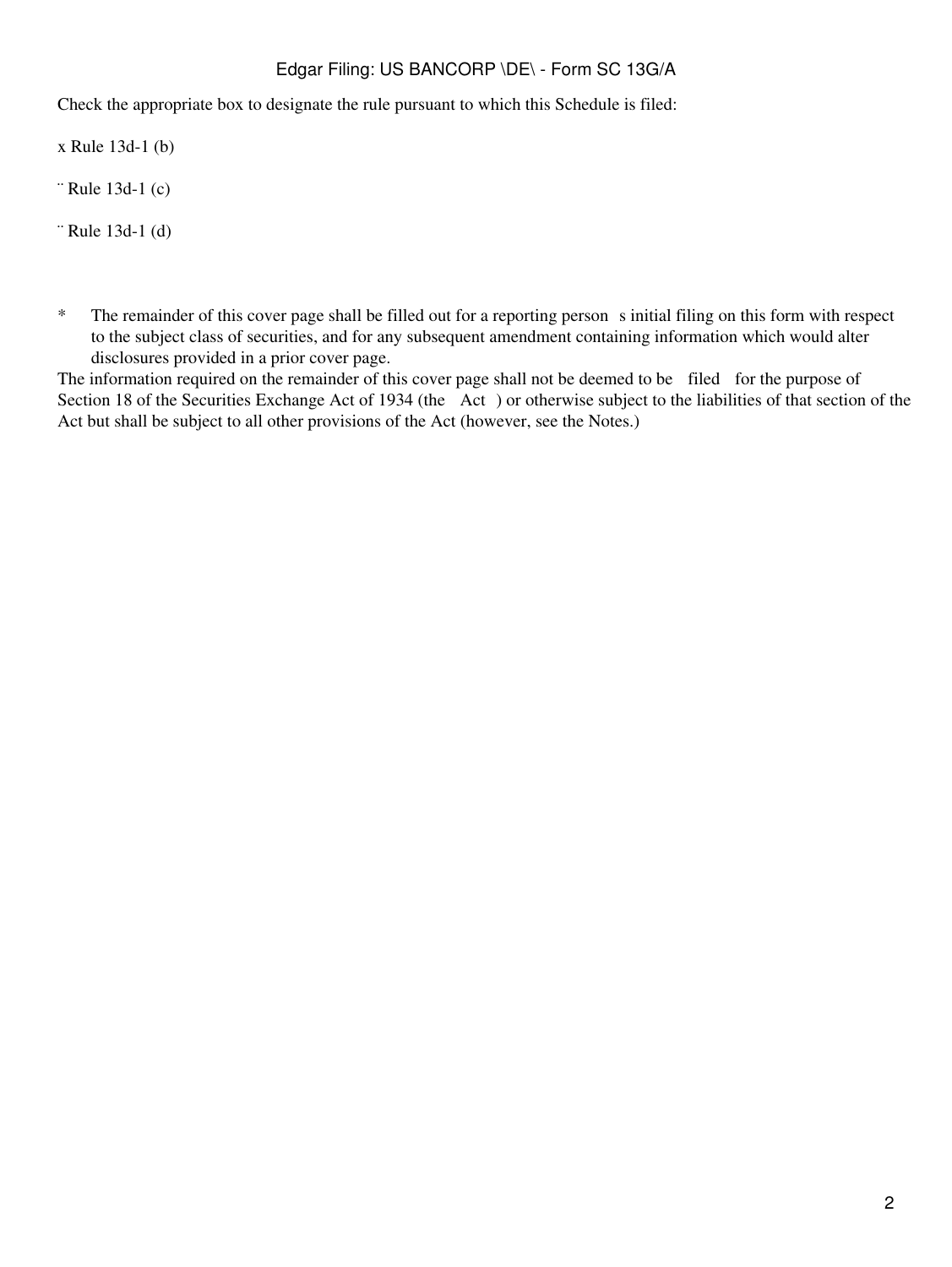## 1 NAME OF REPORTING PERSON

Warren E. Buffett

#### 2 CHECK THE APPROPRIATE BOX IF A MEMBER OF A GROUP

(a)  $x$  (b)  $\dddot{ }$ 

3 SEC USE ONLY

#### 4 CITIZENSHIP OR PLACE OF ORGANIZATION

United States Citizen 5 SOLE VOTING POWER

#### NUMBER OF

SHARES 884,230 shares of Common Stock 6 SHARED VOTING POWER

#### BENEFICIALLY

OWNED BY EACH 97,480,940 shares of Common Stock 7 SOLE DISPOSITIVE POWER

#### REPORTING

PERSON 884,230 shares of Common Stock 8 SHARED DISPOSITIVE POWER

WITH

## 97,480,940 shares of Common Stock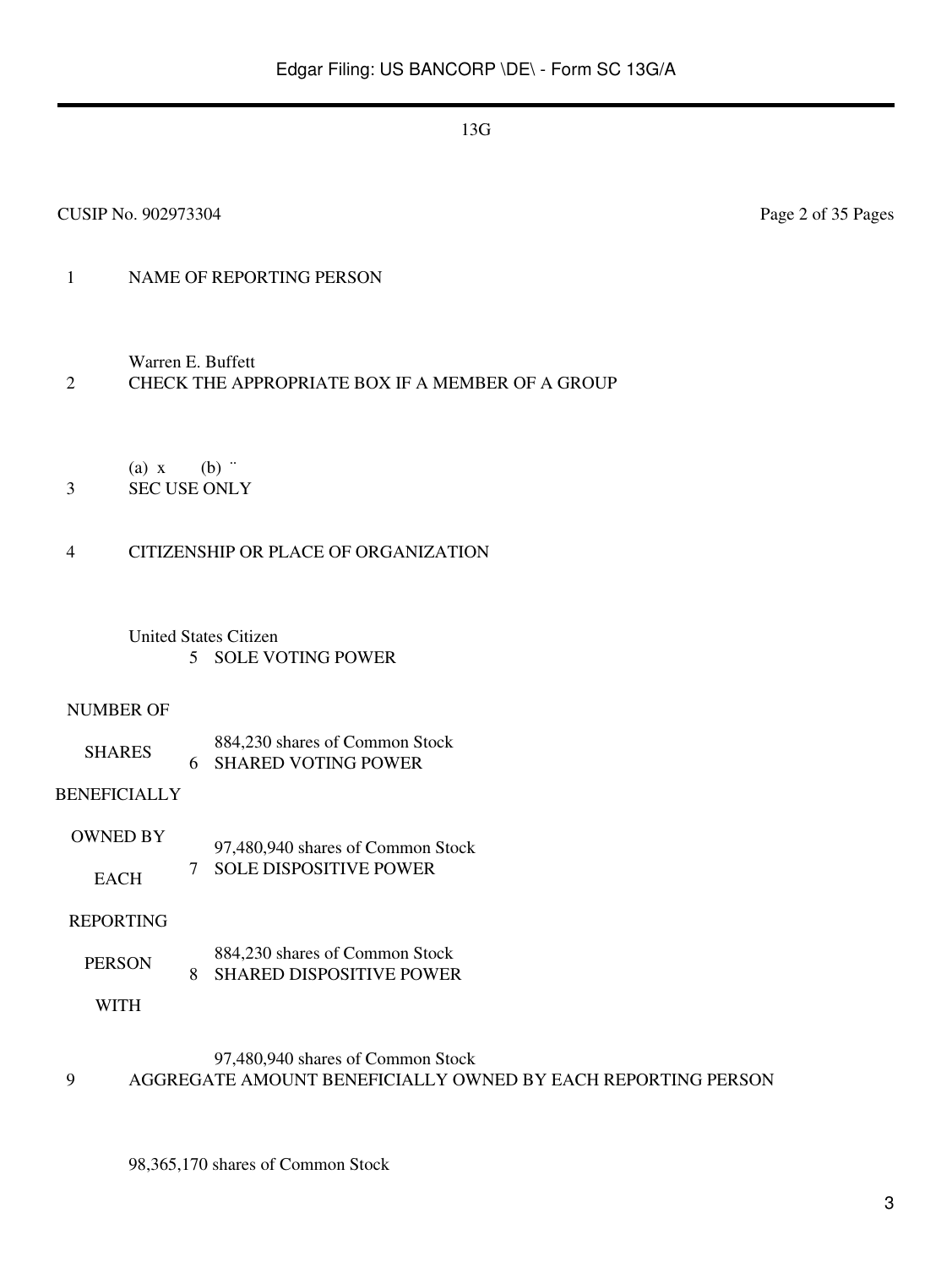## 10 CHECK BOX IF THE AGGREGATE AMOUNT IN ROW (9) EXCLUDES CERTAIN SHARES  $\ddot{\phantom{a}}$

Not Applicable.

## 11 PERCENT OF CLASS REPRESENTED BY AMOUNT IN ROW 9

5.5%

12 TYPE OF REPORTING PERSON

IN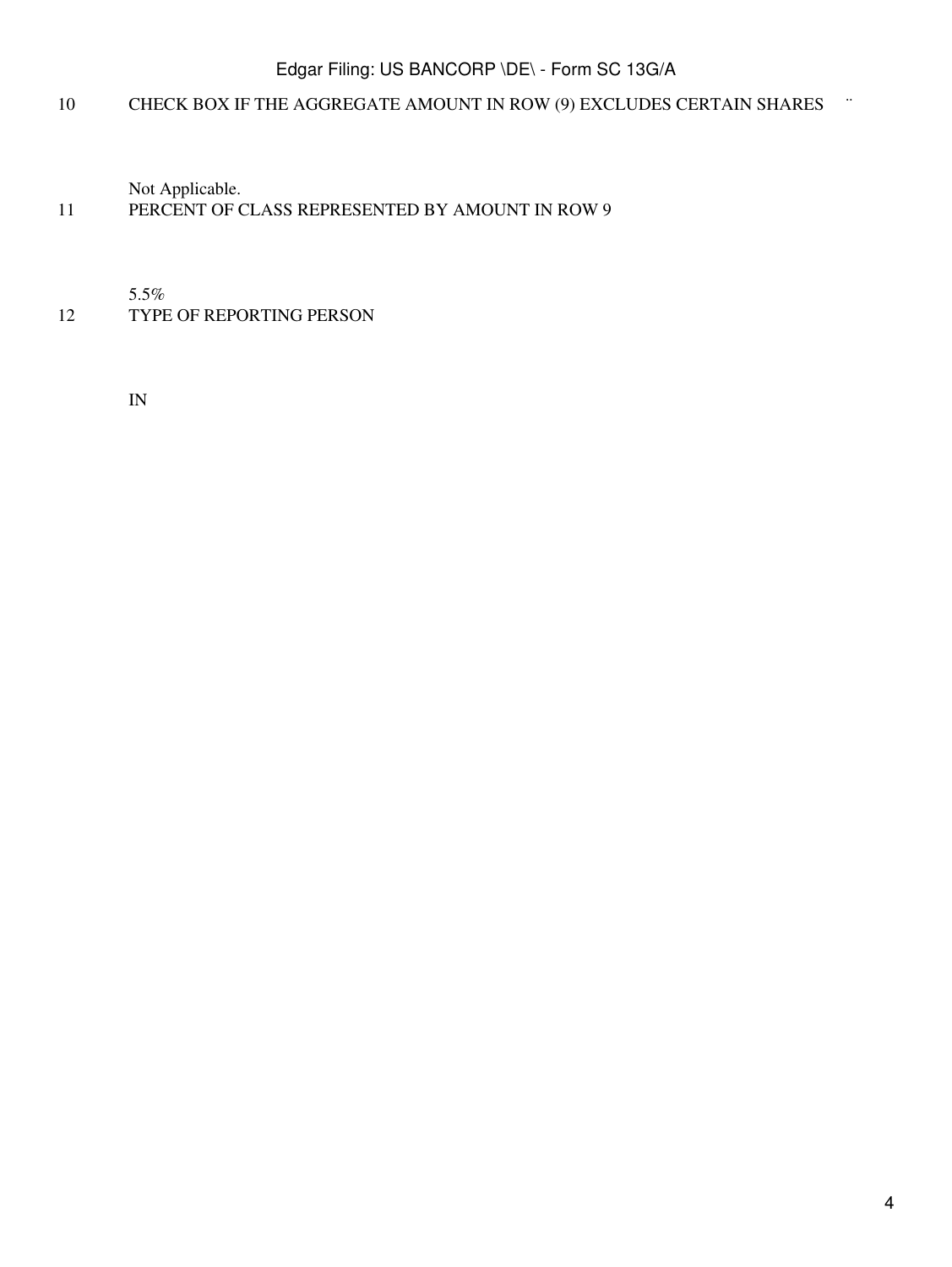## 1 NAME OF REPORTING PERSON

Berkshire Hathaway Inc.

#### 2 CHECK THE APPROPRIATE BOX IF A MEMBER OF A GROUP

(a)  $x$  (b)  $\dddot{ }$ 

3 SEC USE ONLY

#### 4 CITIZENSHIP OR PLACE OF ORGANIZATION

State of Delaware 5 SOLE VOTING POWER

#### NUMBER OF

SHARES NONE 6 SHARED VOTING POWER

#### BENEFICIALLY

OWNED BY **EACH** 97,480,940 shares of Common Stock 7 SOLE DISPOSITIVE POWER

#### REPORTING

PERSON NONE 8 SHARED DISPOSITIVE POWER

WITH

#### 97,480,940 shares of Common Stock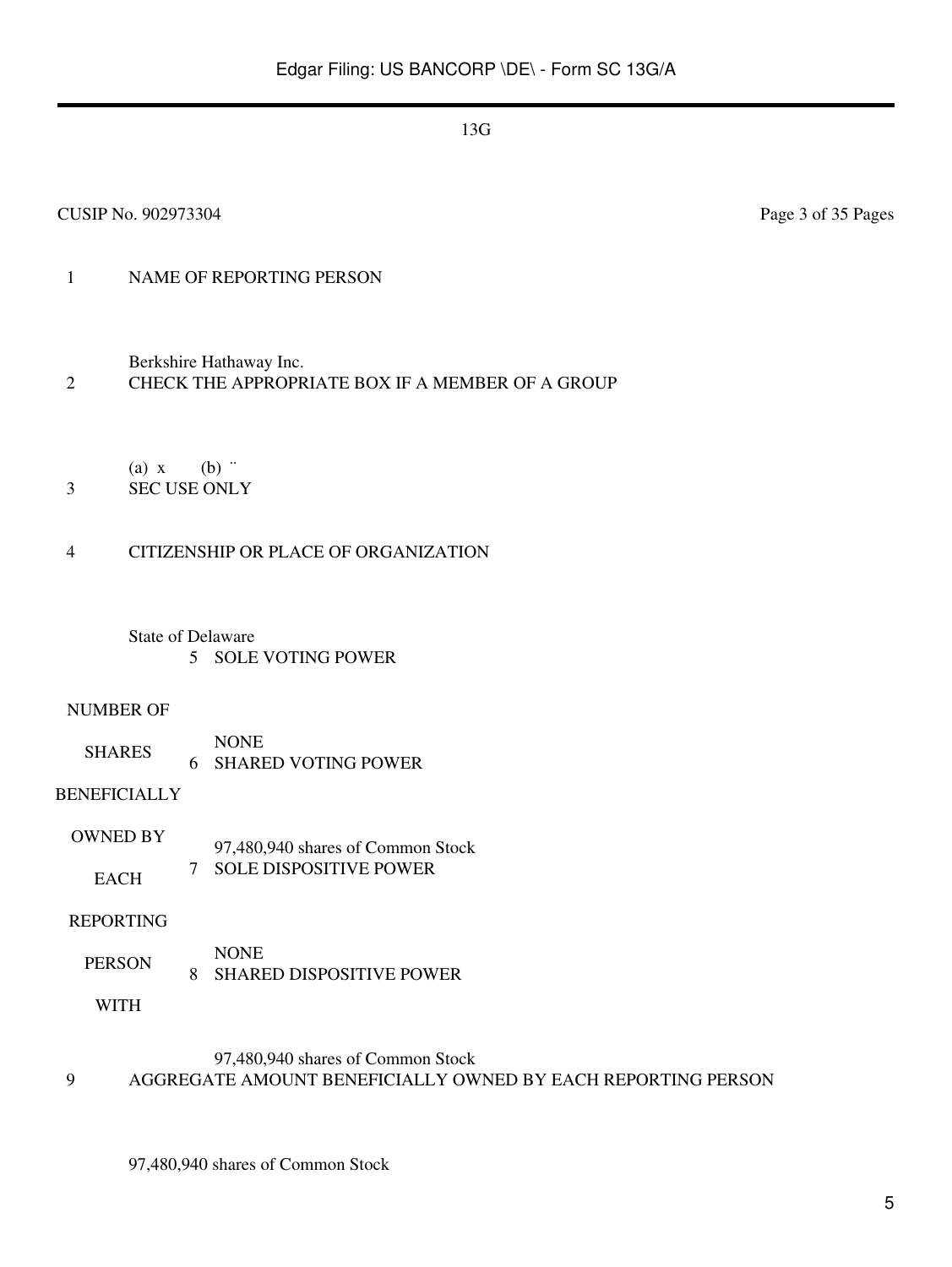## 10 CHECK BOX IF THE AGGREGATE AMOUNT IN ROW (9) EXCLUDES CERTAIN SHARES ¨

Not applicable.

## 11 PERCENT OF CLASS REPRESENTED BY AMOUNT IN ROW 9

5.4%

12 TYPE OF REPORTING PERSON

HC, CO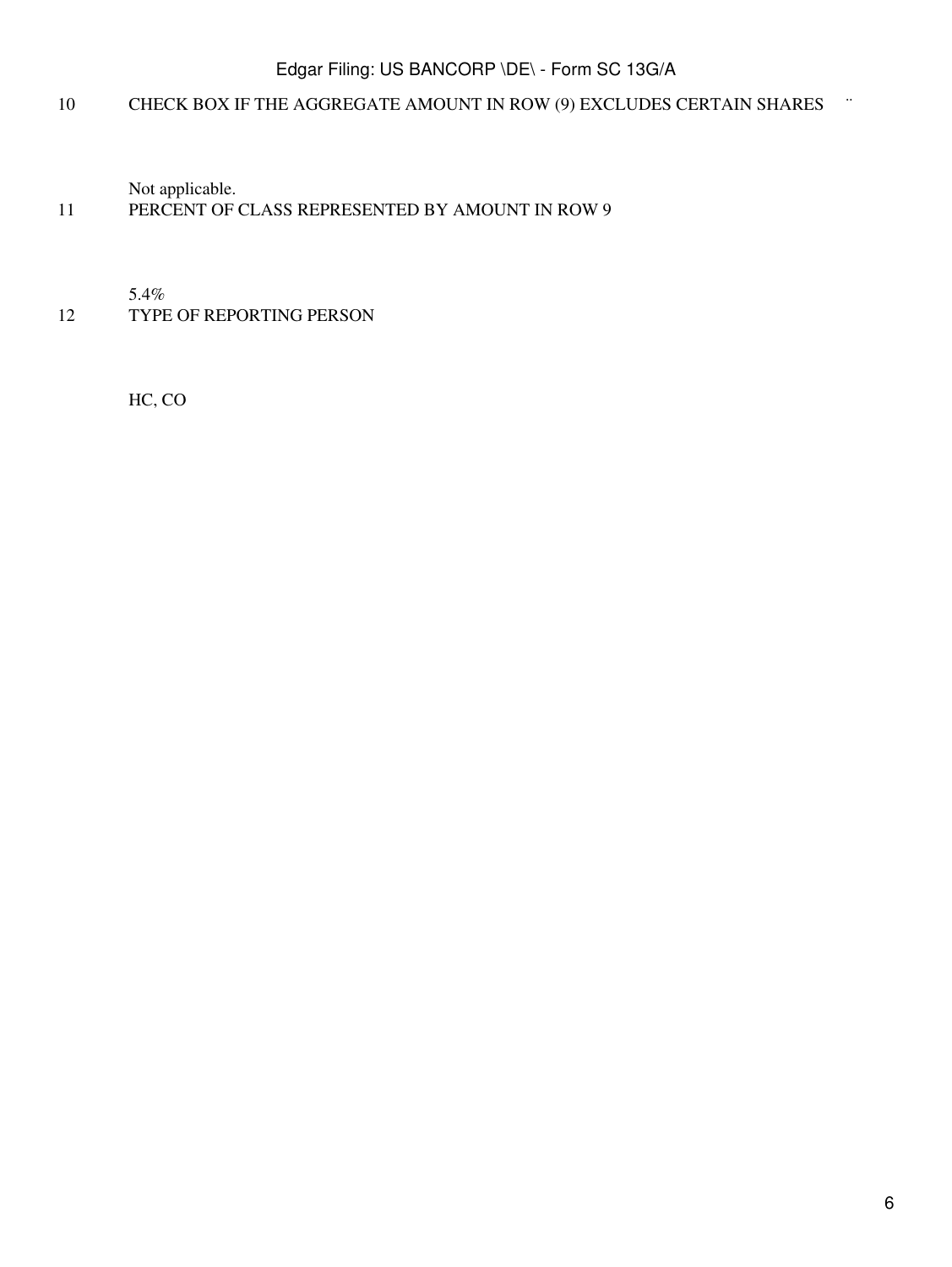## 1 NAME OF REPORTING PERSON

National Indemnity Company

#### 2 CHECK THE APPROPRIATE BOX IF A MEMBER OF A GROUP

(a)  $x$  (b)  $\dddot{ }$ 

## 3 SEC USE ONLY

#### 4 CITIZENSHIP OR PLACE OF ORGANIZATION

#### State of Nebraska 5 SOLE VOTING POWER

#### NUMBER OF

SHARES NONE 6 SHARED VOTING POWER

#### BENEFICIALLY

OWNED BY **EACH** 46,823,526 shares of Common Stock 7 SOLE DISPOSITIVE POWER

#### REPORTING

PERSON NONE 8 SHARED DISPOSITIVE POWER

WITH

## 46,823,526 shares of Common Stock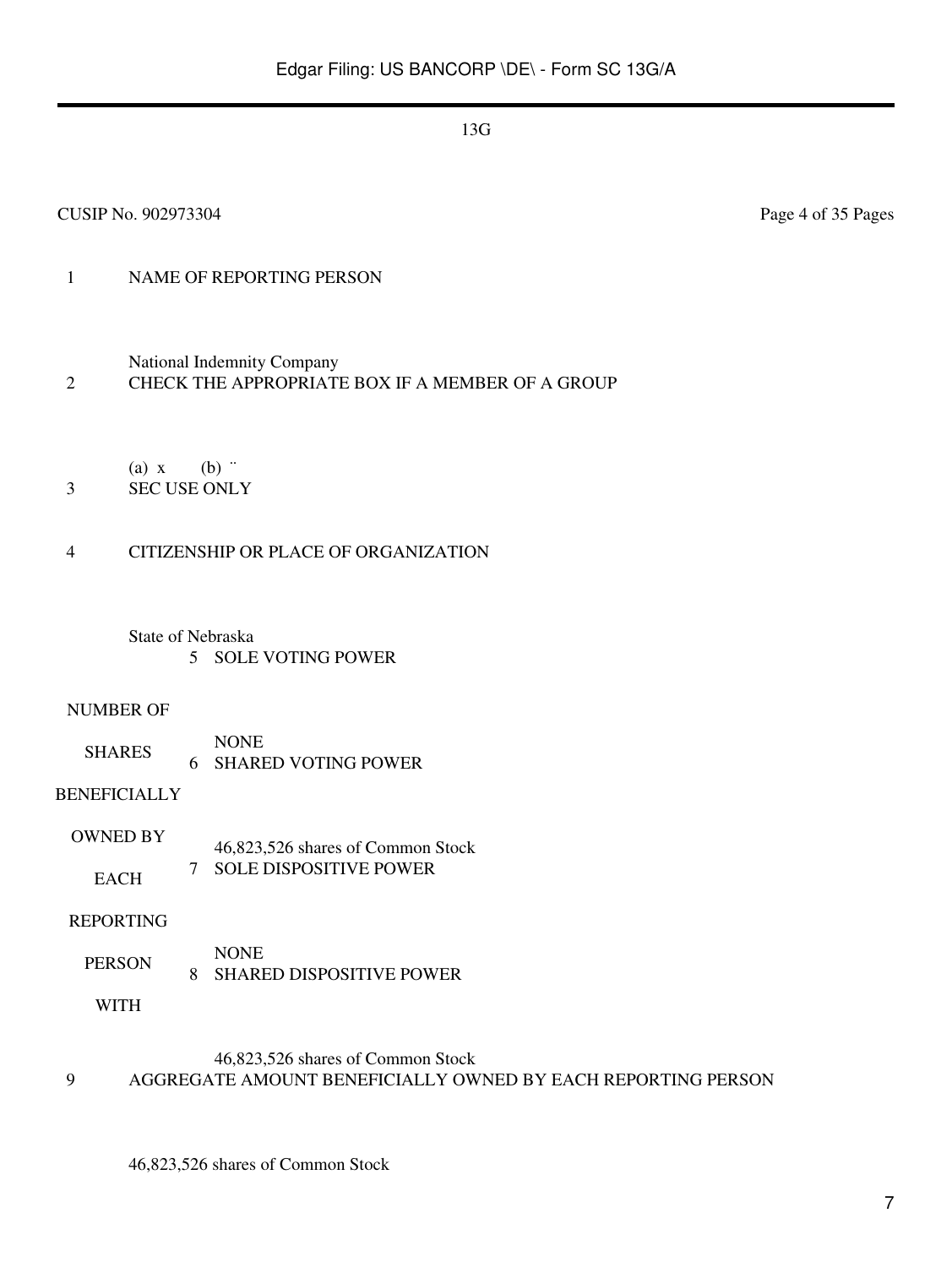## 10 CHECK BOX IF THE AGGREGATE AMOUNT IN ROW (9) EXCLUDES CERTAIN SHARES ¨

Not applicable.

## 11 PERCENT OF CLASS REPRESENTED BY AMOUNT IN ROW 9

2.6%

#### 12 TYPE OF REPORTING PERSON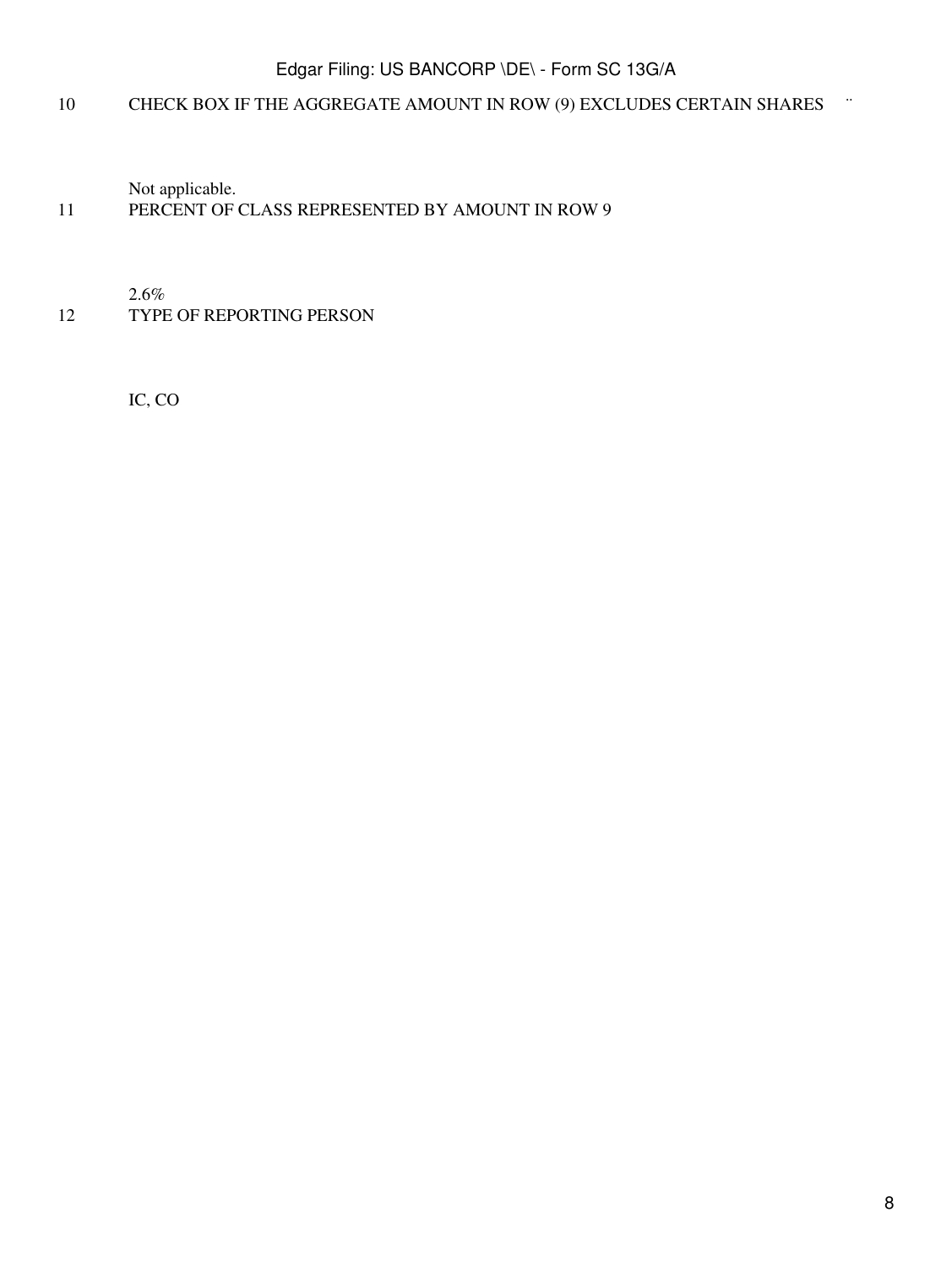CUSIP No. 902973304 Page 5 of 35 Pages

## 1 NAME OF REPORTING PERSON

National Fire & Marine Insurance Company

2 CHECK THE APPROPRIATE BOX IF A MEMBER OF A GROUP

(a)  $x$  (b)  $\dddot{ }$ 

3 SEC USE ONLY

## 4 CITIZENSHIP OR PLACE OF ORGANIZATION

State of Nebraska 5 SOLE VOTING POWER

#### NUMBER OF

SHARES NONE 6 SHARED VOTING POWER

## BENEFICIALLY

OWNED BY **EACH** 3,050,000 shares of Common Stock 7 SOLE DISPOSITIVE POWER

#### REPORTING

PERSON NONE 8 SHARED DISPOSITIVE POWER

WITH

## 3,050,000 shares of Common Stock

#### 9 AGGREGATE AMOUNT BENEFICIALLY OWNED BY EACH REPORTING PERSON

3,050,000 shares of Common Stock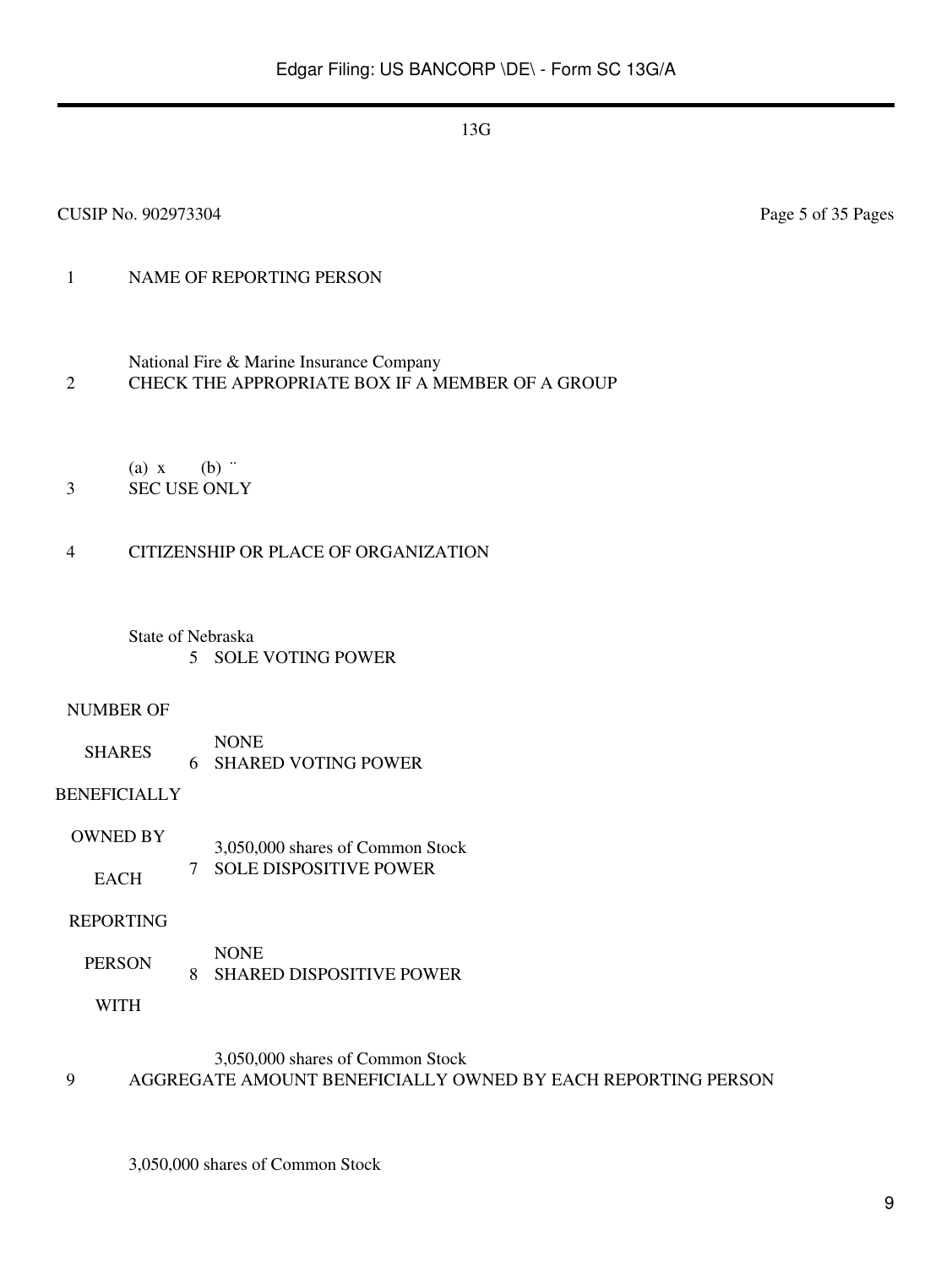## 10 CHECK BOX IF THE AGGREGATE AMOUNT IN ROW (9) EXCLUDES CERTAIN SHARES ¨

Not applicable.

## 11 PERCENT OF CLASS REPRESENTED BY AMOUNT IN ROW 9

0.2%

### 12 TYPE OF REPORTING PERSON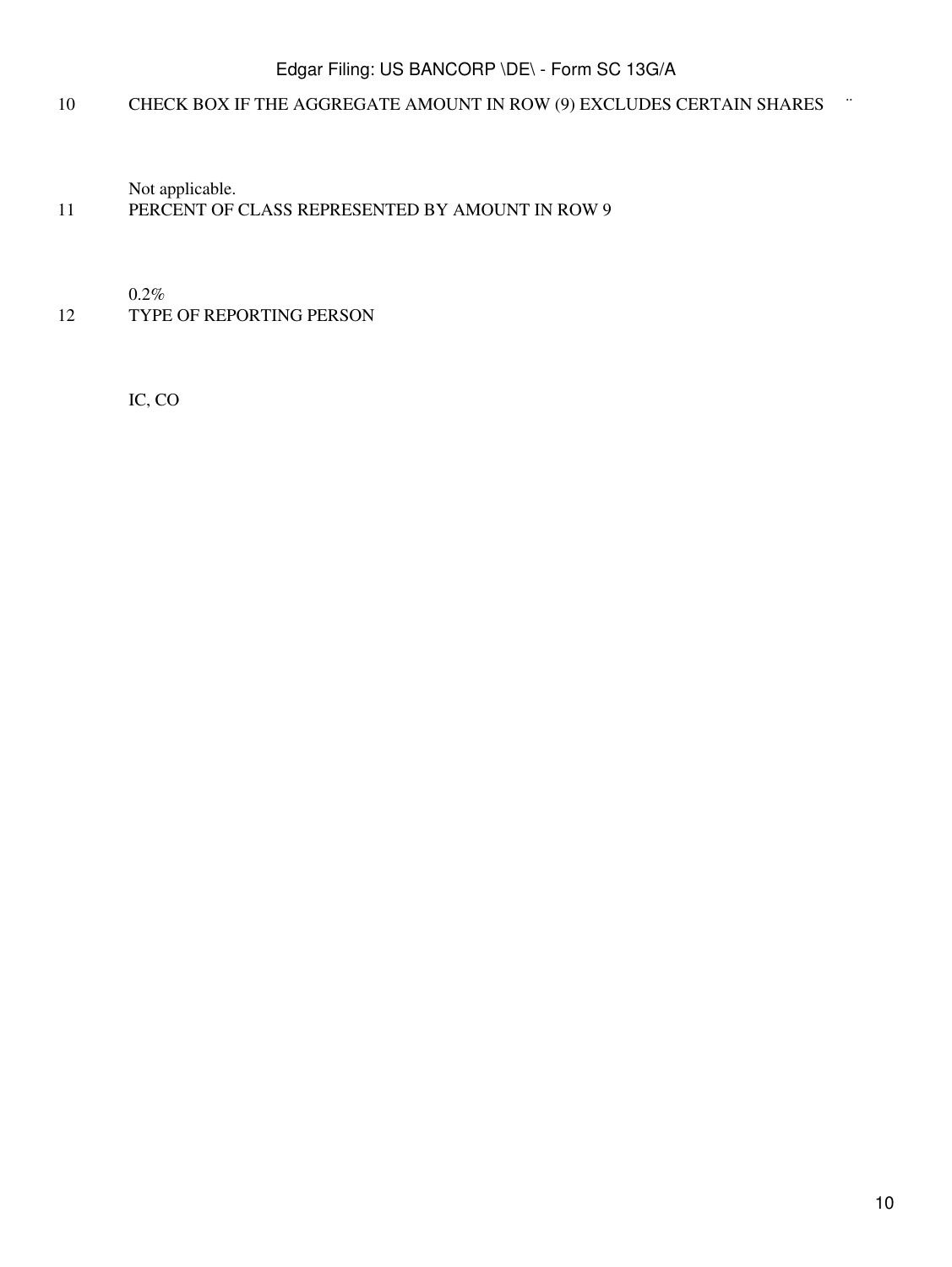CUSIP No. 902973304 Page 6 of 35 Pages

## 1 NAME OF REPORTING PERSON

Columbia Insurance Company

## 2 CHECK THE APPROPRIATE BOX IF A MEMBER OF A GROUP

(a)  $x$  (b)  $\dddot{ }$ 

## 3 SEC USE ONLY

## 4 CITIZENSHIP OR PLACE OF ORGANIZATION

#### State of Nebraska 5 SOLE VOTING POWER

#### NUMBER OF

SHARES NONE 6 SHARED VOTING POWER

## BENEFICIALLY

OWNED BY **EACH** 27,885,696 shares of Common Stock 7 SOLE DISPOSITIVE POWER

#### REPORTING

PERSON NONE 8 SHARED DISPOSITIVE POWER

WITH

#### 27,885,696 shares of Common Stock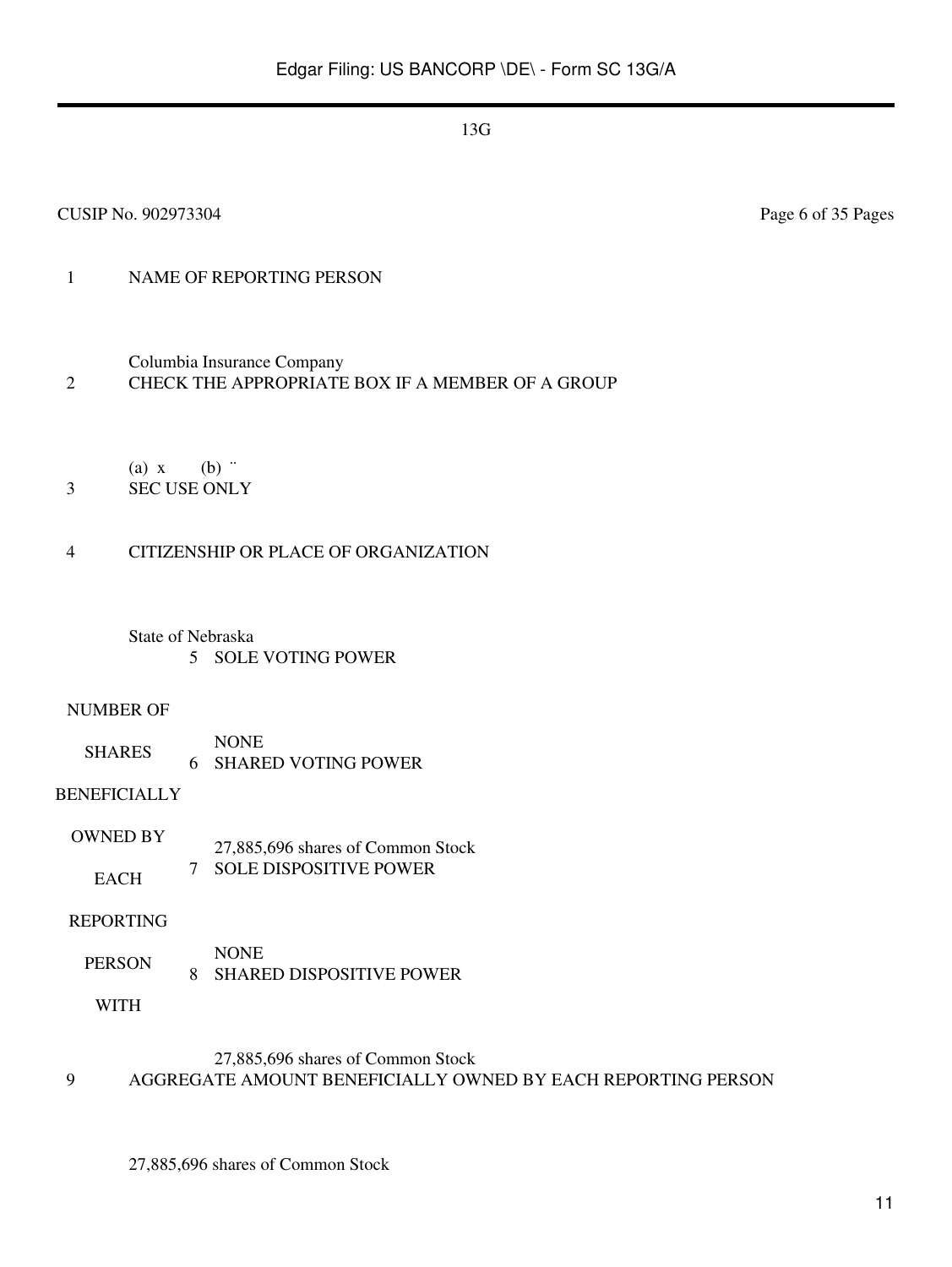## 10 CHECK BOX IF THE AGGREGATE AMOUNT IN ROW (9) EXCLUDES CERTAIN SHARES ¨

Not applicable.

## 11 PERCENT OF CLASS REPRESENTED BY AMOUNT IN ROW 9

1.6%

## 12 TYPE OF REPORTING PERSON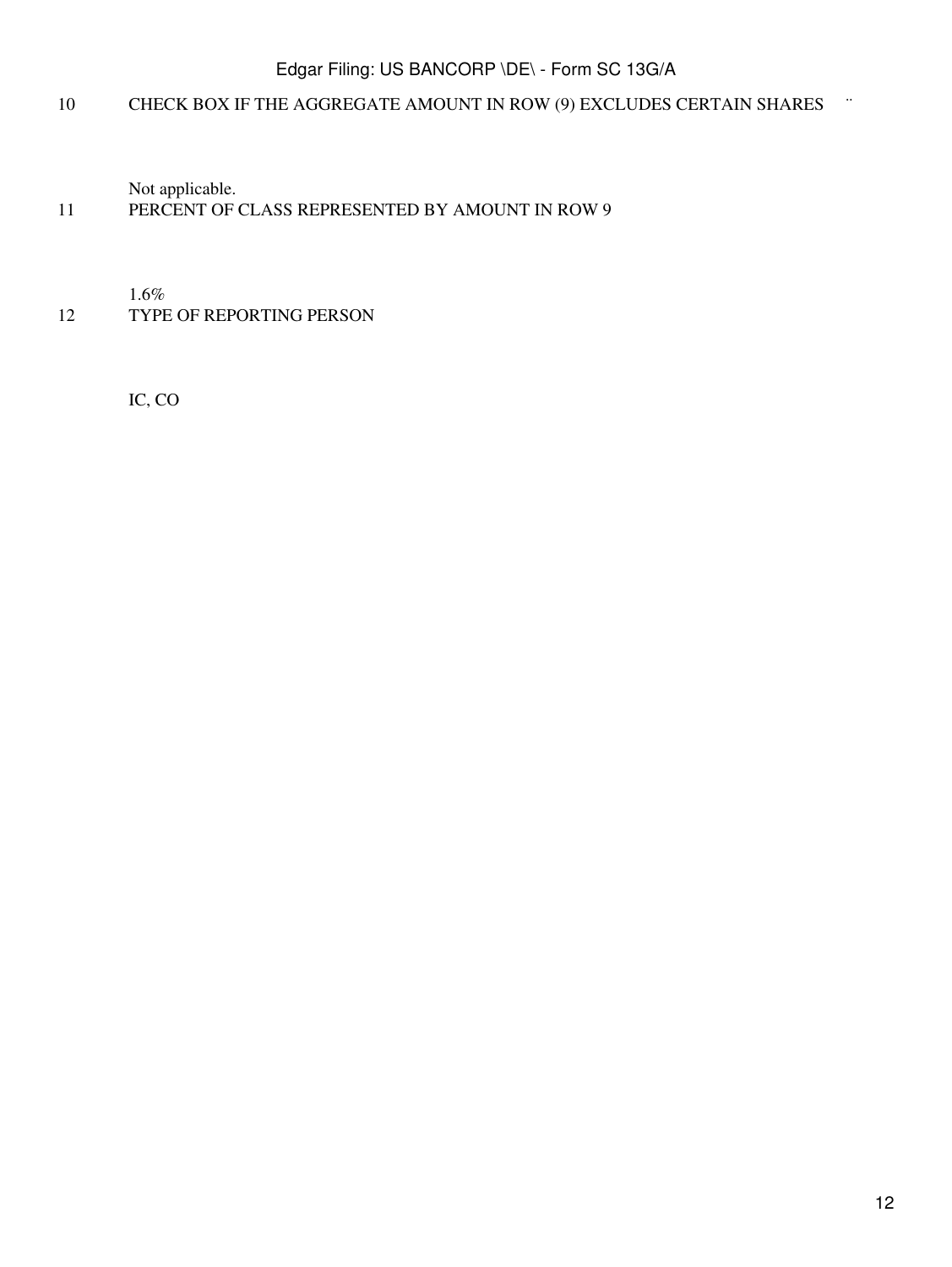7 SOLE DISPOSITIVE POWER

#### REPORTING

PERSON 8 SHARED DISPOSITIVE POWER

WITH

#### 297,600 shares of Common Stock

#### 9 AGGREGATE AMOUNT BENEFICIALLY OWNED BY EACH REPORTING PERSON

297,600 shares of Common Stock

#### CUSIP No. 902973304 Page 7 of 35 Pages

# 1 NAME OF REPORTING PERSON

National Indemnity Company of the South

- 2 CHECK THE APPROPRIATE BOX IF A MEMBER OF A GROUP
	- (a)  $x$  (b)  $\dddot{ }$
- 3 SEC USE ONLY

#### 4 CITIZENSHIP OR PLACE OF ORGANIZATION

## State of Florida

- 5 SOLE VOTING POWER
- NUMBER OF
	- SHARES NONE 6 SHARED VOTING POWER

BENEFICIALLY

OWNED BY **EACH** 297,600 shares of Common Stock

NONE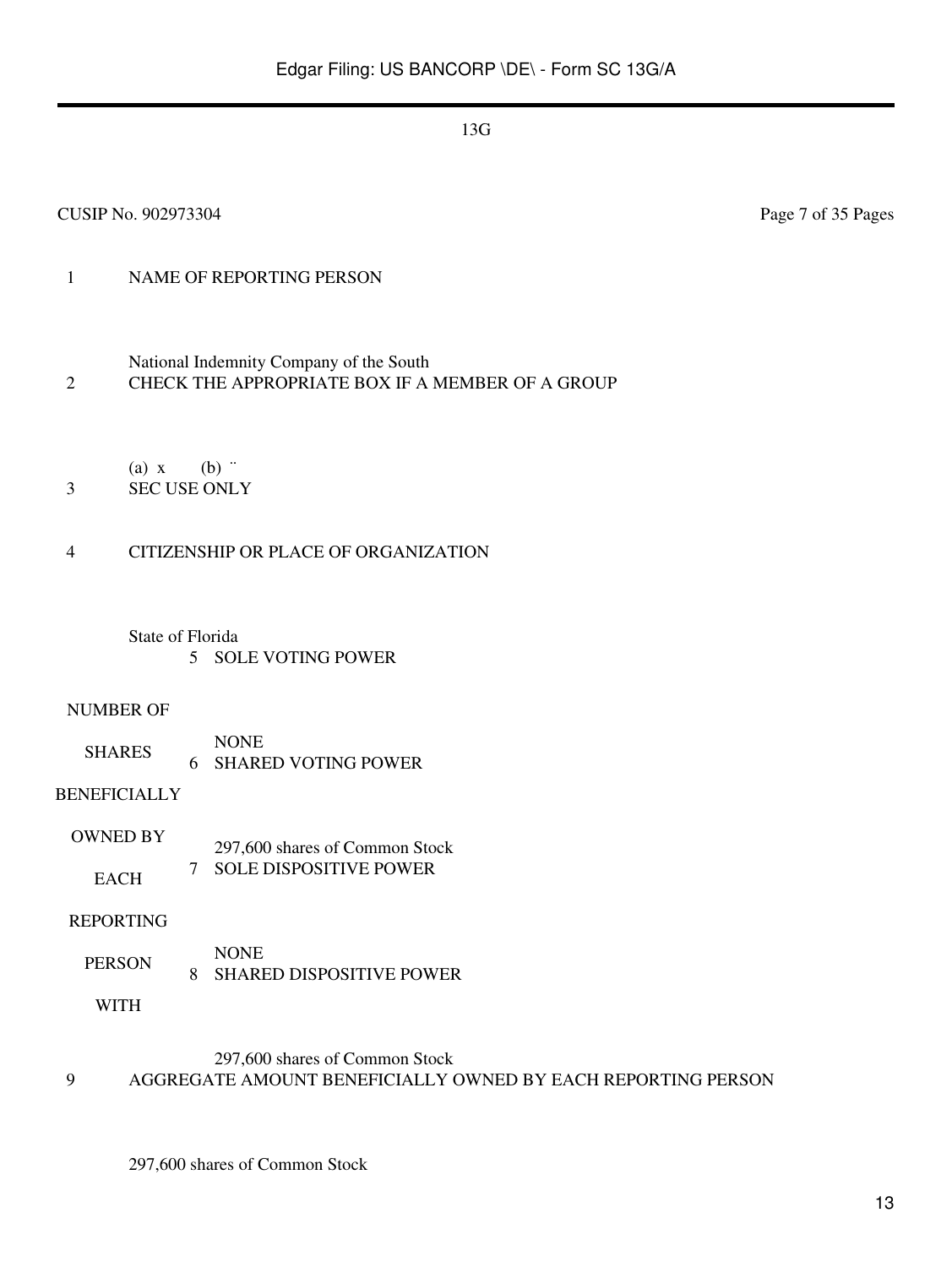## 10 CHECK BOX IF THE AGGREGATE AMOUNT IN ROW (9) EXCLUDES CERTAIN SHARES ¨

Not applicable.

## 11 PERCENT OF CLASS REPRESENTED BY AMOUNT IN ROW 9

Less than 0.1% 12 TYPE OF REPORTING PERSON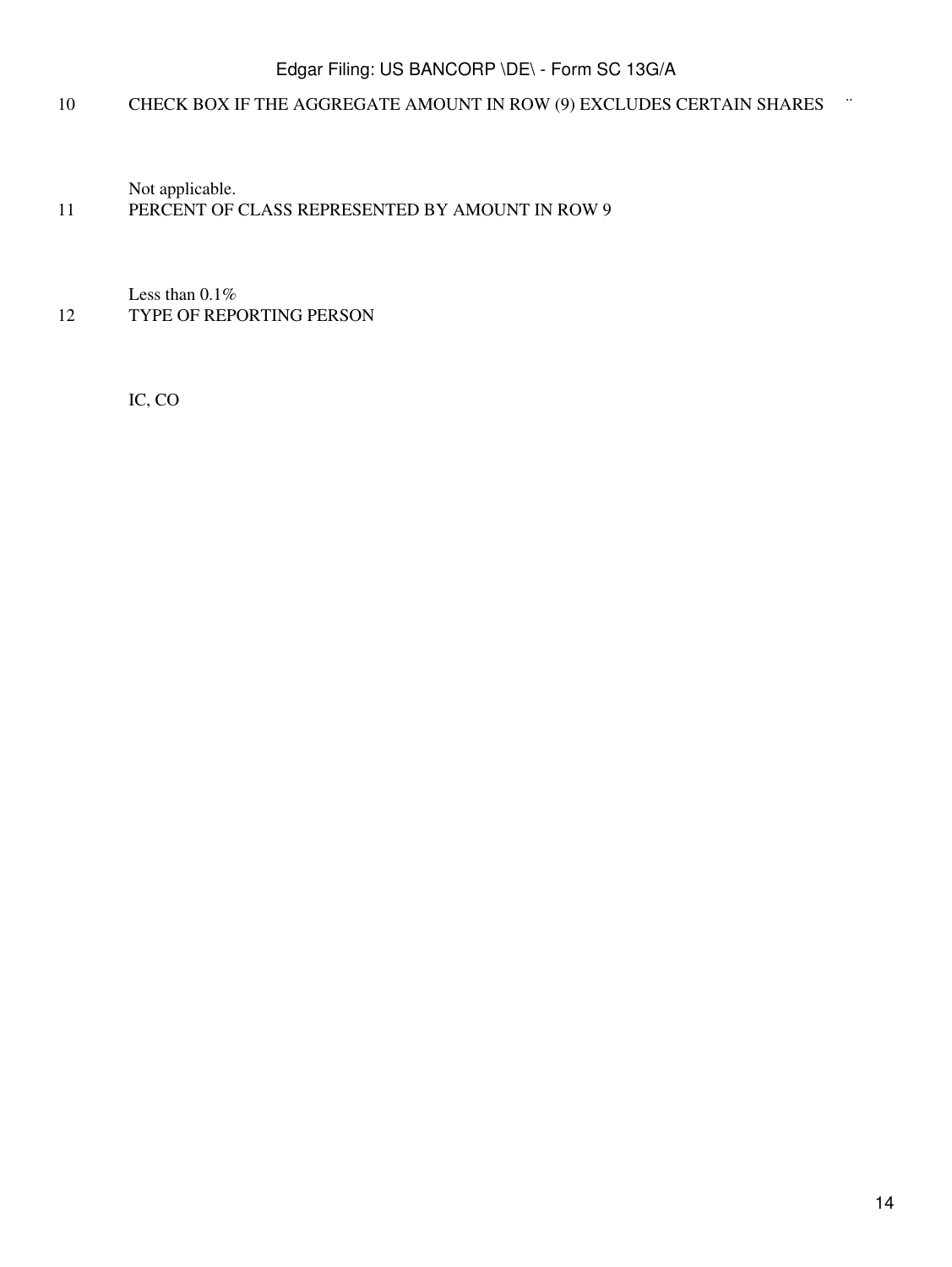#### CUSIP No. 902973304 Page 8 of 35 Pages

## 1 NAME OF REPORTING PERSON

- Redwood Fire and Casualty Insurance Company 2 CHECK THE APPROPRIATE BOX IF A MEMBER OF A GROUP
	- (a)  $x$  (b)  $\dddot{ }$
- 3 SEC USE ONLY

#### 4 CITIZENSHIP OR PLACE OF ORGANIZATION

State of Nebraska 5 SOLE VOTING POWER

#### NUMBER OF

SHARES NONE 6 SHARED VOTING POWER

#### BENEFICIALLY

OWNED BY EACH 3,050,000 shares of Common Stock 7 SOLE DISPOSITIVE POWER

#### REPORTING

PERSON NONE 8 SHARED DISPOSITIVE POWER

WITH

## 3,050,000 shares of Common Stock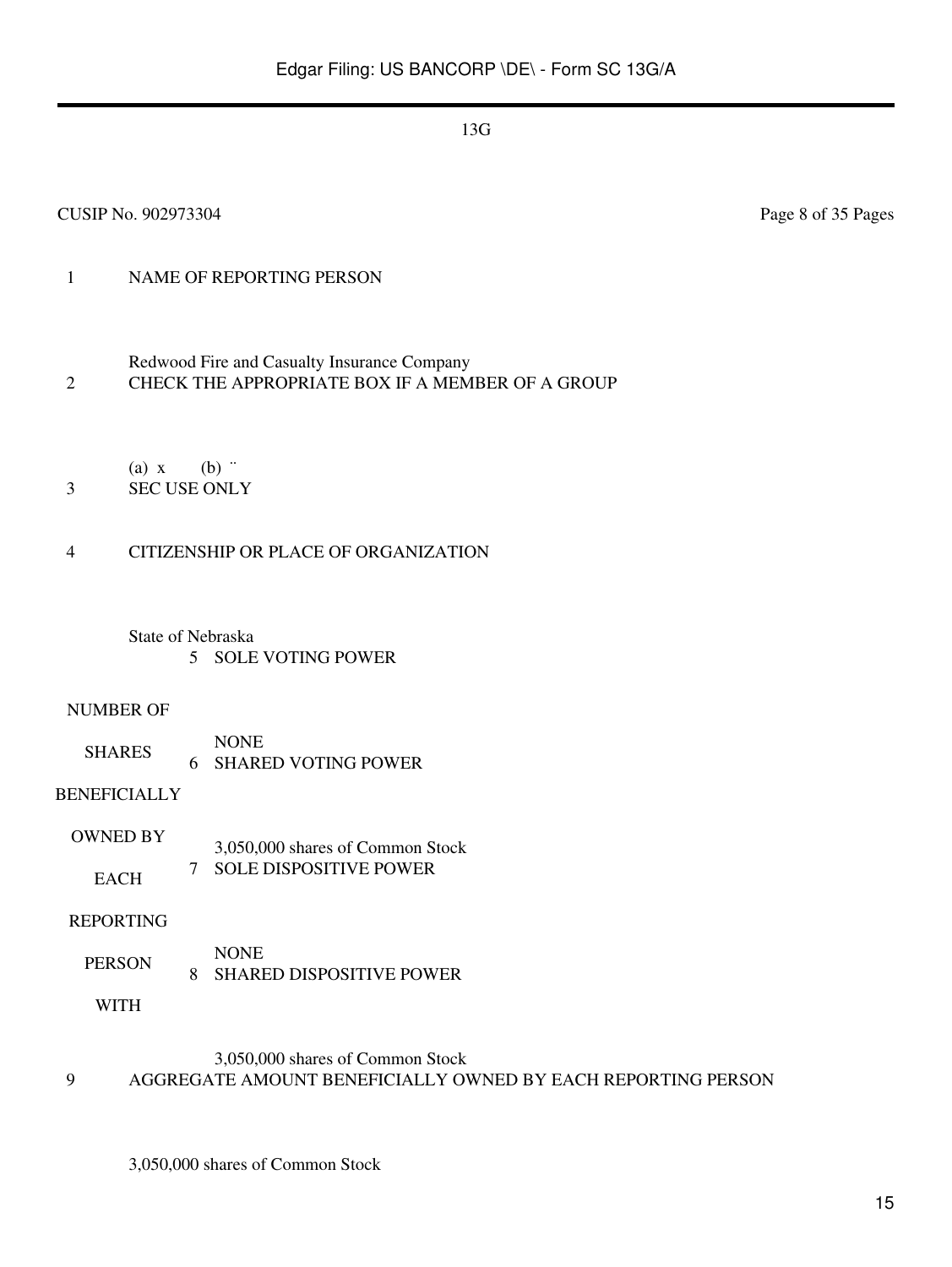## 10 CHECK BOX IF THE AGGREGATE AMOUNT IN ROW (9) EXCLUDES CERTAIN SHARES ¨

Not applicable.

## 11 PERCENT OF CLASS REPRESENTED BY AMOUNT IN ROW 9

0.2%

## 12 TYPE OF REPORTING PERSON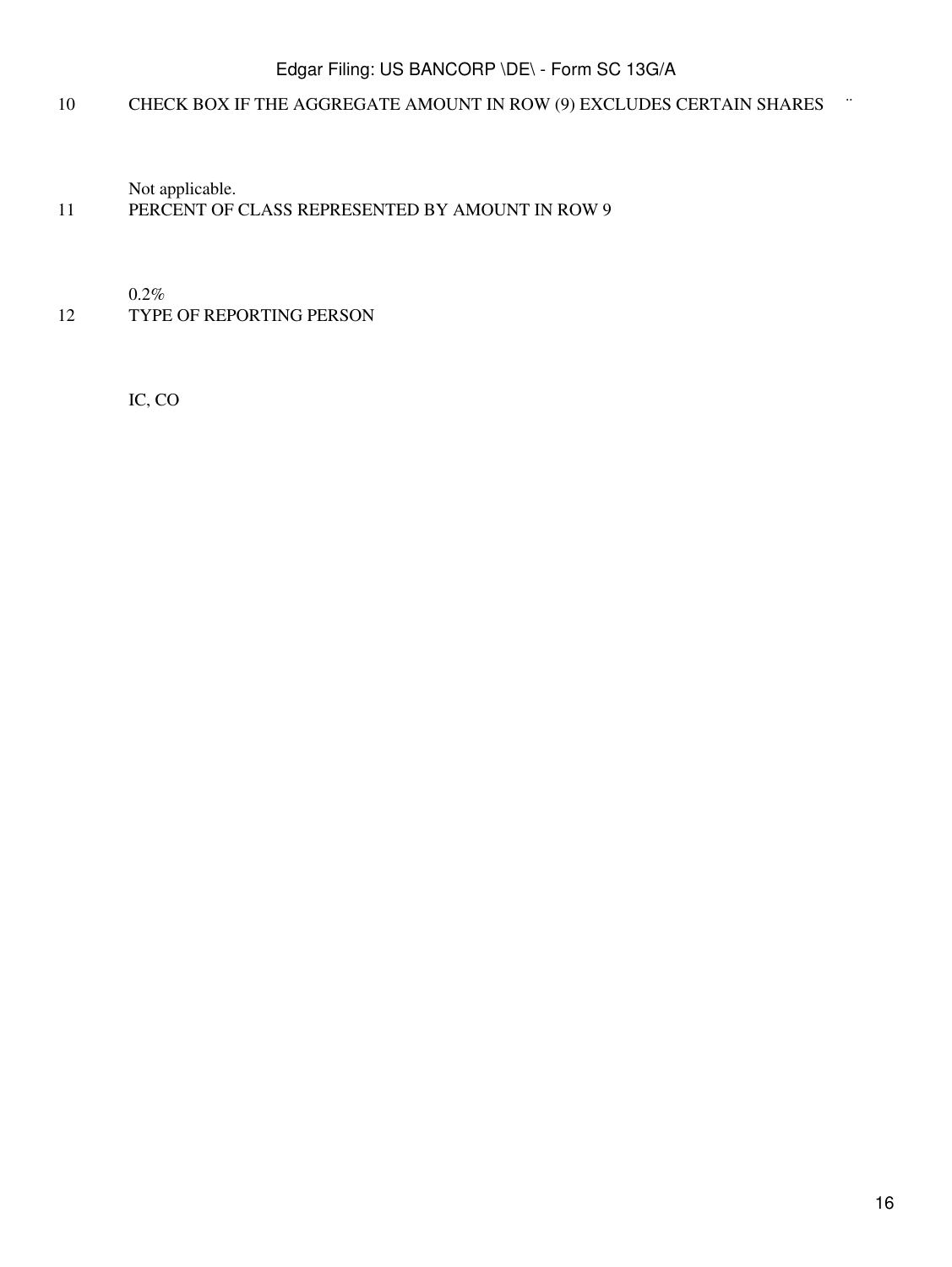## 1 NAME OF REPORTING PERSON

GEICO Corporation

## 2 CHECK THE APPROPRIATE BOX IF A MEMBER OF A GROUP

(a)  $x$  (b)  $\dddot{ }$ 

3 SEC USE ONLY

#### 4 CITIZENSHIP OR PLACE OF ORGANIZATION

State of Delaware 5 SOLE VOTING POWER

#### NUMBER OF

SHARES NONE 6 SHARED VOTING POWER

## BENEFICIALLY

OWNED BY EACH 12,679,300 shares of Common Stock 7 SOLE DISPOSITIVE POWER

#### REPORTING

PERSON NONE 8 SHARED DISPOSITIVE POWER

WITH

#### 12,679,300 shares of Common Stock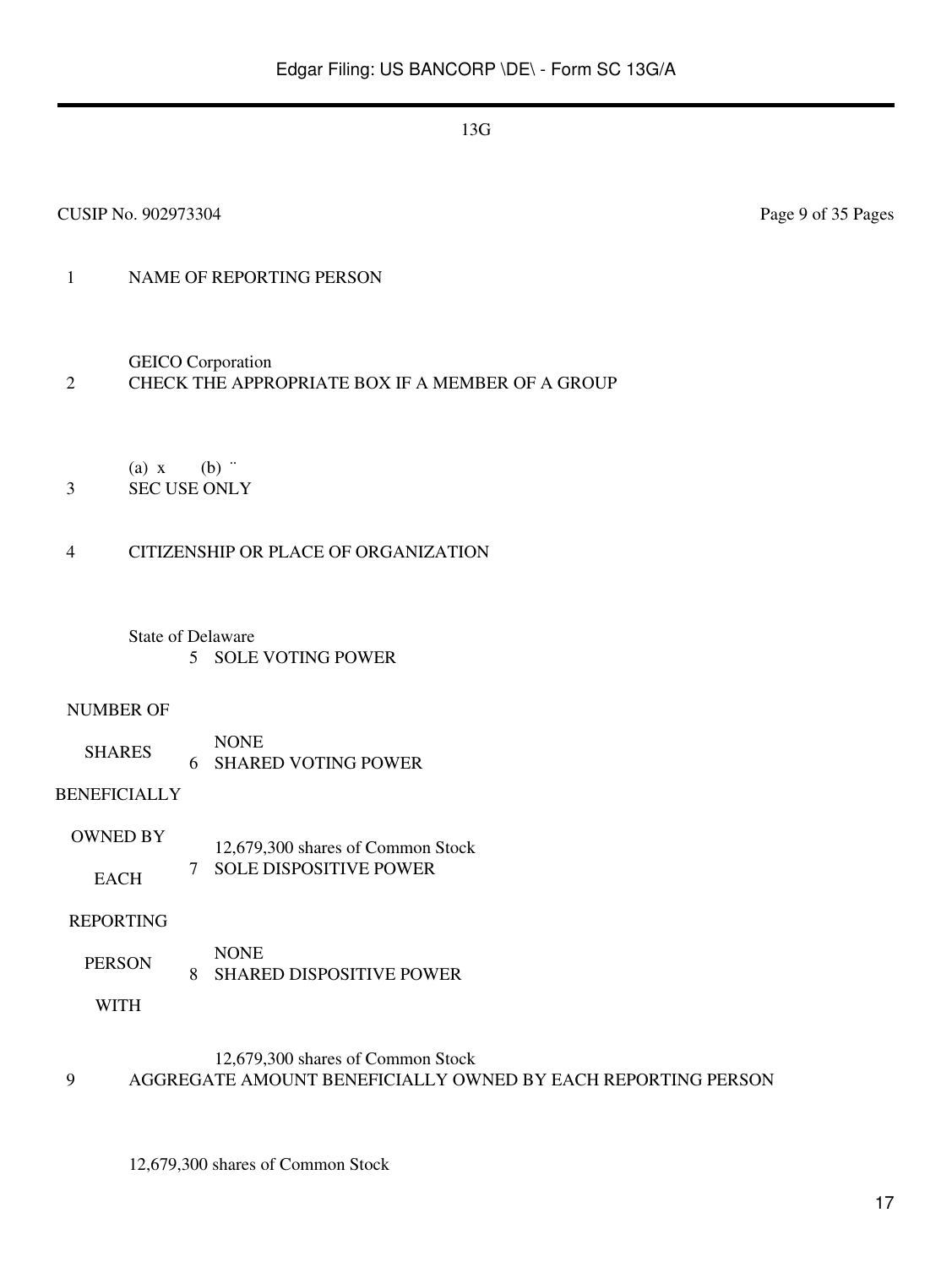## 10 CHECK BOX IF THE AGGREGATE AMOUNT IN ROW (9) EXCLUDES CERTAIN SHARES ¨

Not applicable.

## 11 PERCENT OF CLASS REPRESENTED BY AMOUNT IN ROW 9

0.7%

### 12 TYPE OF REPORTING PERSON

HC, CO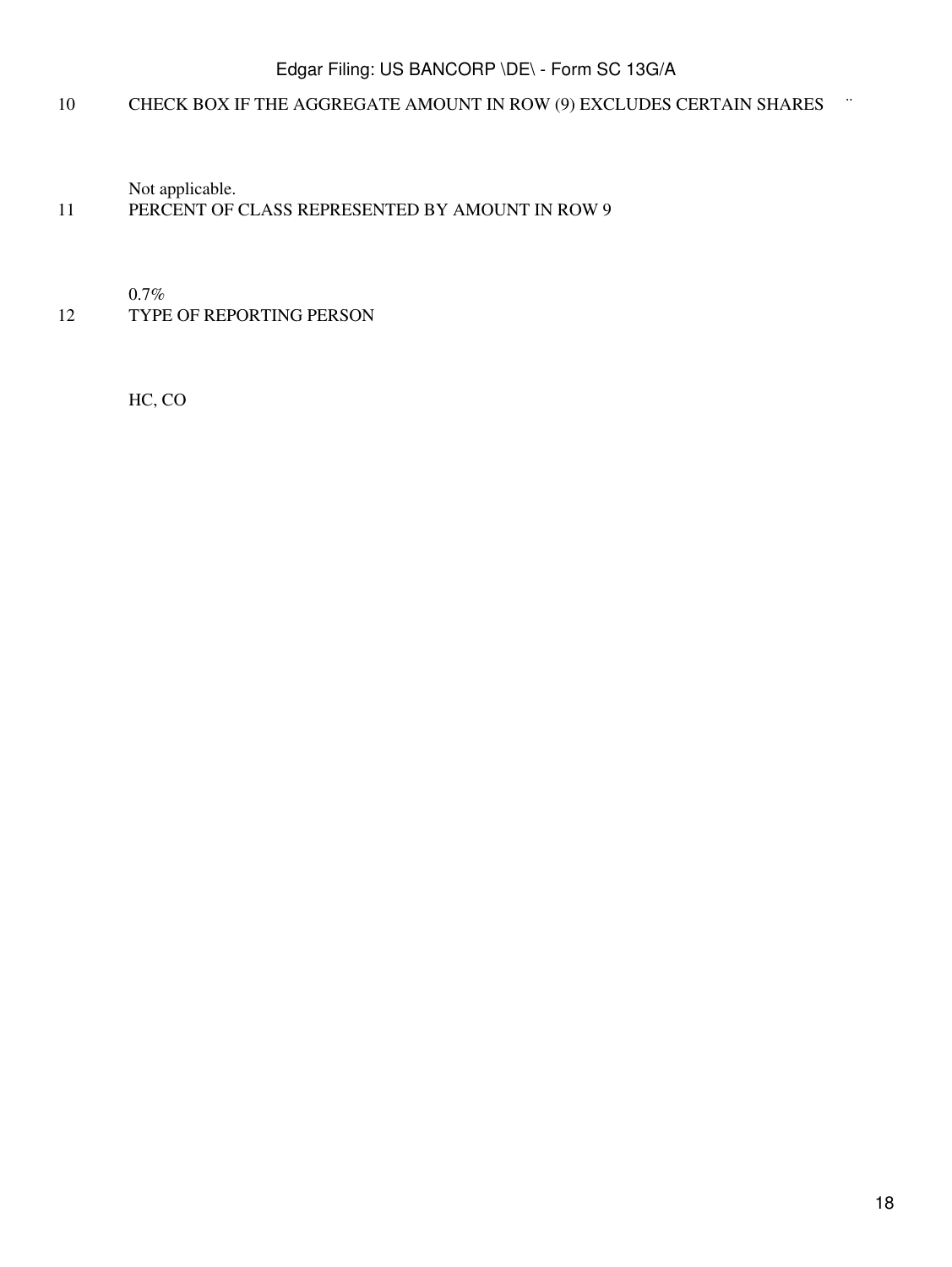## 1 NAME OF REPORTING PERSON

Government Employees Insurance Company

2 CHECK THE APPROPRIATE BOX IF A MEMBER OF A GROUP

(a)  $x$  (b)  $\dddot{ }$ 

3 SEC USE ONLY

#### 4 CITIZENSHIP OR PLACE OF ORGANIZATION

State of Maryland 5 SOLE VOTING POWER

#### NUMBER OF

SHARES NONE 6 SHARED VOTING POWER

#### BENEFICIALLY

OWNED BY EACH 8,191,300 shares of Common Stock 7 SOLE DISPOSITIVE POWER

#### REPORTING

PERSON NONE 8 SHARED DISPOSITIVE POWER

WITH

#### 8,191,300 shares of Common Stock

#### 9 AGGREGATE AMOUNT BENEFICIALLY OWNED BY EACH REPORTING PERSON

8,191,300 shares of Common Stock

CUSIP No. 902973304 Page 10 of 35 Pages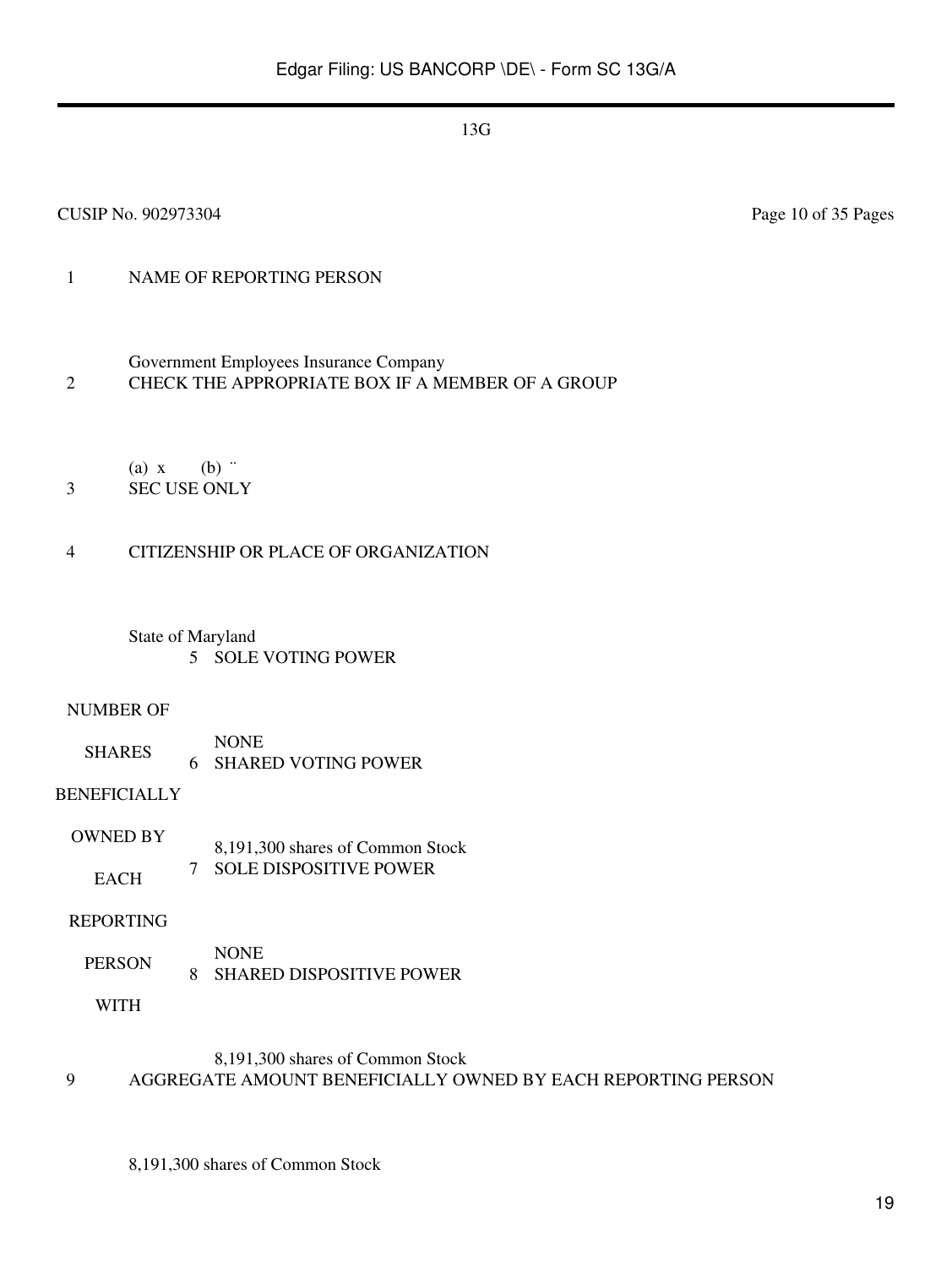## 10 CHECK BOX IF THE AGGREGATE AMOUNT IN ROW (9) EXCLUDES CERTAIN SHARES ¨

Not applicable.

## 11 PERCENT OF CLASS REPRESENTED BY AMOUNT IN ROW 9

0.5%

### 12 TYPE OF REPORTING PERSON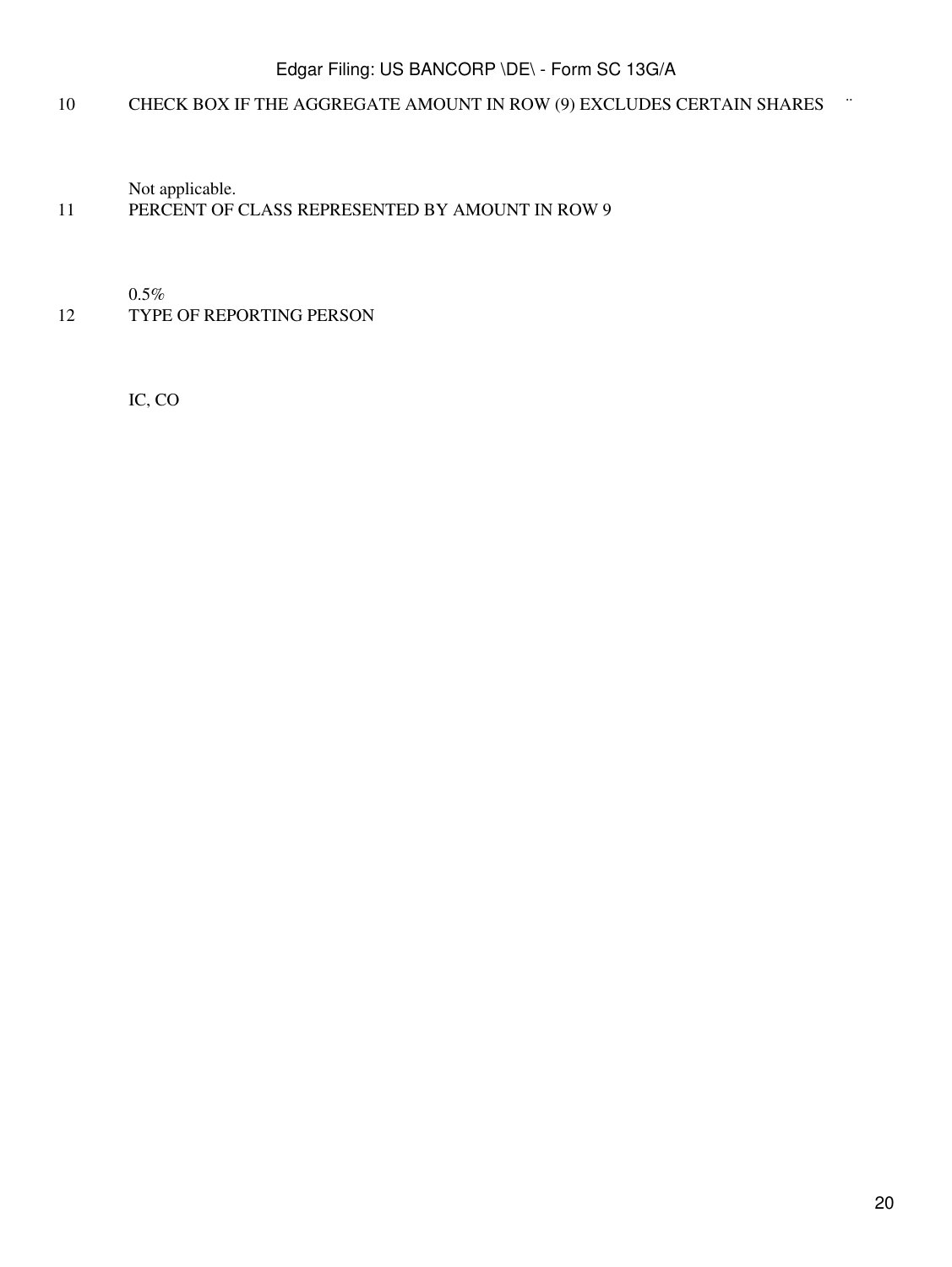## 1 NAME OF REPORTING PERSON

General Re Corporation

## 2 CHECK THE APPROPRIATE BOX IF A MEMBER OF A GROUP

(a)  $x$  (b)  $\dddot{ }$ 

3 SEC USE ONLY

#### 4 CITIZENSHIP OR PLACE OF ORGANIZATION

State of Delaware 5 SOLE VOTING POWER

#### NUMBER OF

SHARES NONE 6 SHARED VOTING POWER

## BENEFICIALLY

OWNED BY **EACH** 17,386,443 shares of Common Stock 7 SOLE DISPOSITIVE POWER

#### REPORTING

PERSON NONE 8 SHARED DISPOSITIVE POWER

WITH

#### 17,386,443 shares of Common Stock

#### 9 AGGREGATE AMOUNT BENEFICIALLY OWNED BY EACH REPORTING PERSON

17,386,443 shares of Common Stock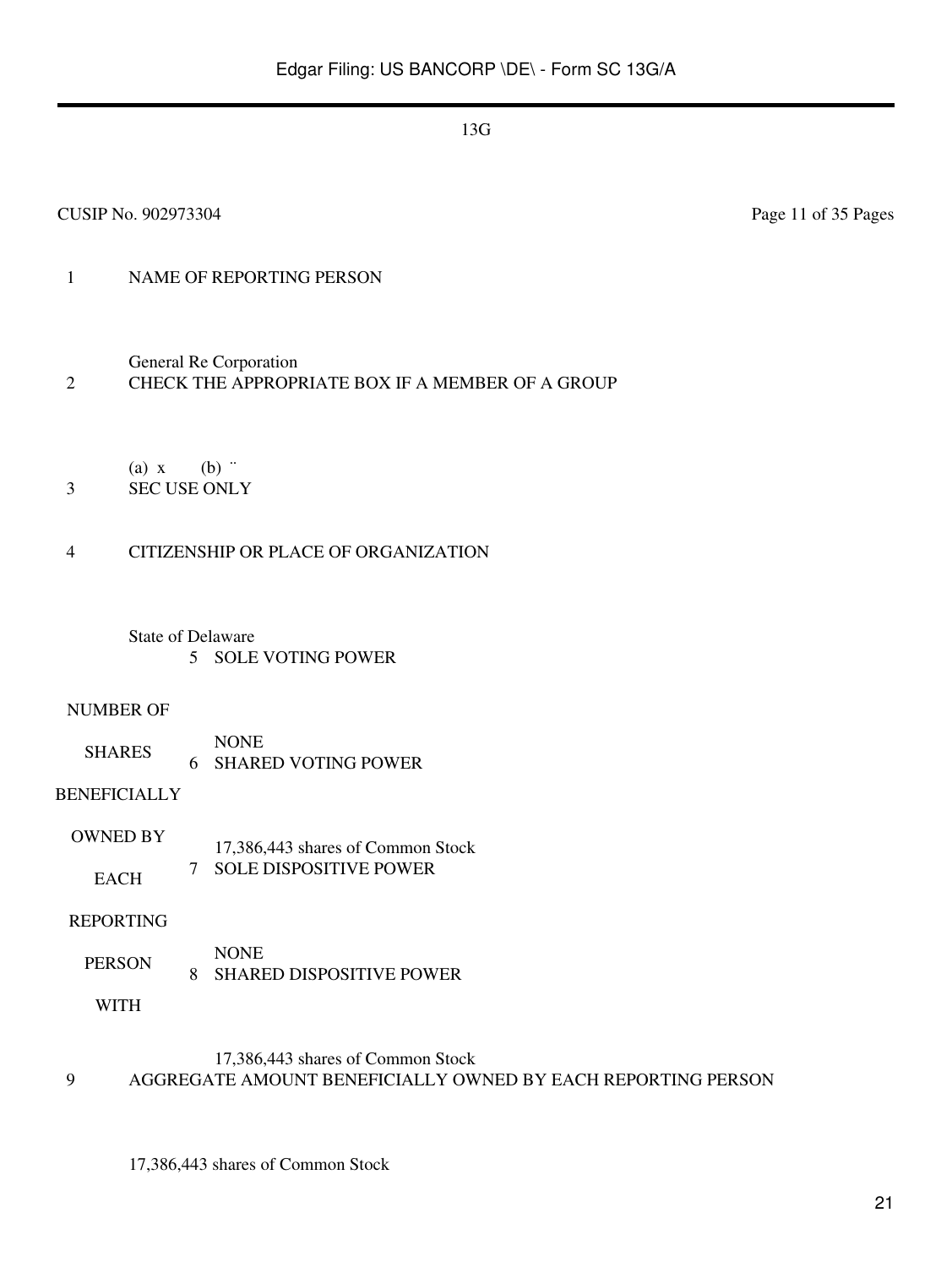## 10 CHECK BOX IF THE AGGREGATE AMOUNT IN ROW (9) EXCLUDES CERTAIN SHARES ¨

Not applicable.

## 11 PERCENT OF CLASS REPRESENTED BY AMOUNT IN ROW 9

1.0%

12 TYPE OF REPORTING PERSON

HC, CO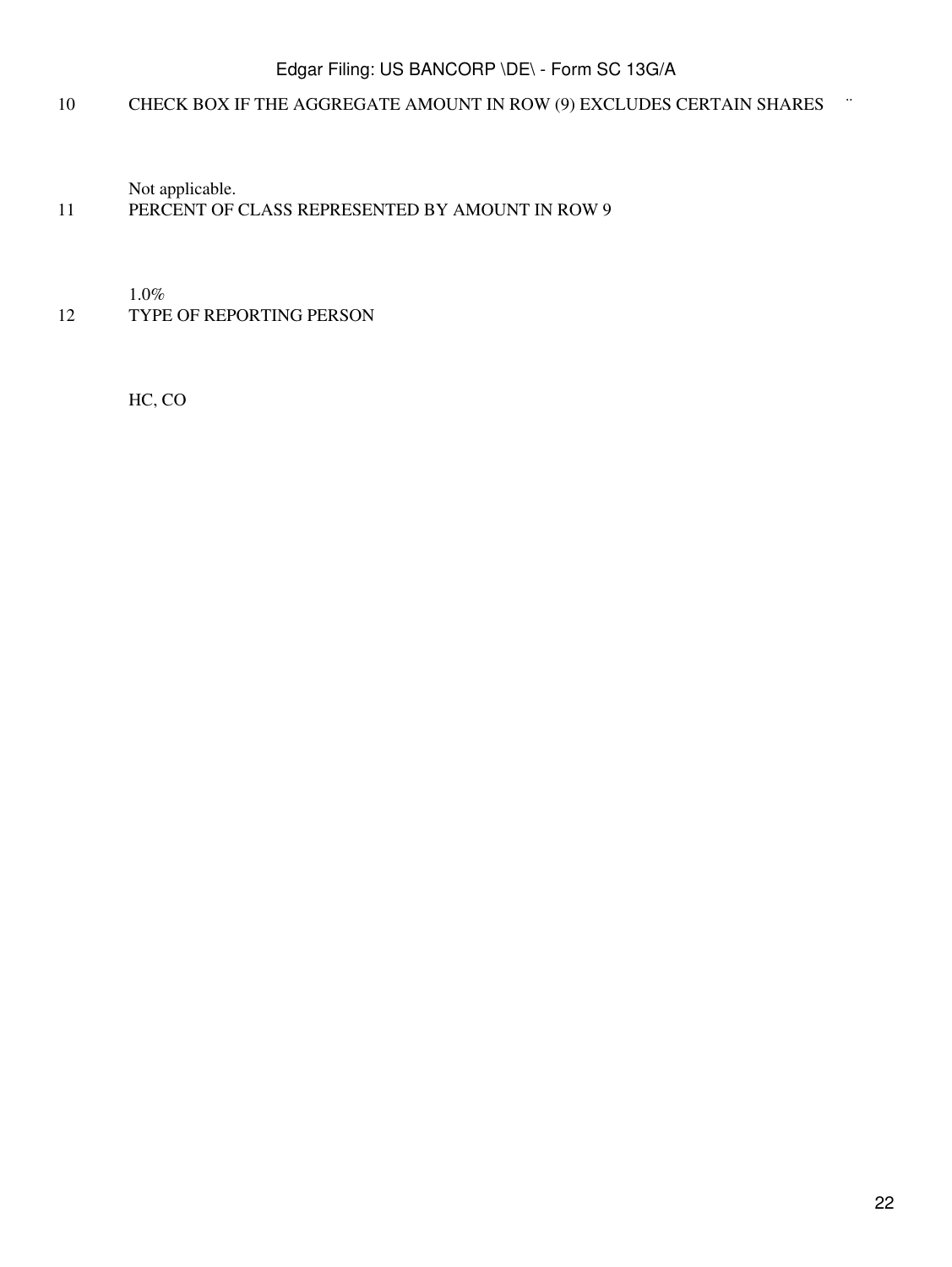CUSIP No. 902973304 Page 12 of 35 Pages

## 1 NAME OF REPORTING PERSON

General Reinsurance Corporation

## 2 CHECK THE APPROPRIATE BOX IF A MEMBER OF A GROUP

(a)  $x$  (b)  $\dddot{ }$ 

3 SEC USE ONLY

## 4 CITIZENSHIP OR PLACE OF ORGANIZATION

State of Delaware 5 SOLE VOTING POWER

#### NUMBER OF

SHARES NONE 6 SHARED VOTING POWER

## BENEFICIALLY

OWNED BY **EACH** 17,386,443 shares of Common Stock 7 SOLE DISPOSITIVE POWER

#### REPORTING

PERSON NONE 8 SHARED DISPOSITIVE POWER

WITH

## 17,386,443 shares of Common Stock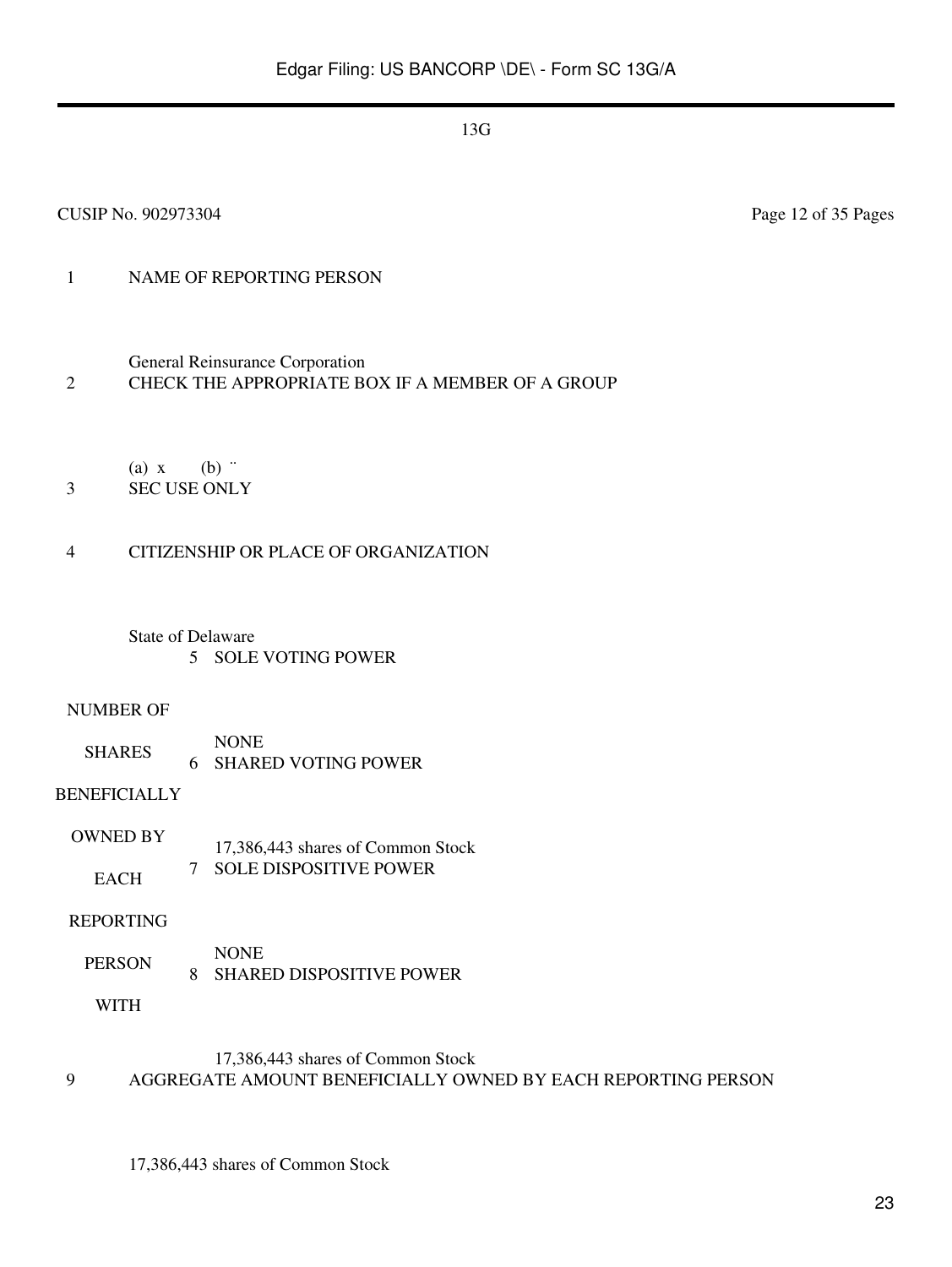## 10 CHECK BOX IF THE AGGREGATE AMOUNT IN ROW (9) EXCLUDES CERTAIN SHARES ¨

Not applicable.

## 11 PERCENT OF CLASS REPRESENTED BY AMOUNT IN ROW 9

1.0%

## 12 TYPE OF REPORTING PERSON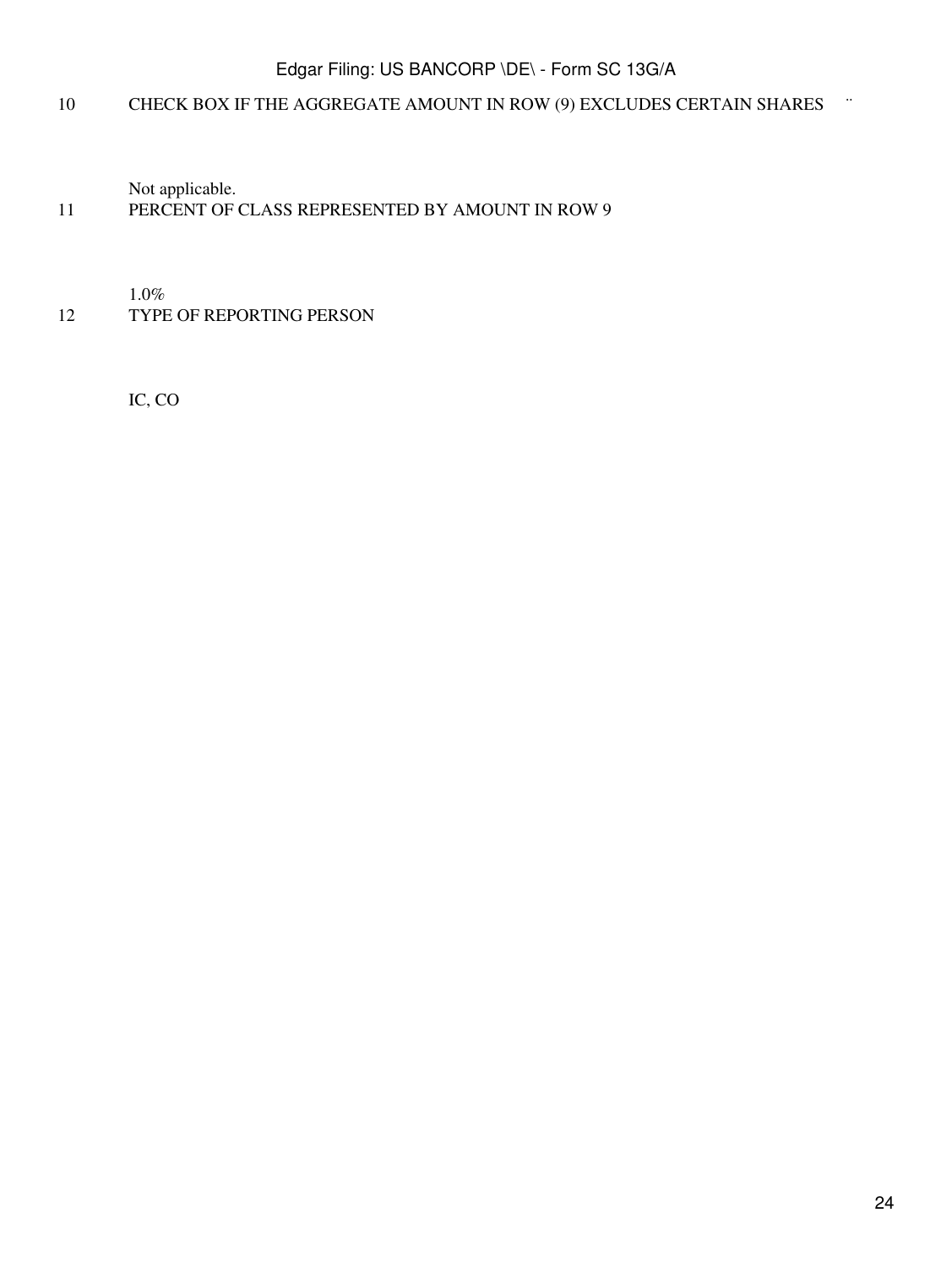## 1 NAME OF REPORTING PERSON

U.S. Investment Corporation

#### 2 CHECK THE APPROPRIATE BOX IF A MEMBER OF A GROUP

(a)  $x$  (b)  $\dddot{ }$ 

## 3 SEC USE ONLY

#### 4 CITIZENSHIP OR PLACE OF ORGANIZATION

State of Pennsylvania 5 SOLE VOTING POWER

#### NUMBER OF

SHARES NONE 6 SHARED VOTING POWER

#### BENEFICIALLY

OWNED BY **EACH** 1,745,000 shares of Common Stock 7 SOLE DISPOSITIVE POWER

#### REPORTING

PERSON NONE 8 SHARED DISPOSITIVE POWER

WITH

## 1,745,000 shares of Common Stock

#### 9 AGGREGATE AMOUNT BENEFICIALLY OWNED BY EACH REPORTING PERSON

1,745,000 shares of Common Stock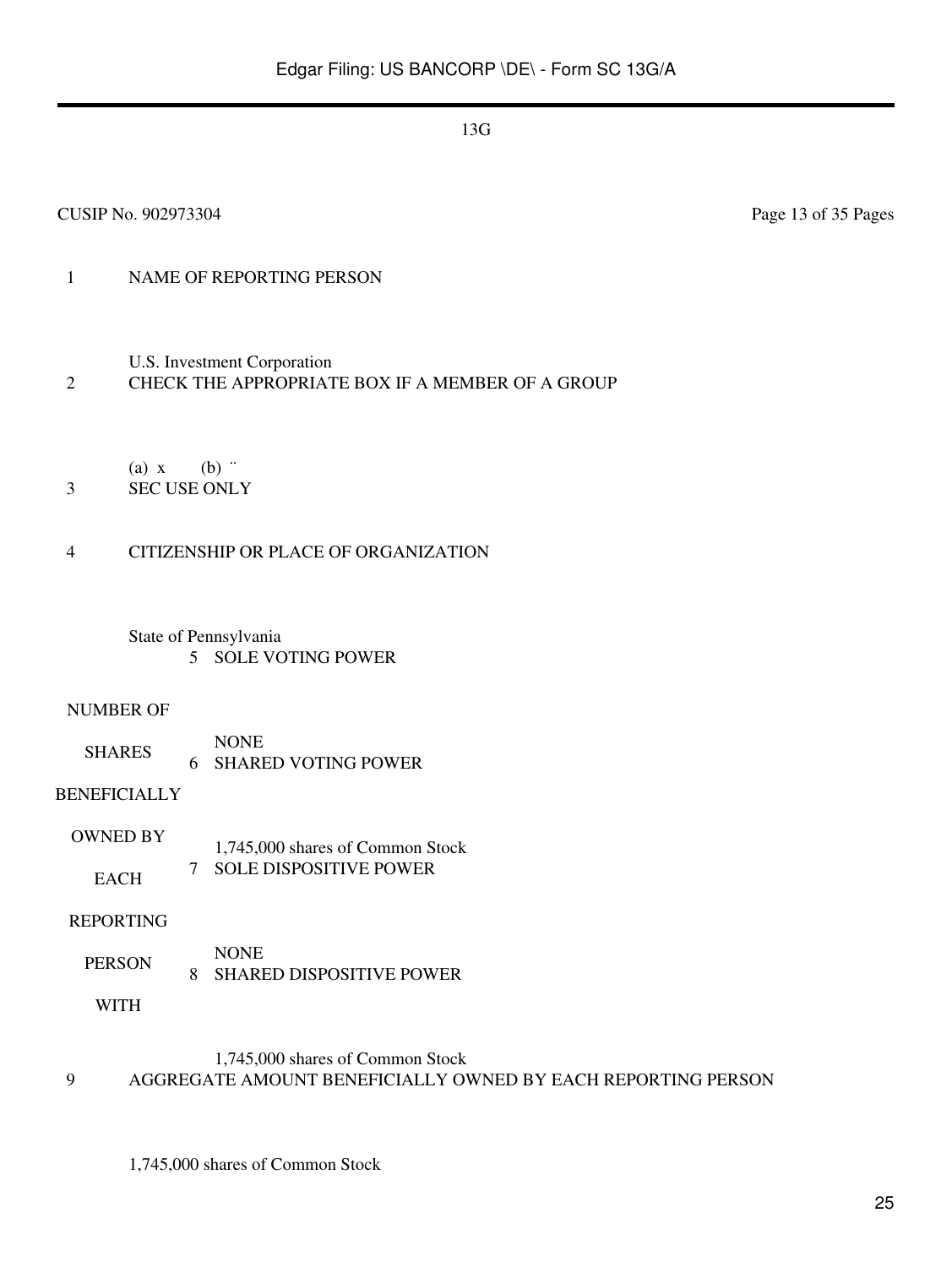## 10 CHECK BOX IF THE AGGREGATE AMOUNT IN ROW (9) EXCLUDES CERTAIN SHARES ¨

Not applicable.

## 11 PERCENT OF CLASS REPRESENTED BY AMOUNT IN ROW 9

0.1%

12 TYPE OF REPORTING PERSON

HC, CO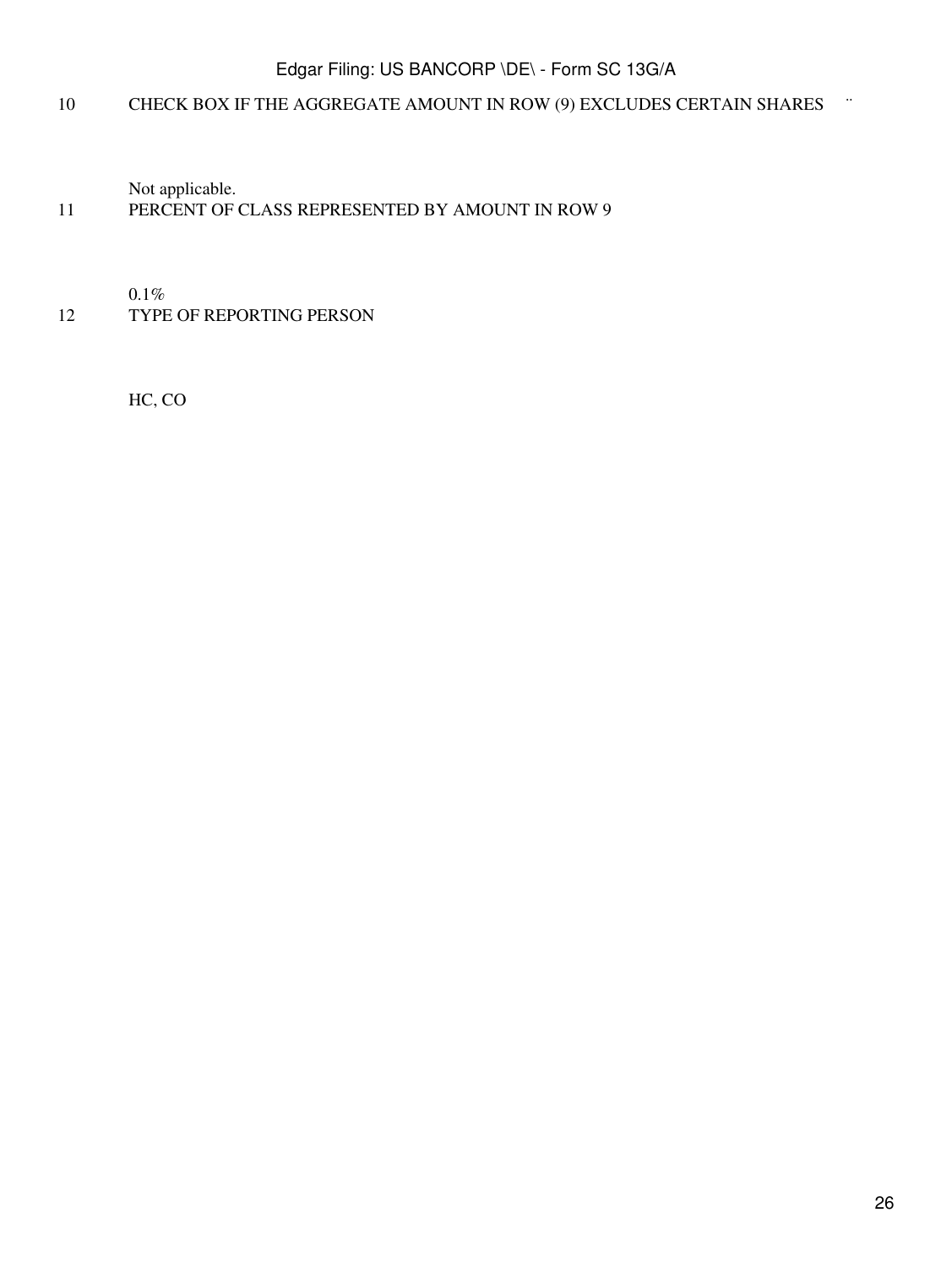## 1 NAME OF REPORTING PERSON

Mount Vernon Fire Insurance Company 2 CHECK THE APPROPRIATE BOX IF A MEMBER OF A GROUP

(a)  $x$  (b)  $\dddot{ }$ 

3 SEC USE ONLY

#### 4 CITIZENSHIP OR PLACE OF ORGANIZATION

State of Pennsylvania 5 SOLE VOTING POWER

#### NUMBER OF

SHARES NONE 6 SHARED VOTING POWER

#### BENEFICIALLY

OWNED BY **EACH** 760,000 shares of Common Stock 7 SOLE DISPOSITIVE POWER

#### REPORTING

PERSON NONE 8 SHARED DISPOSITIVE POWER

WITH

## 760,000 shares of Common Stock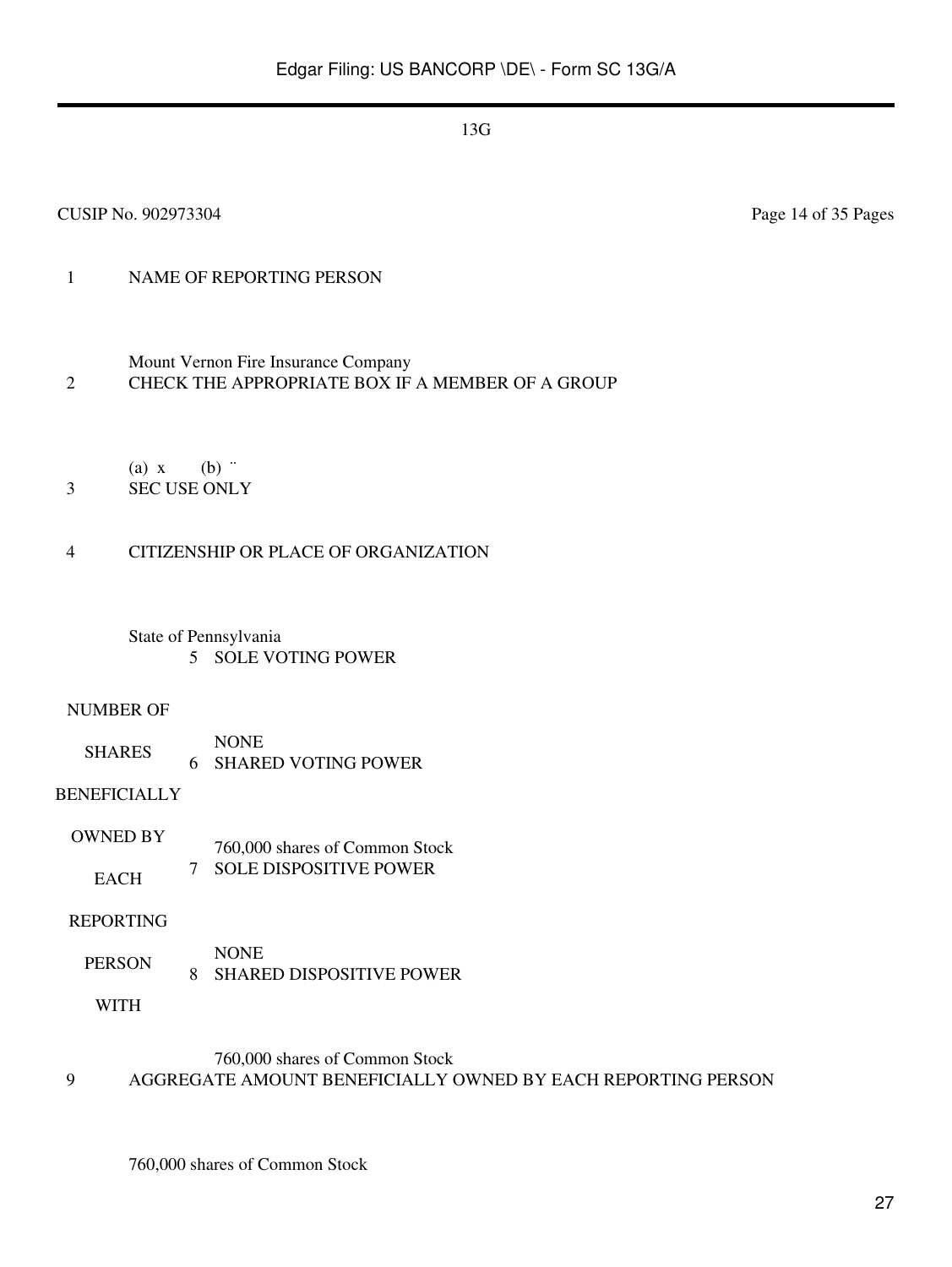## 10 CHECK BOX IF THE AGGREGATE AMOUNT IN ROW (9) EXCLUDES CERTAIN SHARES ¨

Not applicable.

## 11 PERCENT OF CLASS REPRESENTED BY AMOUNT IN ROW 9

Less than 0.1% 12 TYPE OF REPORTING PERSON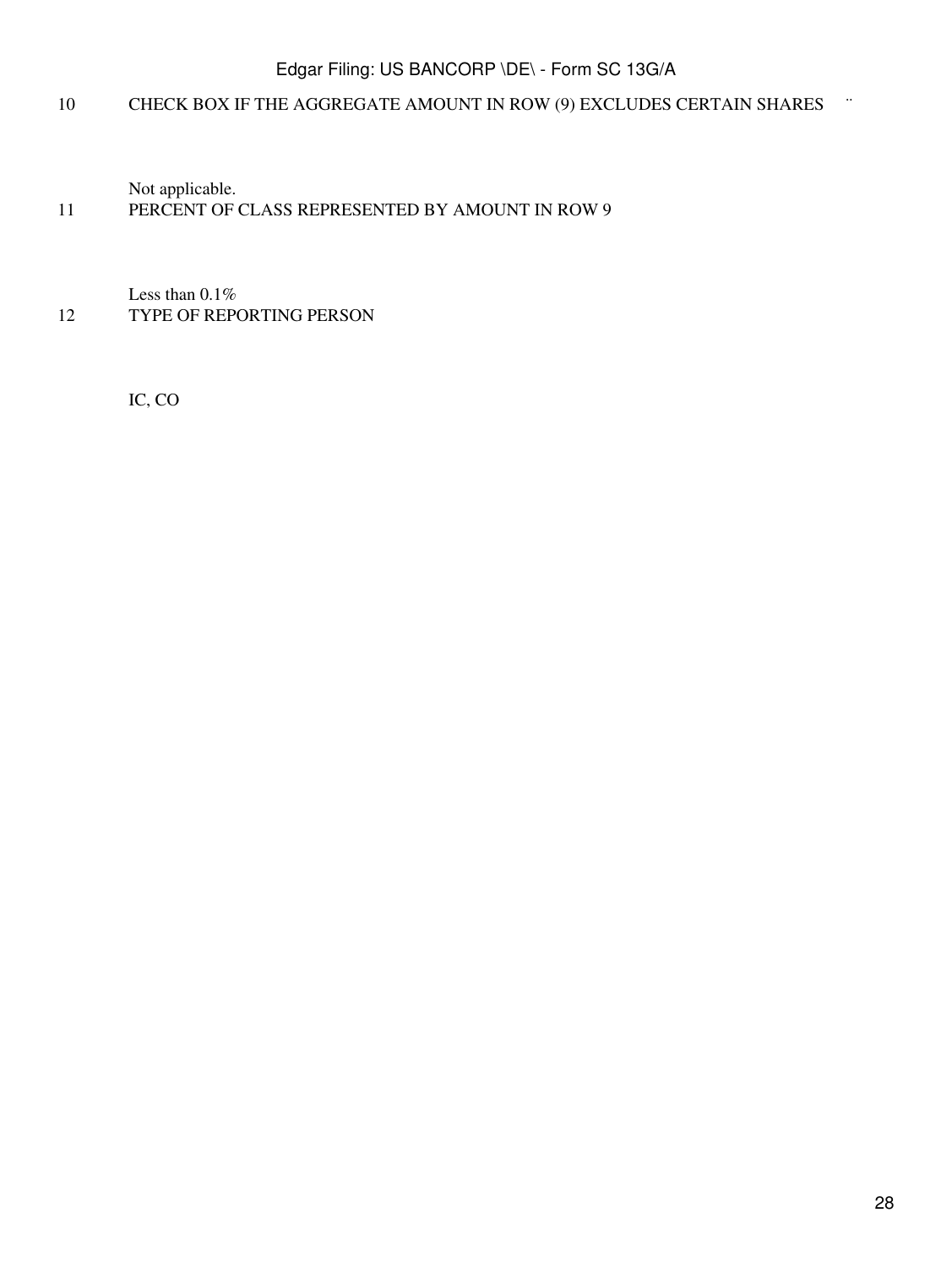## 1 NAME OF REPORTING PERSON

U.S. Underwriters Insurance Company

#### 2 CHECK THE APPROPRIATE BOX IF A MEMBER OF A GROUP

- (a)  $x$  (b)  $\dddot{ }$
- 3 SEC USE ONLY

#### 4 CITIZENSHIP OR PLACE OF ORGANIZATION

State of North Dakota 5 SOLE VOTING POWER

#### NUMBER OF

SHARES NONE 6 SHARED VOTING POWER

#### BENEFICIALLY

OWNED BY **EACH** 175,000 shares of Common Stock 7 SOLE DISPOSITIVE POWER

#### REPORTING

PERSON NONE 8 SHARED DISPOSITIVE POWER

WITH

#### 175,000 shares of Common Stock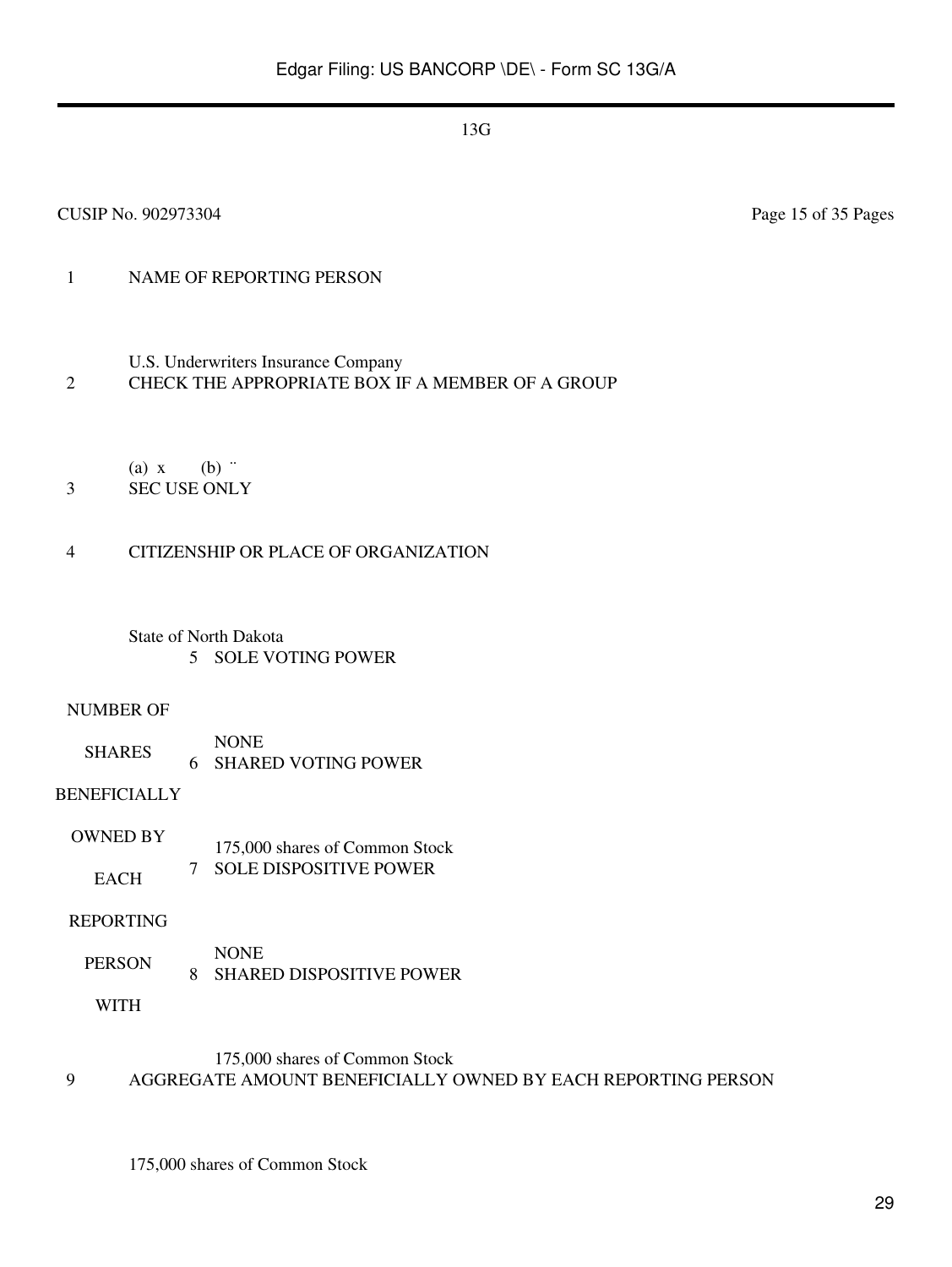## 10 CHECK BOX IF THE AGGREGATE AMOUNT IN ROW (9) EXCLUDES CERTAIN SHARES ¨

Not applicable.

## 11 PERCENT OF CLASS REPRESENTED BY AMOUNT IN ROW 9

Less than 0.1% 12 TYPE OF REPORTING PERSON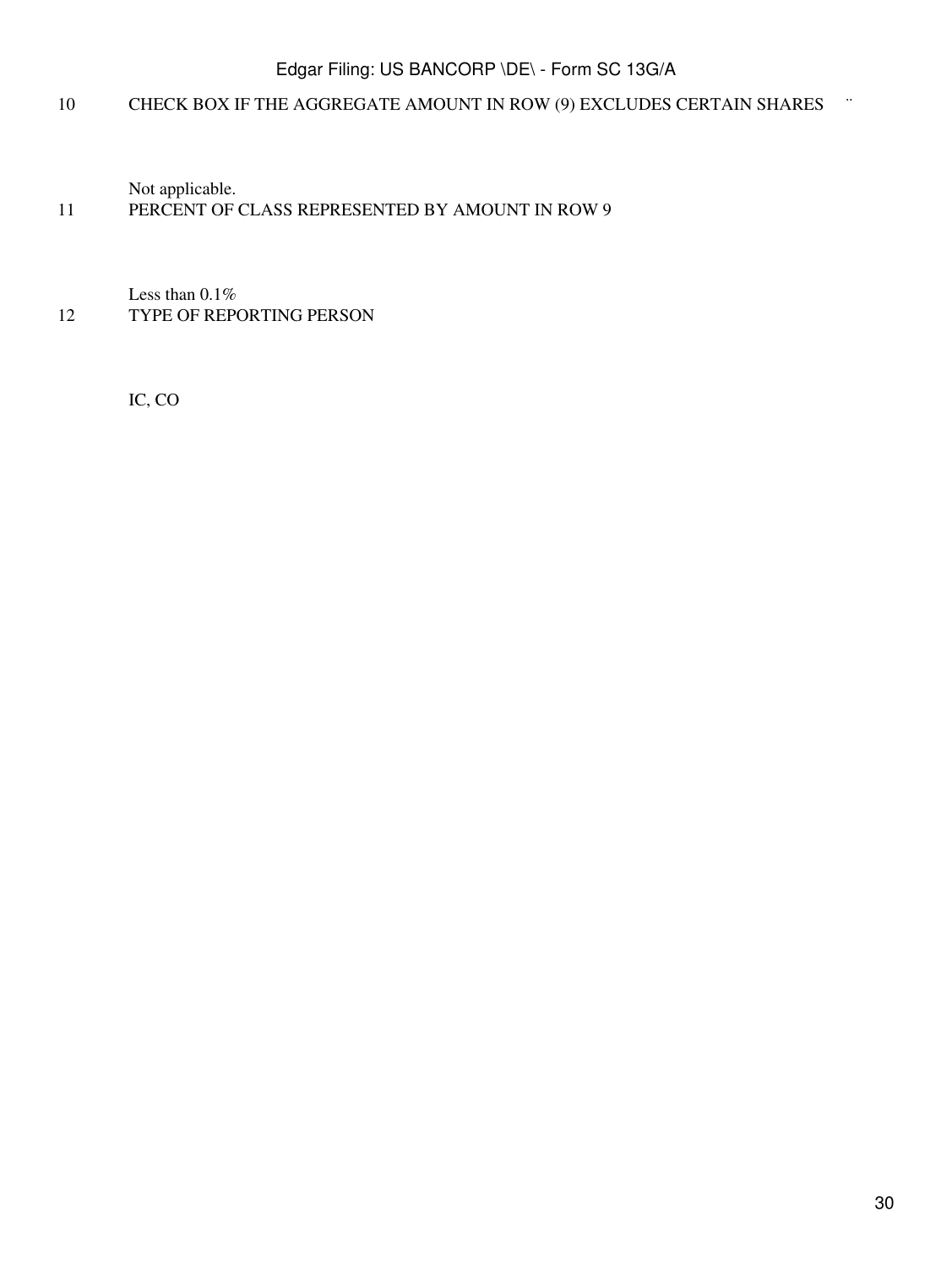## 1 NAME OF REPORTING PERSON

The Medical Protective Company

#### 2 CHECK THE APPROPRIATE BOX IF A MEMBER OF A GROUP

(a)  $x$  (b)  $\dddot{ }$ 

3 SEC USE ONLY

#### 4 CITIZENSHIP OR PLACE OF ORGANIZATION

State of Indiana

5 SOLE VOTING POWER

#### NUMBER OF

SHARES NONE 6 SHARED VOTING POWER

#### BENEFICIALLY

OWNED BY EACH 4,204,800 shares of Common Stock 7 SOLE DISPOSITIVE POWER

#### REPORTING

PERSON NONE 8 SHARED DISPOSITIVE POWER

WITH

## 4,204,800 shares of Common Stock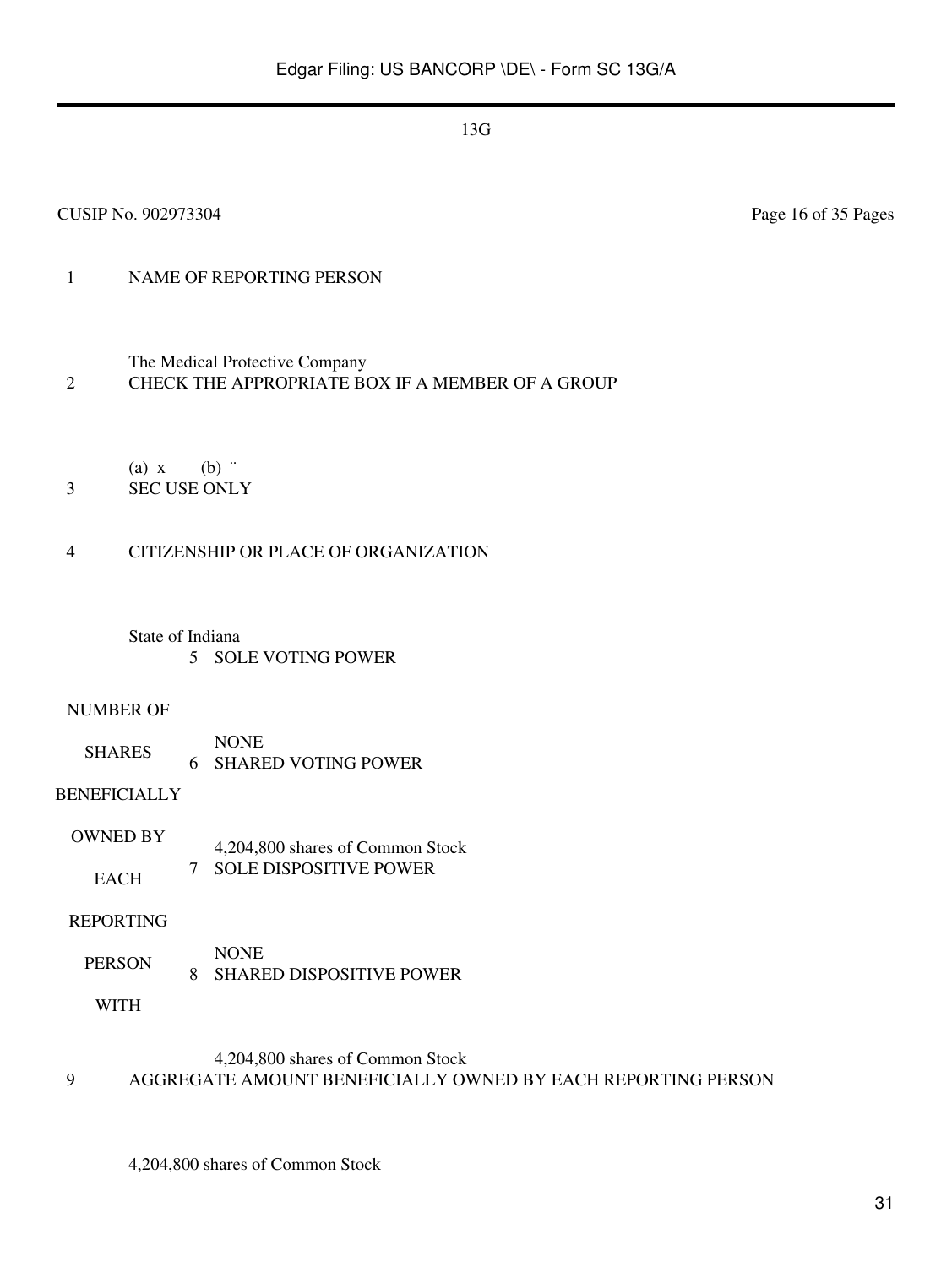## 10 CHECK BOX IF THE AGGREGATE AMOUNT IN ROW (9) EXCLUDES CERTAIN SHARES ¨

Not applicable.

## 11 PERCENT OF CLASS REPRESENTED BY AMOUNT IN ROW 9

0.2%

### 12 TYPE OF REPORTING PERSON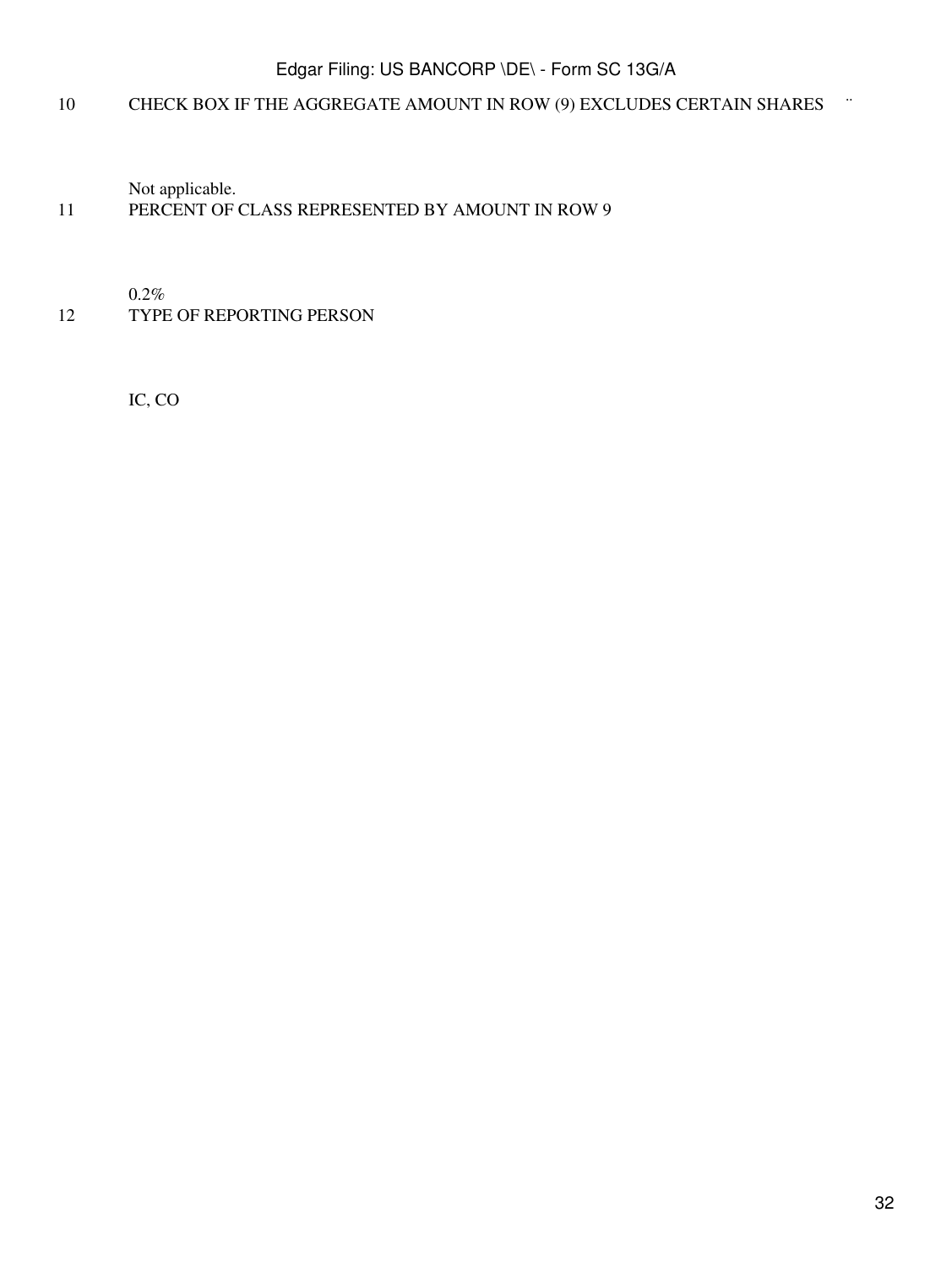## 1 NAME OF REPORTING PERSON

United States Liability Insurance Company

2 CHECK THE APPROPRIATE BOX IF A MEMBER OF A GROUP

(a)  $x$  (b)  $\dddot{ }$ 

3 SEC USE ONLY

#### 4 CITIZENSHIP OR PLACE OF ORGANIZATION

State of Pennsylvania 5 SOLE VOTING POWER

#### NUMBER OF

SHARES NONE 6 SHARED VOTING POWER

#### BENEFICIALLY

OWNED BY EACH 985,000 shares of Common Stock 7 SOLE DISPOSITIVE POWER

#### REPORTING

PERSON NONE 8 SHARED DISPOSITIVE POWER

WITH

#### 985,000 shares of Common Stock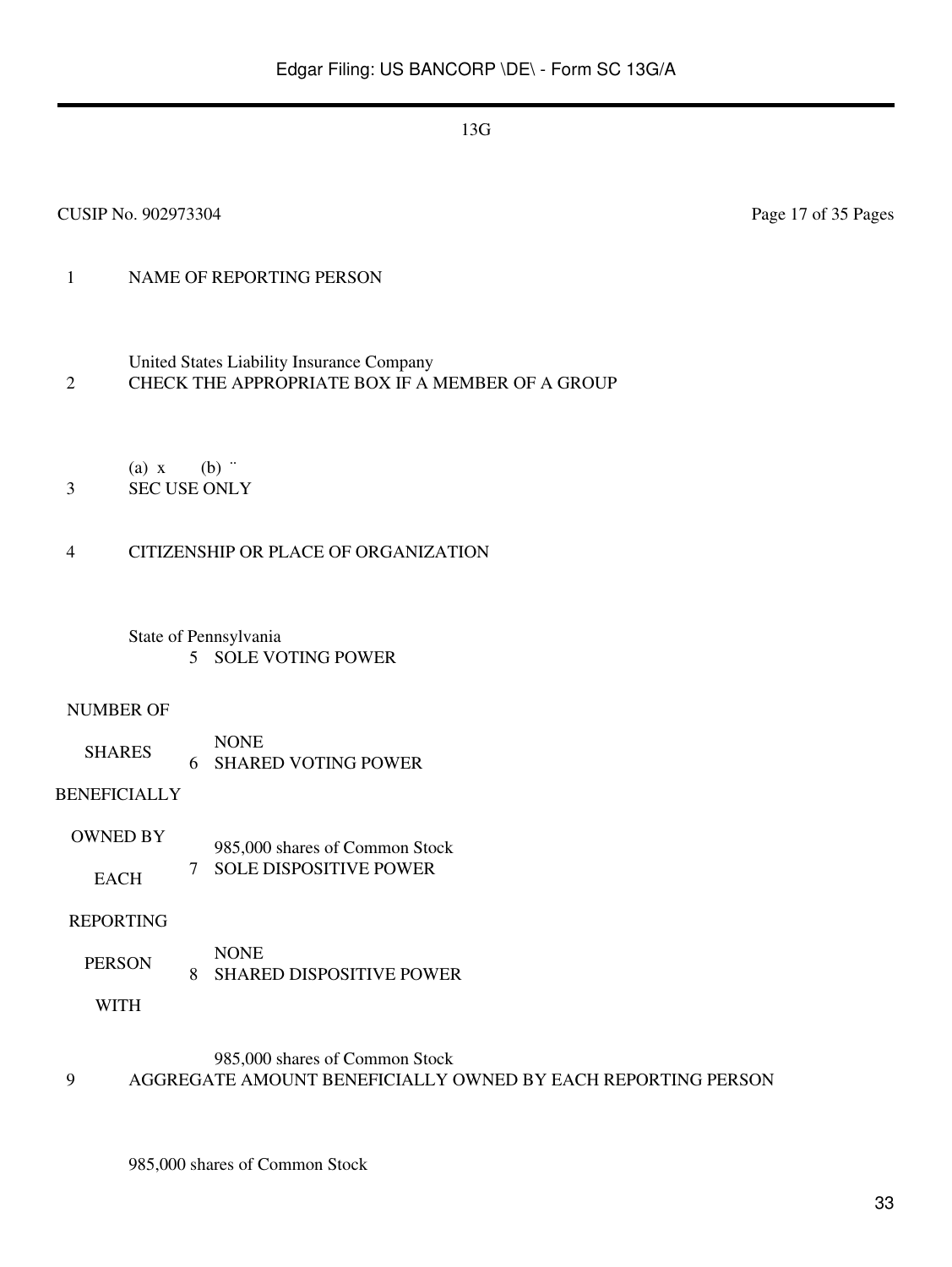## 10 CHECK BOX IF THE AGGREGATE AMOUNT IN ROW (9) EXCLUDES CERTAIN SHARES ¨

Not applicable.

## 11 PERCENT OF CLASS REPRESENTED BY AMOUNT IN ROW 9

Less than 0.1% 12 TYPE OF REPORTING PERSON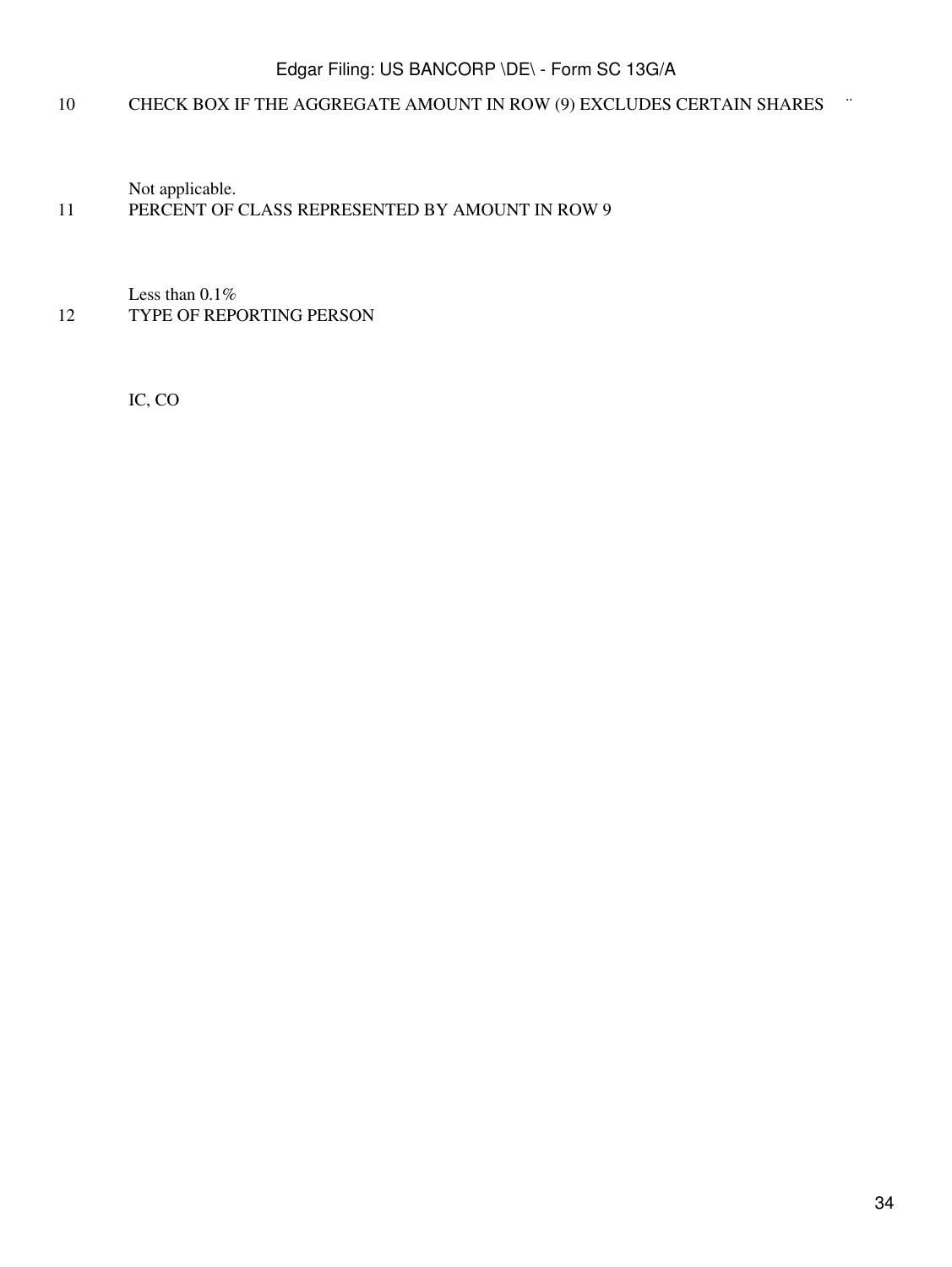## 1 NAME OF REPORTING PERSON

Medical Protective Corporation

## 2 CHECK THE APPROPRIATE BOX IF A MEMBER OF A GROUP

(a)  $x$  (b)  $\dddot{ }$ 

## 3 SEC USE ONLY

#### 4 CITIZENSHIP OR PLACE OF ORGANIZATION

## State of Indiana

5 SOLE VOTING POWER

#### NUMBER OF

SHARES NONE 6 SHARED VOTING POWER

#### BENEFICIALLY

OWNED BY EACH 4,204,800 shares of Common Stock 7 SOLE DISPOSITIVE POWER

#### REPORTING

PERSON NONE 8 SHARED DISPOSITIVE POWER

WITH

## 4,204,800 shares of Common Stock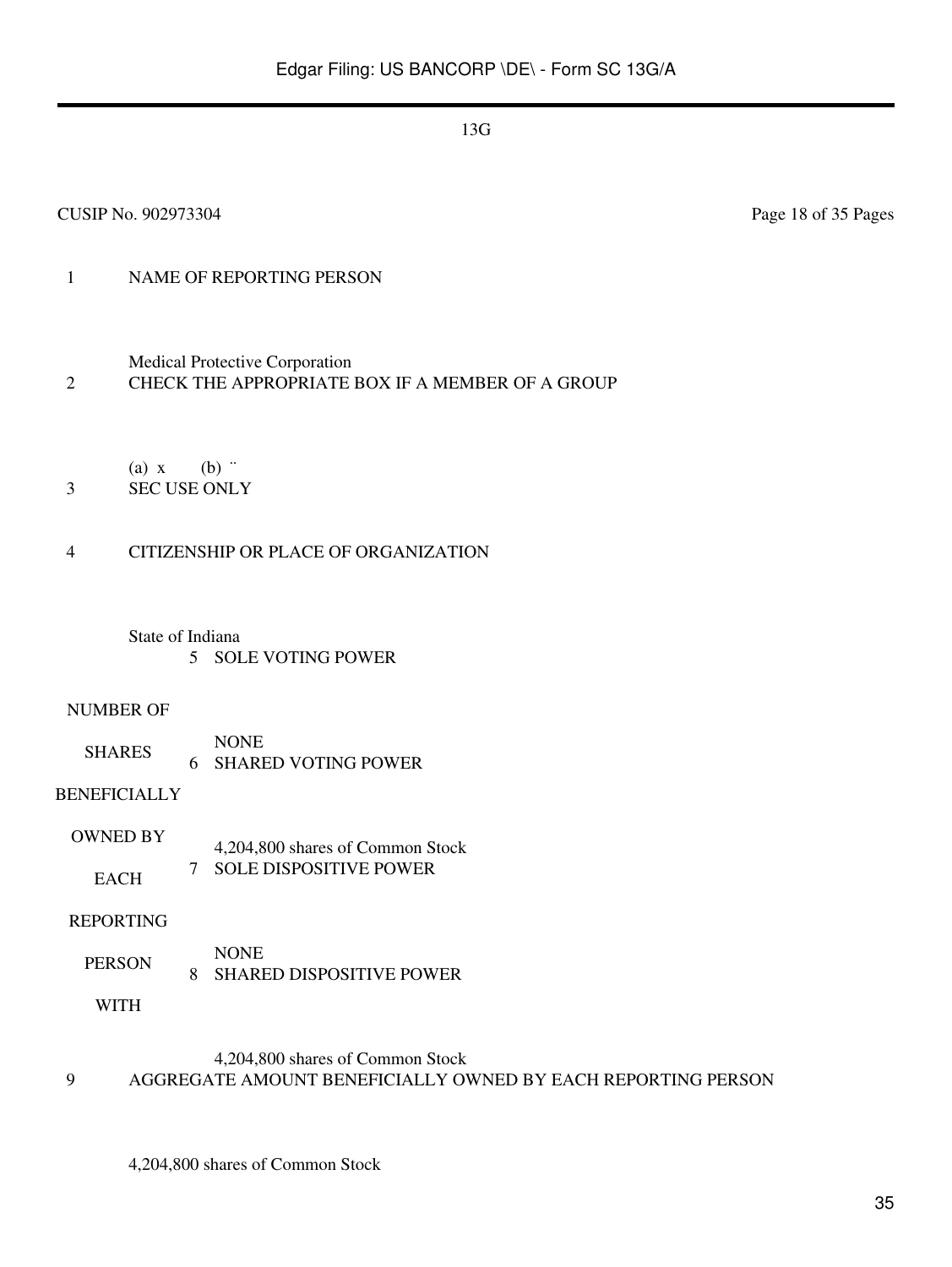## 10 CHECK BOX IF THE AGGREGATE AMOUNT IN ROW (9) EXCLUDES CERTAIN SHARES ¨

Not applicable.

## 11 PERCENT OF CLASS REPRESENTED BY AMOUNT IN ROW 9

0.2%

### 12 TYPE OF REPORTING PERSON

HC, CO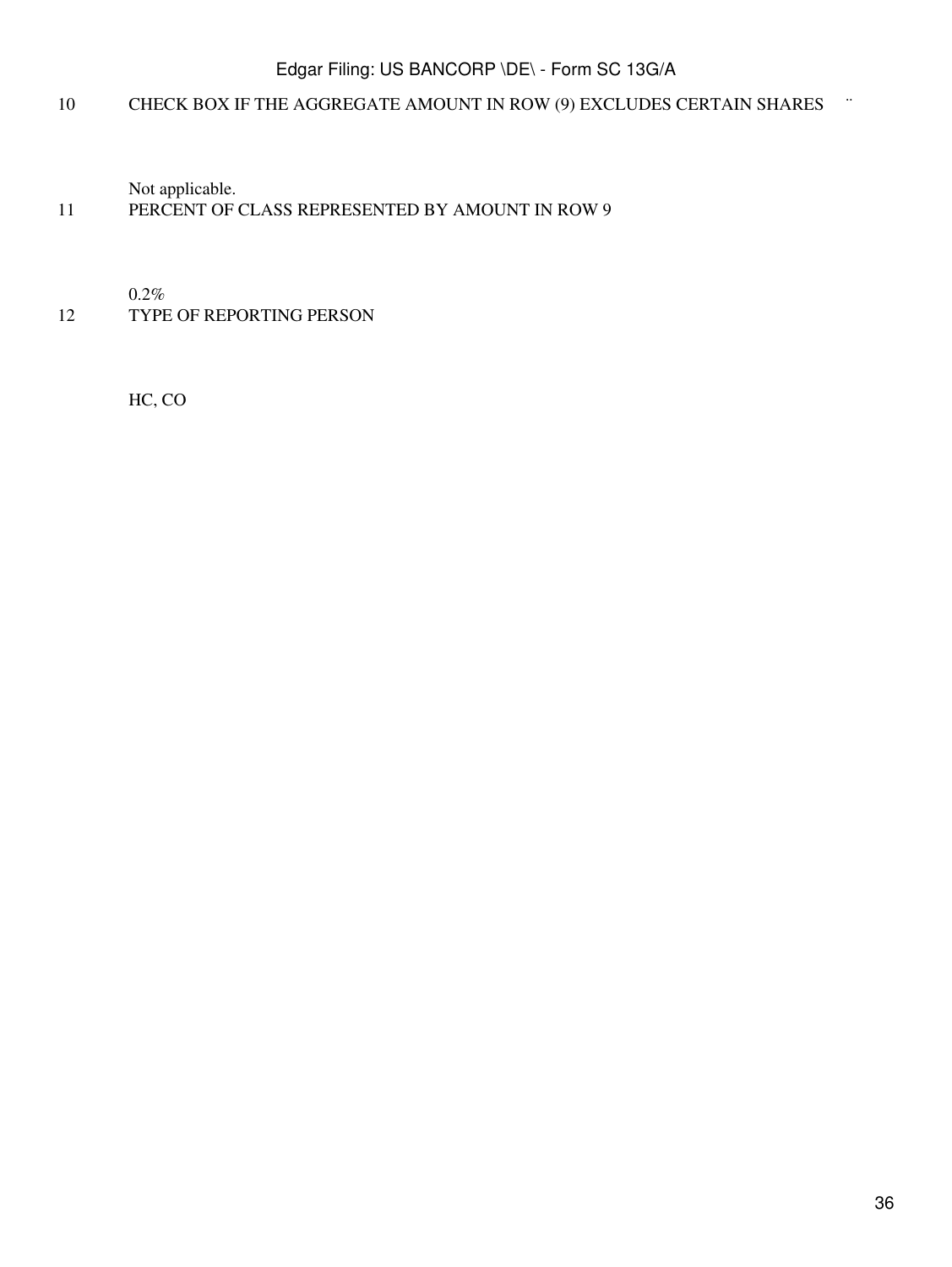CUSIP No. 902973304 Page 19 of 35 Pages

# 1 NAME OF REPORTING PERSON

Benjamin Moore Pension Trust

# 2 CHECK THE APPROPRIATE BOX IF A MEMBER OF A GROUP

(a)  $x$  (b)  $\dddot{ }$ 

3 SEC USE ONLY

### 4 CITIZENSHIP OR PLACE OF ORGANIZATION

State of New Jersey 5 SOLE VOTING POWER

#### NUMBER OF

SHARES NONE 6 SHARED VOTING POWER

### BENEFICIALLY

OWNED BY **EACH** 590,275 shares of Common Stock 7 SOLE DISPOSITIVE POWER

### REPORTING

PERSON NONE 8 SHARED DISPOSITIVE POWER

WITH

### 590,275 shares of Common Stock

### 9 AGGREGATE AMOUNT BENEFICIALLY OWNED BY EACH REPORTING PERSON

590,275 shares of Common Stock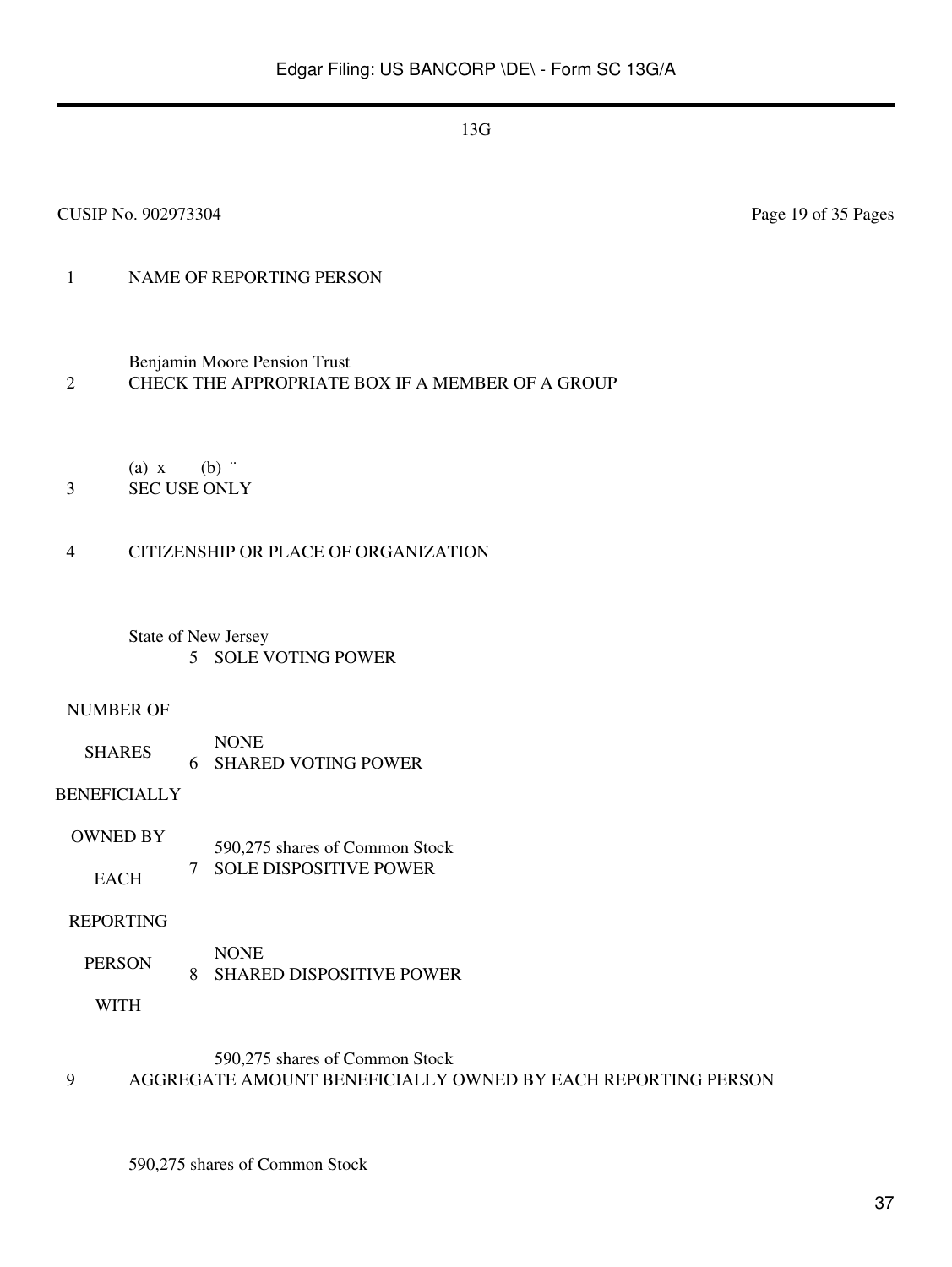# 10 CHECK BOX IF THE AGGREGATE AMOUNT IN ROW (9) EXCLUDES CERTAIN SHARES ¨

Not applicable.

### 11 PERCENT OF CLASS REPRESENTED BY AMOUNT IN ROW 9

Less than 0.1% 12 TYPE OF REPORTING PERSON

EP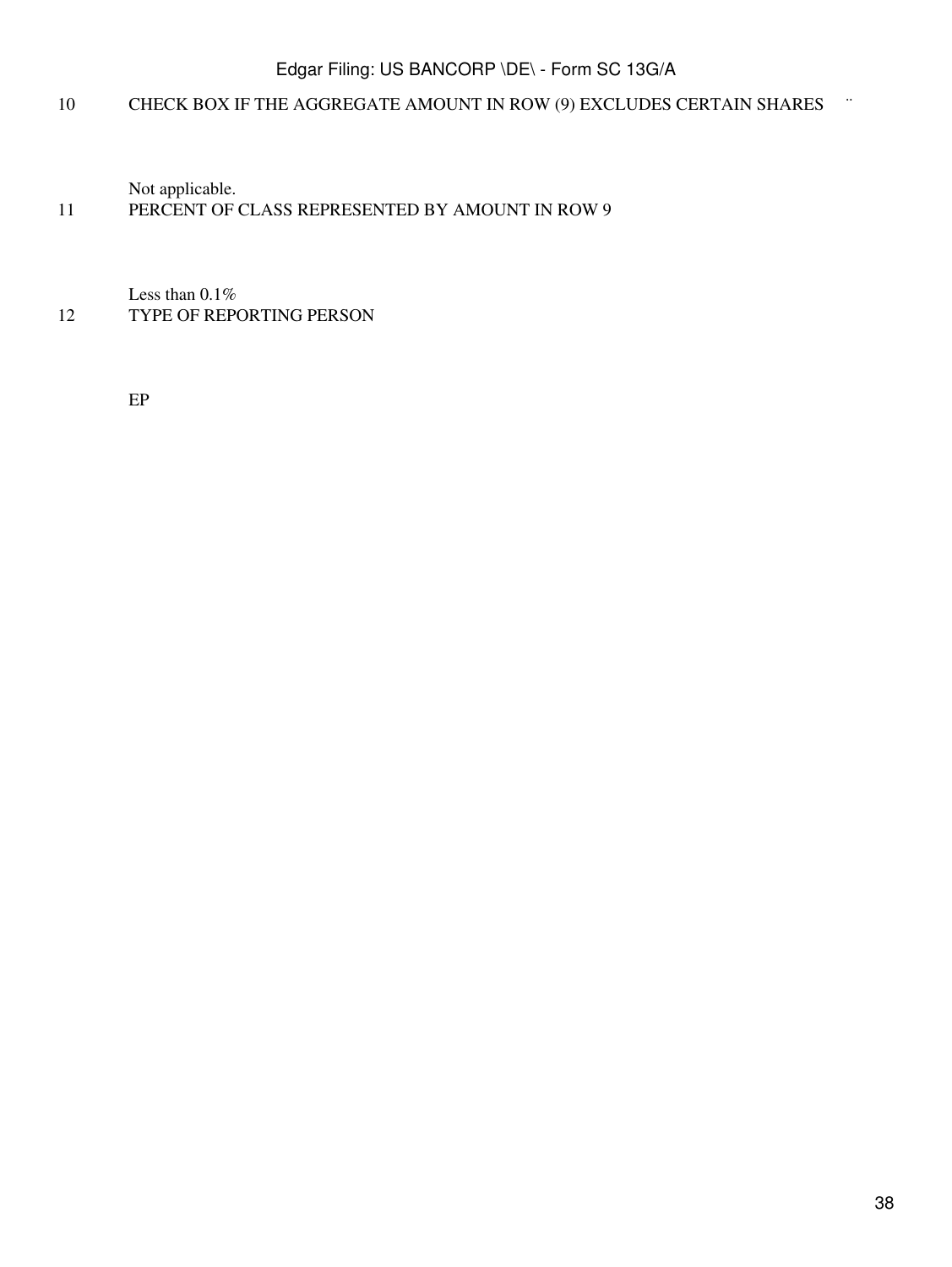CUSIP No. 902973304 Page 20 of 35 Pages

# 1 NAME OF REPORTING PERSON

Berkshire Hathaway Assurance Corporation

2 CHECK THE APPROPRIATE BOX IF A MEMBER OF A GROUP

(a)  $x$  (b)  $\dddot{ }$ 

3 SEC USE ONLY

# 4 CITIZENSHIP OR PLACE OF ORGANIZATION

State of New York 5 SOLE VOTING POWER

### NUMBER OF

SHARES NONE 6 SHARED VOTING POWER

### BENEFICIALLY

OWNED BY EACH 4,173,800 shares of Common Stock 7 SOLE DISPOSITIVE POWER

### REPORTING

PERSON NONE 8 SHARED DISPOSITIVE POWER

WITH

### 4,173,800 shares of Common Stock

9 AGGREGATE AMOUNT BENEFICIALLY OWNED BY EACH REPORTING PERSON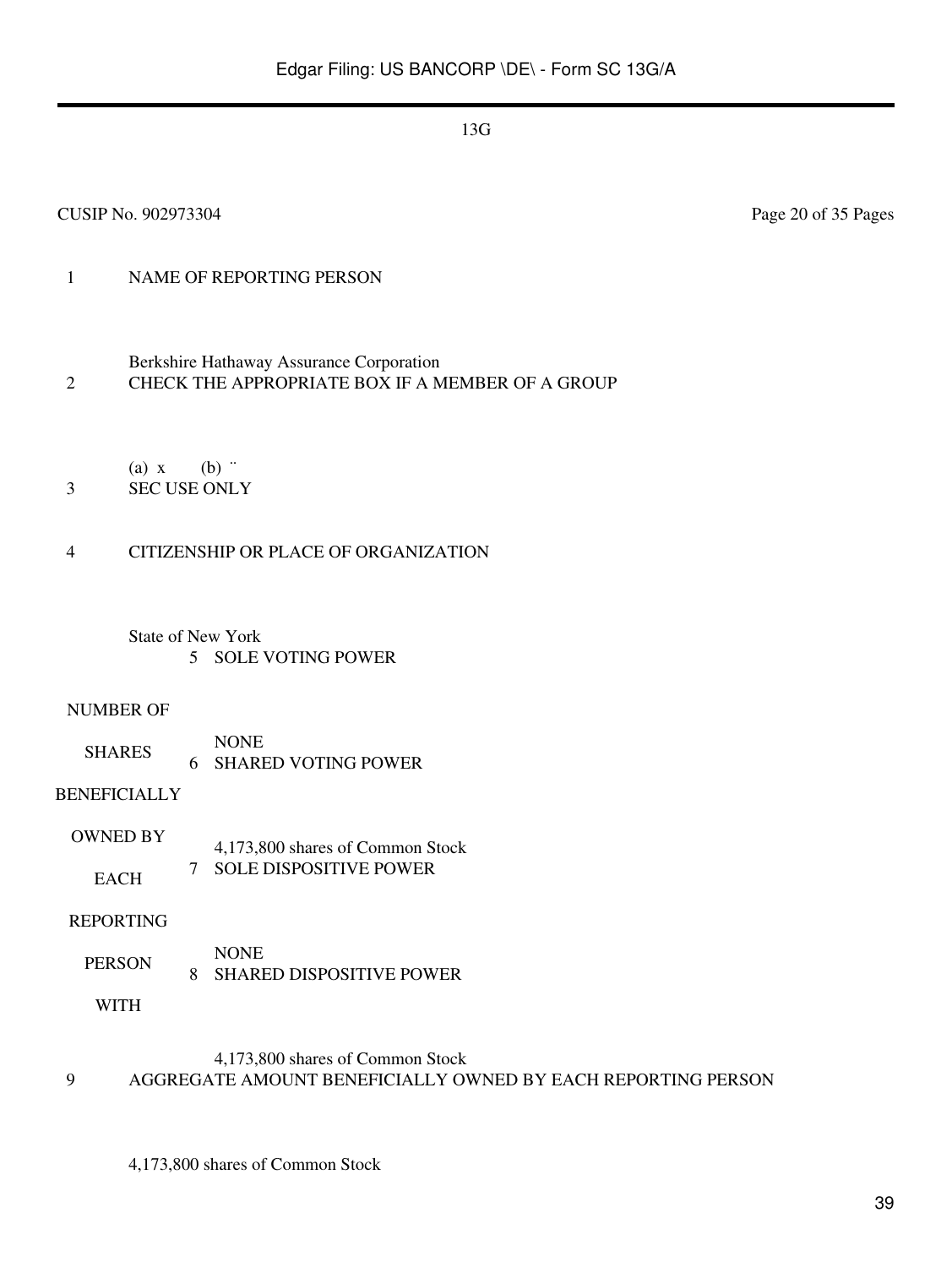# 10 CHECK BOX IF THE AGGREGATE AMOUNT IN ROW (9) EXCLUDES CERTAIN SHARES ¨

Not applicable.

### 11 PERCENT OF CLASS REPRESENTED BY AMOUNT IN ROW 9

0.2%

### 12 TYPE OF REPORTING PERSON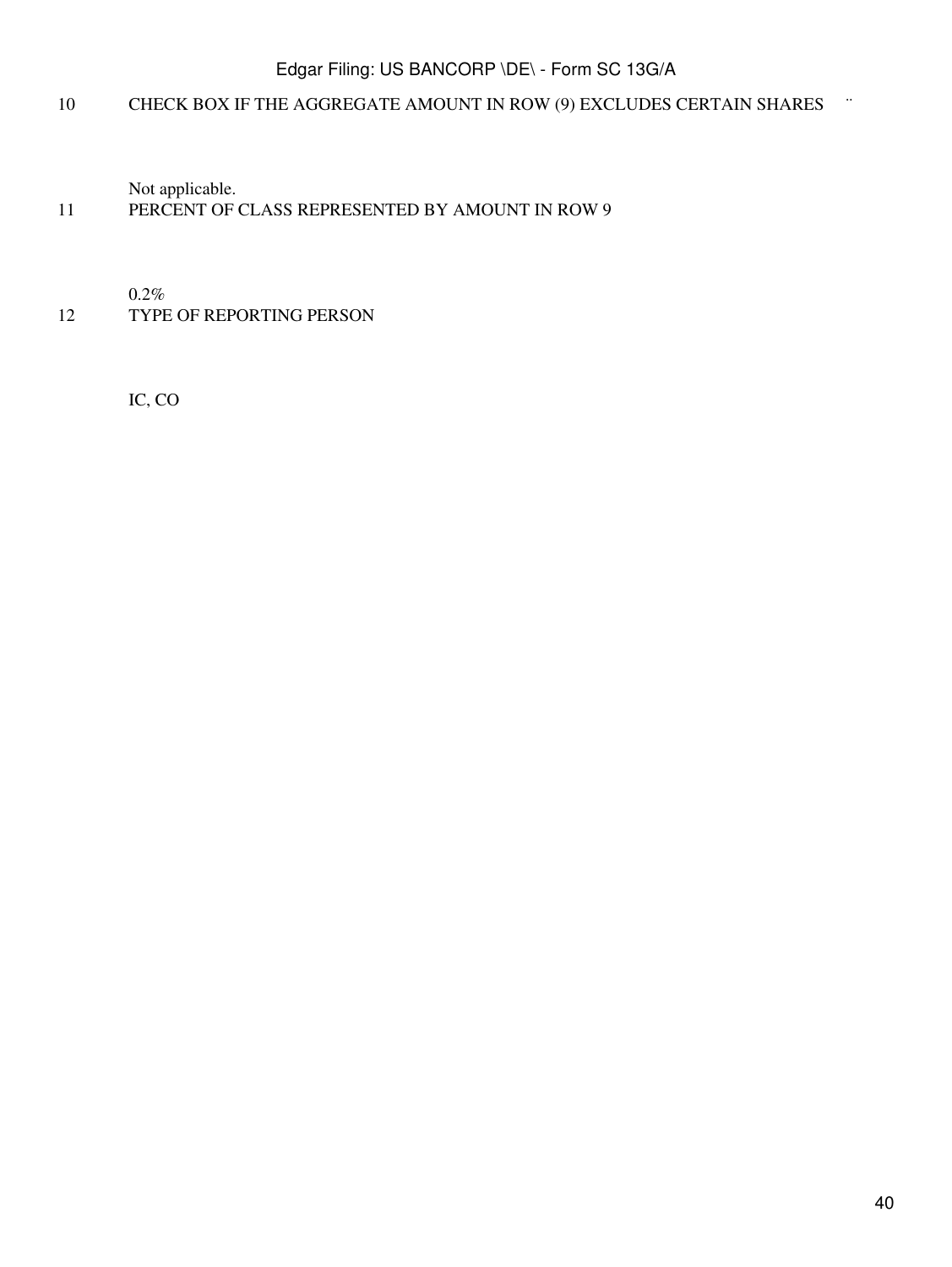CUSIP No. 902973304 Page 21 of 35 Pages

# 1 NAME OF REPORTING PERSON

- Berkshire Hathaway Homestate Insurance Company 2 CHECK THE APPROPRIATE BOX IF A MEMBER OF A GROUP
- (a)  $x$  (b)  $\dddot{ }$ 3 SEC USE ONLY
- 

# 4 CITIZENSHIP OR PLACE OF ORGANIZATION

State of Nebraska 5 SOLE VOTING POWER

# NUMBER OF

SHARES NONE 6 SHARED VOTING POWER

# BENEFICIALLY

OWNED BY **EACH** 3,070,000 shares of Common Stock 7 SOLE DISPOSITIVE POWER

# REPORTING

PERSON NONE 8 SHARED DISPOSITIVE POWER

WITH

# 3,070,000 shares of Common Stock

9 AGGREGATE AMOUNT BENEFICIALLY OWNED BY EACH REPORTING PERSON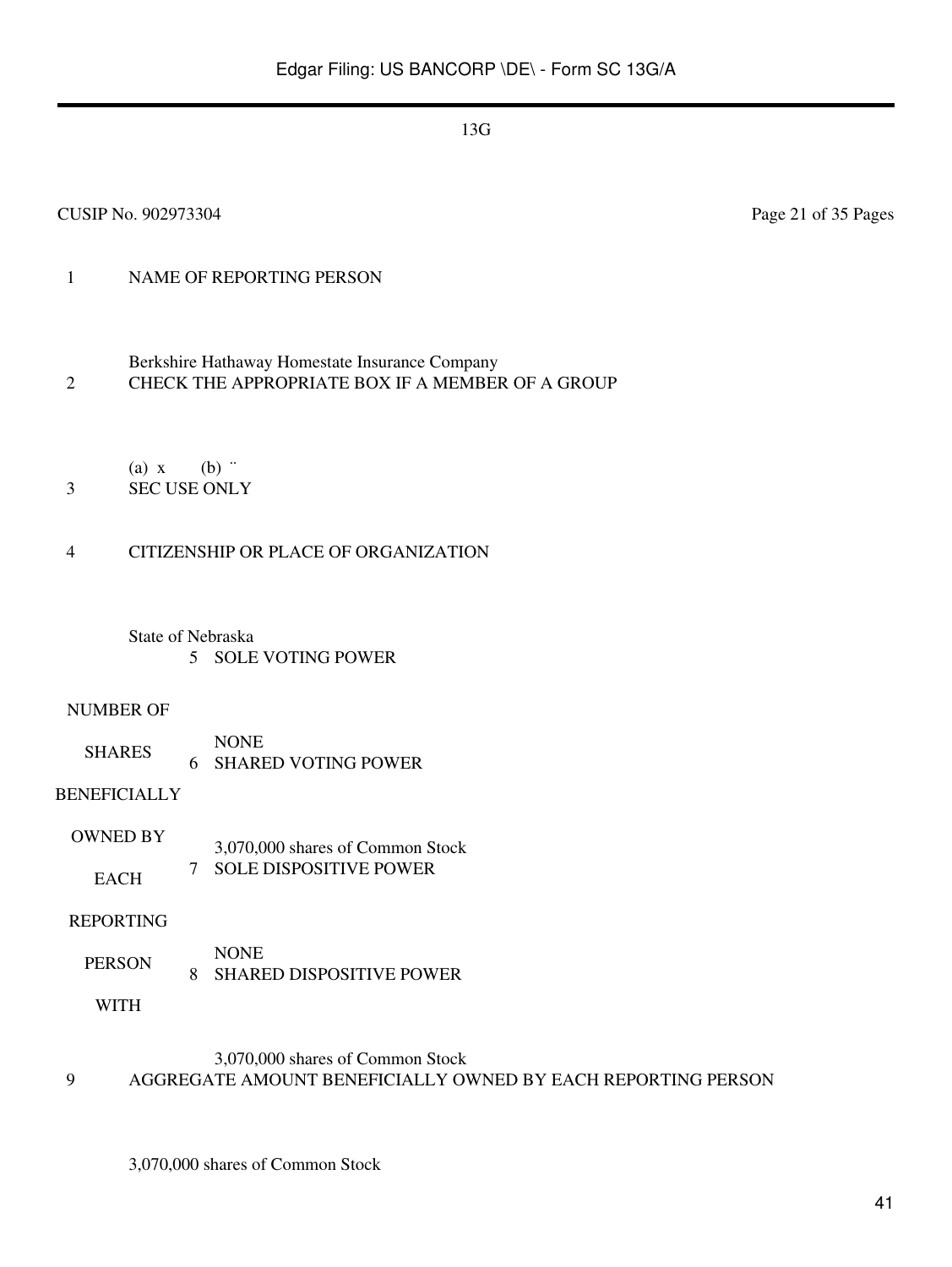# 10 CHECK BOX IF THE AGGREGATE AMOUNT IN ROW (9) EXCLUDES CERTAIN SHARES ¨

Not applicable.

### 11 PERCENT OF CLASS REPRESENTED BY AMOUNT IN ROW 9

0.2%

### 12 TYPE OF REPORTING PERSON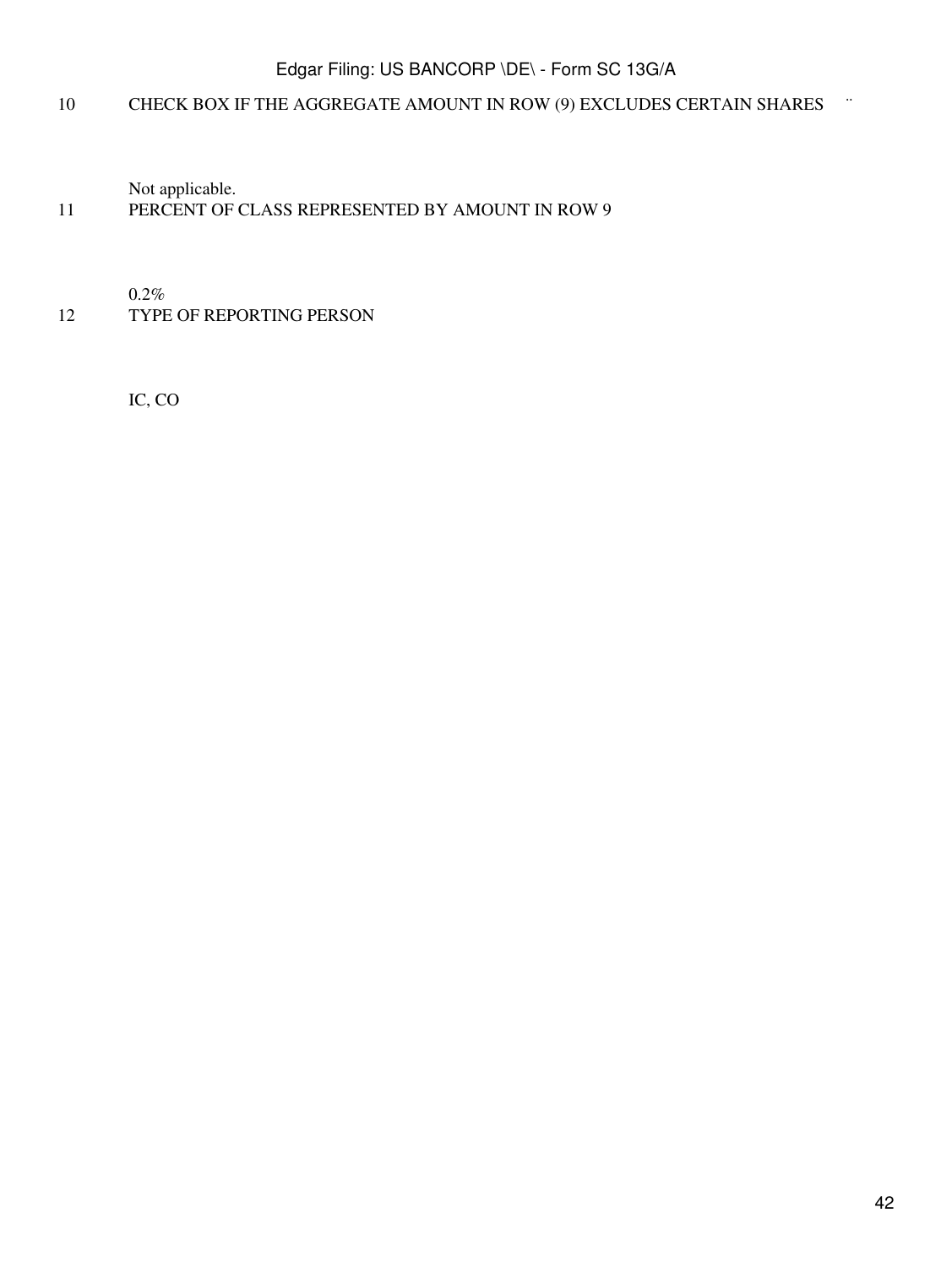# 1 NAME OF REPORTING PERSON

- National Indemnity Company of MidAmerica
- 2 CHECK THE APPROPRIATE BOX IF A MEMBER OF A GROUP
	- (a)  $x$  (b)  $\dddot{ }$
- 3 SEC USE ONLY

### 4 CITIZENSHIP OR PLACE OF ORGANIZATION

#### State of Iowa

5 SOLE VOTING POWER

#### NUMBER OF

SHARES NONE 6 SHARED VOTING POWER

#### BENEFICIALLY

OWNED BY **EACH** 474,300 shares of Common Stock 7 SOLE DISPOSITIVE POWER

#### REPORTING

PERSON NONE 8 SHARED DISPOSITIVE POWER

WITH

#### 474,300 shares of Common Stock

9 AGGREGATE AMOUNT BENEFICIALLY OWNED BY EACH REPORTING PERSON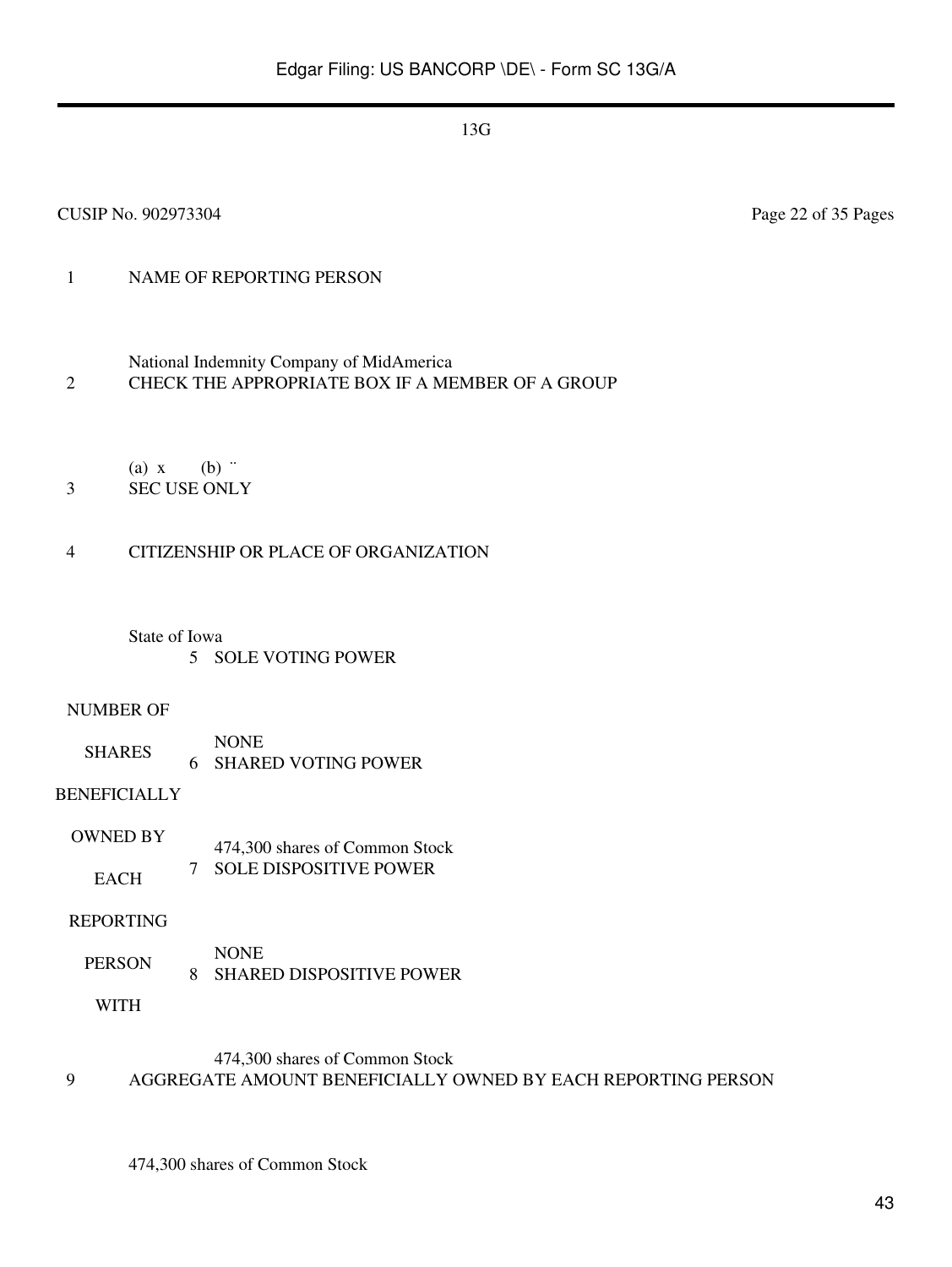# 10 CHECK BOX IF THE AGGREGATE AMOUNT IN ROW (9) EXCLUDES CERTAIN SHARES ¨

Not applicable.

### 11 PERCENT OF CLASS REPRESENTED BY AMOUNT IN ROW 9

Less than 0.1% 12 TYPE OF REPORTING PERSON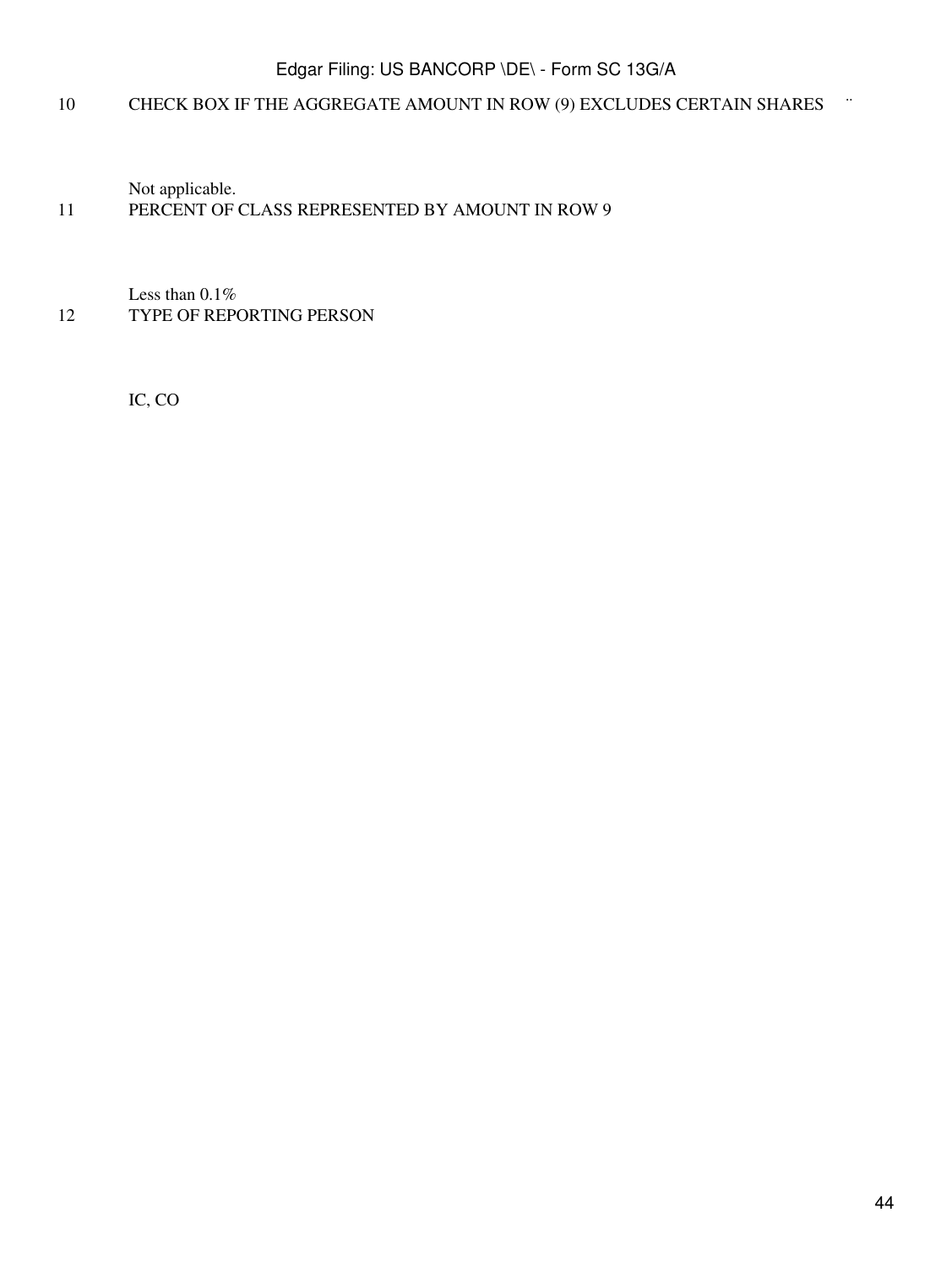### 1 NAME OF REPORTING PERSON

GEICO Indemnity Company

### 2 CHECK THE APPROPRIATE BOX IF A MEMBER OF A GROUP

(a)  $x$  (b)  $\dddot{ }$ 

# 3 SEC USE ONLY

### 4 CITIZENSHIP OR PLACE OF ORGANIZATION

State of Maryland 5 SOLE VOTING POWER

#### NUMBER OF

SHARES NONE 6 SHARED VOTING POWER

#### BENEFICIALLY

OWNED BY EACH 4,488,000 shares of Common Stock 7 SOLE DISPOSITIVE POWER

#### REPORTING

PERSON NONE 8 SHARED DISPOSITIVE POWER

WITH

### 4,488,000 shares of Common Stock

### 9 AGGREGATE AMOUNT BENEFICIALLY OWNED BY EACH REPORTING PERSON

4,488,000 shares of Common Stock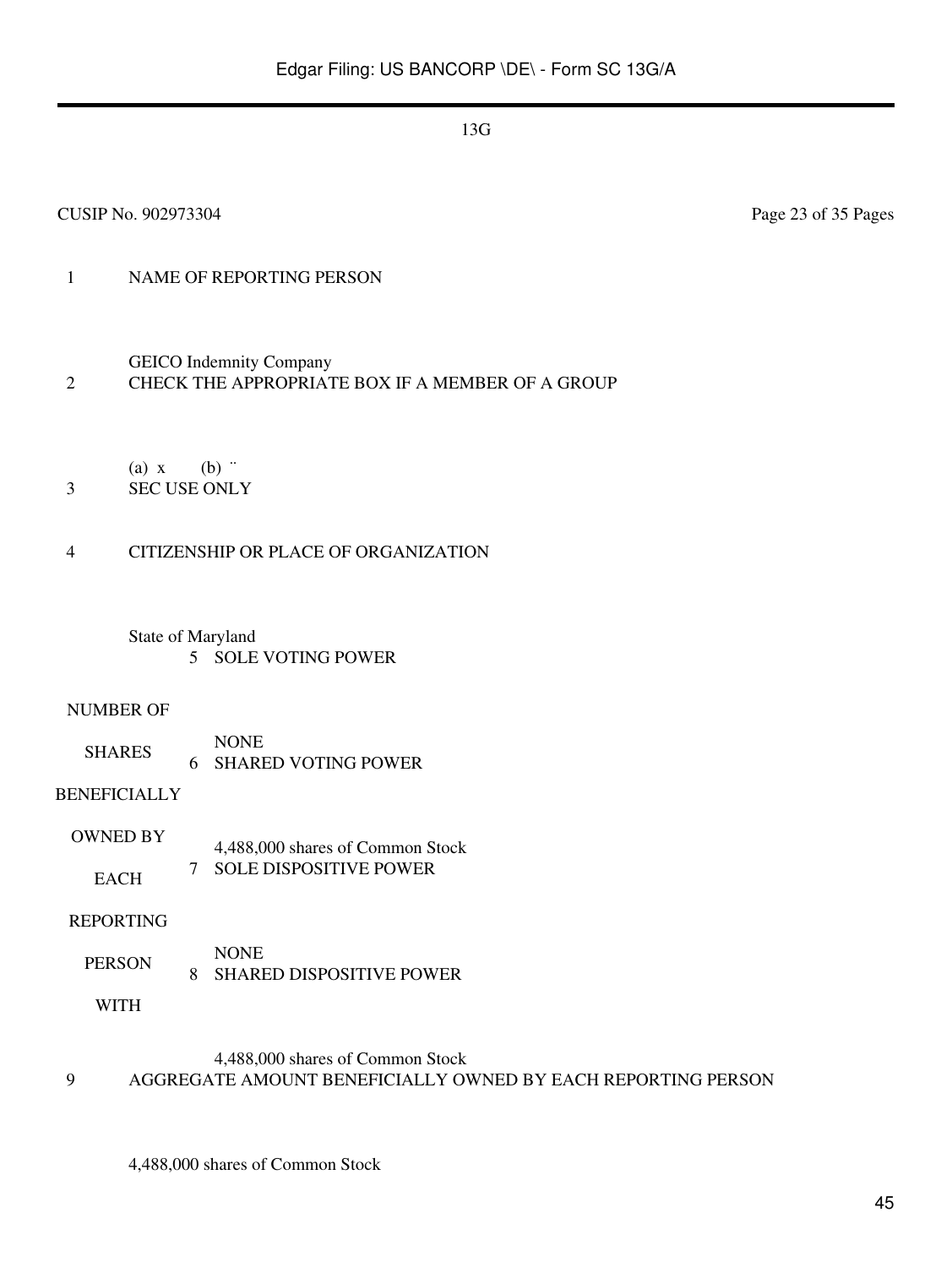# 10 CHECK BOX IF THE AGGREGATE AMOUNT IN ROW (9) EXCLUDES CERTAIN SHARES ¨

Not applicable.

### 11 PERCENT OF CLASS REPRESENTED BY AMOUNT IN ROW 9

0.2%

### 12 TYPE OF REPORTING PERSON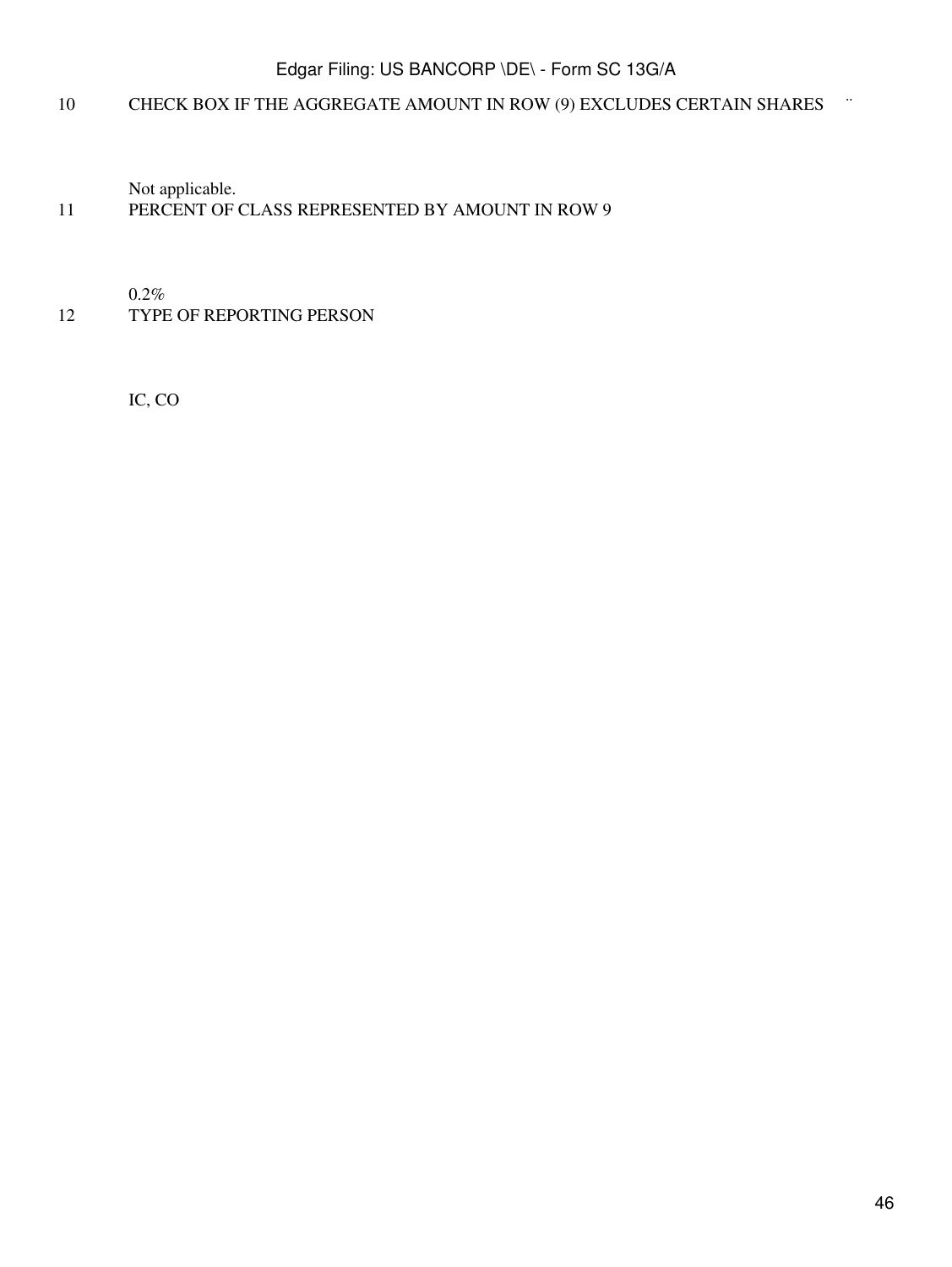CUSIP No. 902973304 Page 24 of 35 Pages

# 1 NAME OF REPORTING PERSON

- Berkshire Hathaway Specialty Insurance Company 2 CHECK THE APPROPRIATE BOX IF A MEMBER OF A GROUP
	- (a)  $x$  (b)  $\dddot{ }$
- 3 SEC USE ONLY

### 4 CITIZENSHIP OR PLACE OF ORGANIZATION

State of Nebraska 5 SOLE VOTING POWER

#### NUMBER OF

SHARES NONE 6 SHARED VOTING POWER

### BENEFICIALLY

OWNED BY **EACH** 9,151,626 shares of Common Stock 7 SOLE DISPOSITIVE POWER

### REPORTING

PERSON NONE 8 SHARED DISPOSITIVE POWER

WITH

### 9,151,626 shares of Common Stock

9 AGGREGATE AMOUNT BENEFICIALLY OWNED BY EACH REPORTING PERSON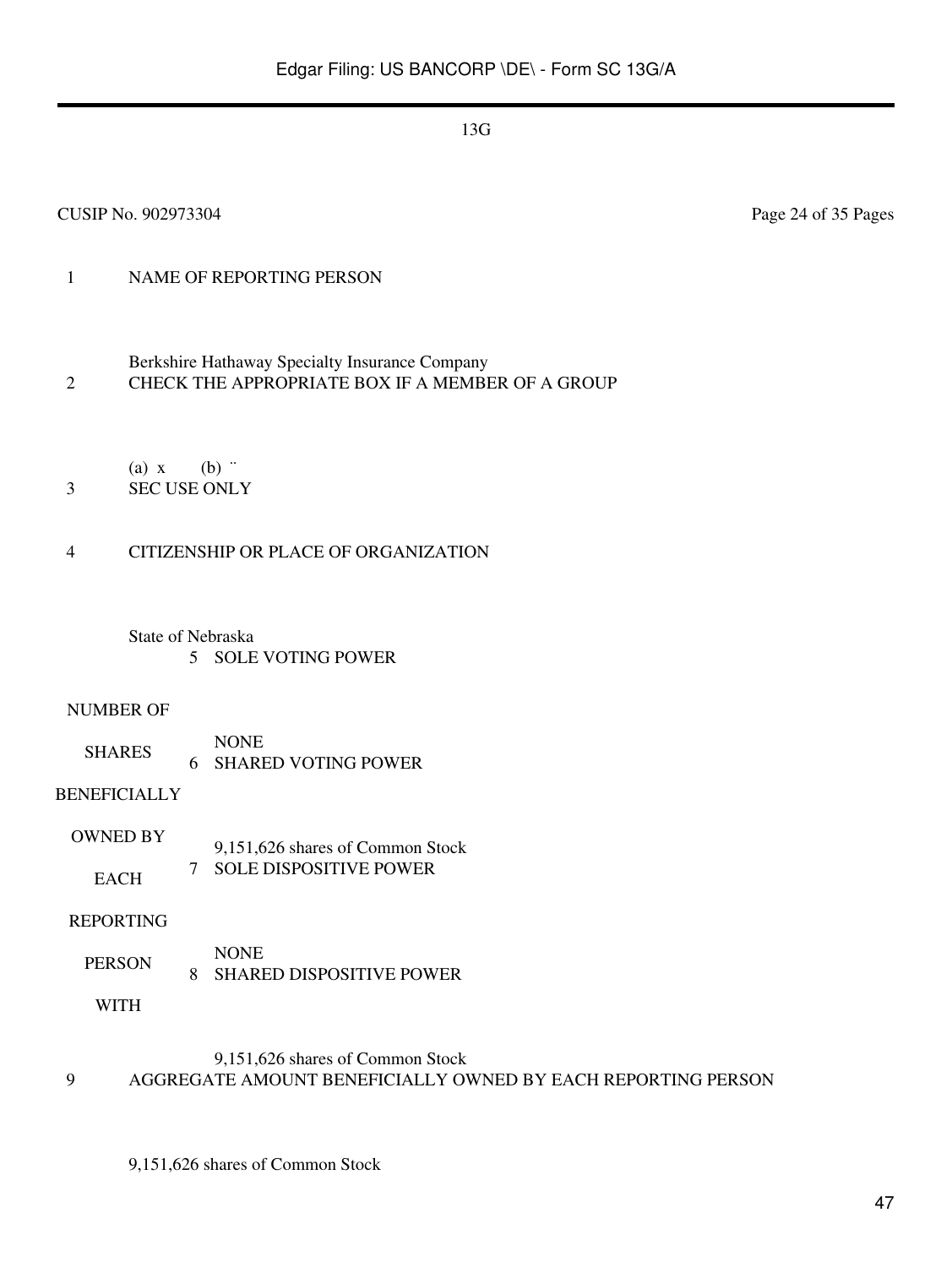# 10 CHECK BOX IF THE AGGREGATE AMOUNT IN ROW (9) EXCLUDES CERTAIN SHARES ¨

Not applicable.

### 11 PERCENT OF CLASS REPRESENTED BY AMOUNT IN ROW 9

0.5%

### 12 TYPE OF REPORTING PERSON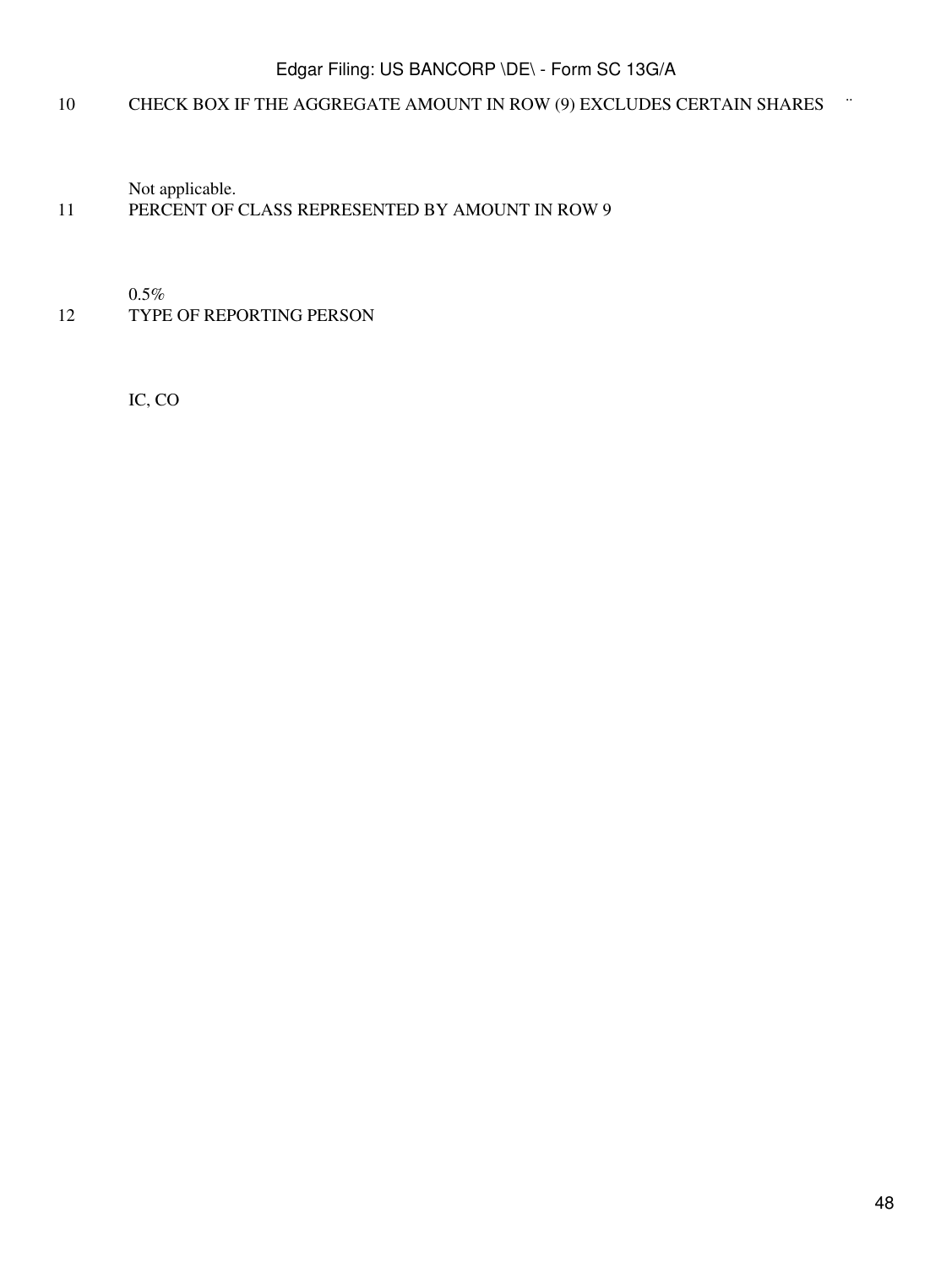# 1 NAME OF REPORTING PERSON

General Star Indemnity Company

#### 2 CHECK THE APPROPRIATE BOX IF A MEMBER OF A GROUP

(a)  $x$  (b)  $\dddot{ }$ 

3 SEC USE ONLY

### 4 CITIZENSHIP OR PLACE OF ORGANIZATION

State of Delaware 5 SOLE VOTING POWER

#### NUMBER OF

SHARES NONE 6 SHARED VOTING POWER

#### BENEFICIALLY

OWNED BY **EACH** 1,400,000 shares of Common Stock 7 SOLE DISPOSITIVE POWER

#### REPORTING

PERSON NONE 8 SHARED DISPOSITIVE POWER

WITH

### 1,400,000 shares of Common Stock

#### 9 AGGREGATE AMOUNT BENEFICIALLY OWNED BY EACH REPORTING PERSON

1,400,000 shares of Common Stock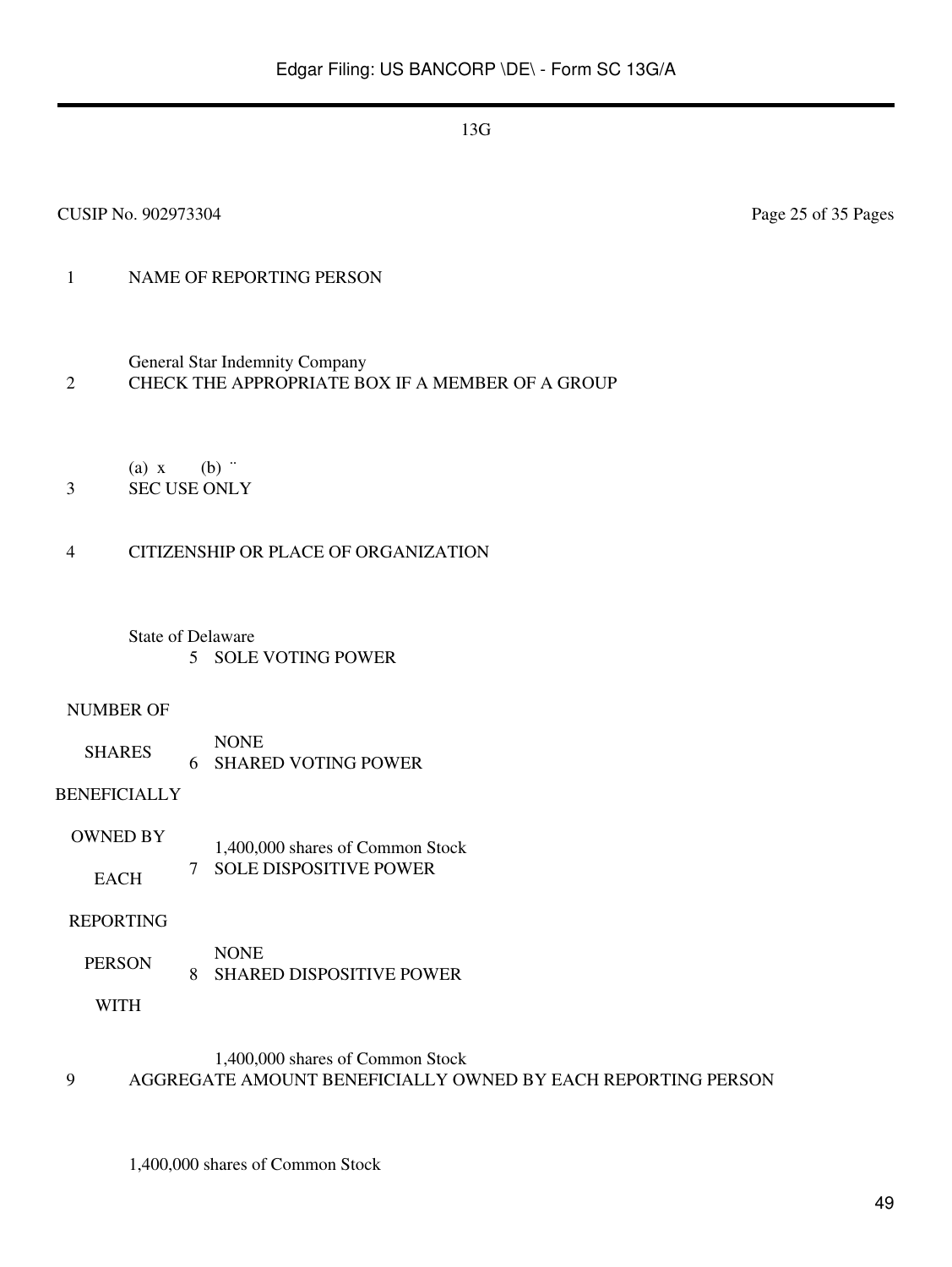# 10 CHECK BOX IF THE AGGREGATE AMOUNT IN ROW (9) EXCLUDES CERTAIN SHARES ¨

Not applicable.

# 11 PERCENT OF CLASS REPRESENTED BY AMOUNT IN ROW 9

0.1%

### 12 TYPE OF REPORTING PERSON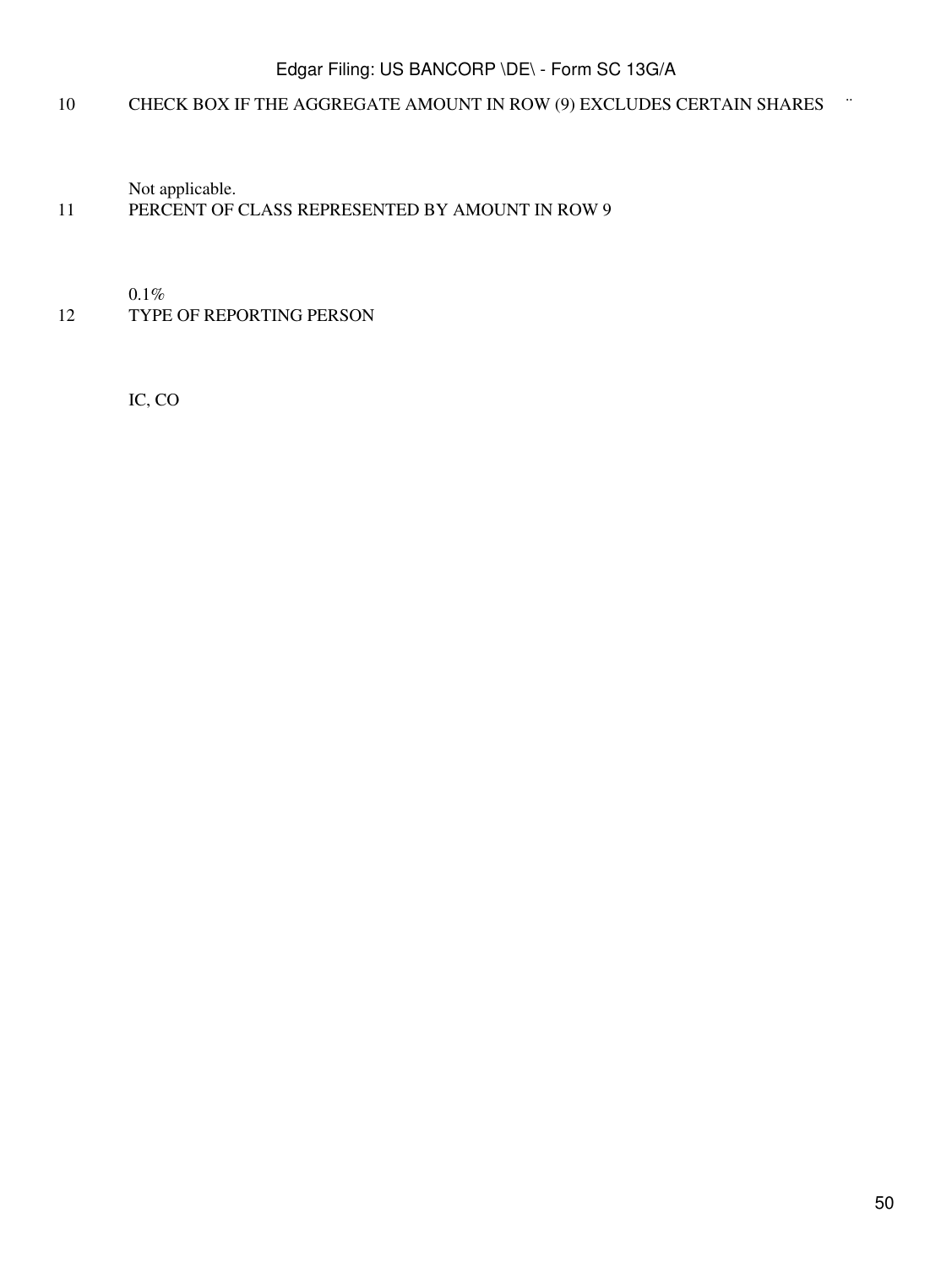### 1 NAME OF REPORTING PERSON

General Re Life Corporation

#### 2 CHECK THE APPROPRIATE BOX IF A MEMBER OF A GROUP

(a)  $x$  (b)  $\dddot{ }$ 

### 3 SEC USE ONLY

### 4 CITIZENSHIP OR PLACE OF ORGANIZATION

State of Connecticut 5 SOLE VOTING POWER

#### NUMBER OF

SHARES NONE 6 SHARED VOTING POWER

#### BENEFICIALLY

OWNED BY **EACH** 1,427,343 shares of Common Stock 7 SOLE DISPOSITIVE POWER

#### REPORTING

PERSON NONE 8 SHARED DISPOSITIVE POWER

WITH

### 1,427,343 shares of Common Stock

#### 9 AGGREGATE AMOUNT BENEFICIALLY OWNED BY EACH REPORTING PERSON

1,427,343 shares of Common Stock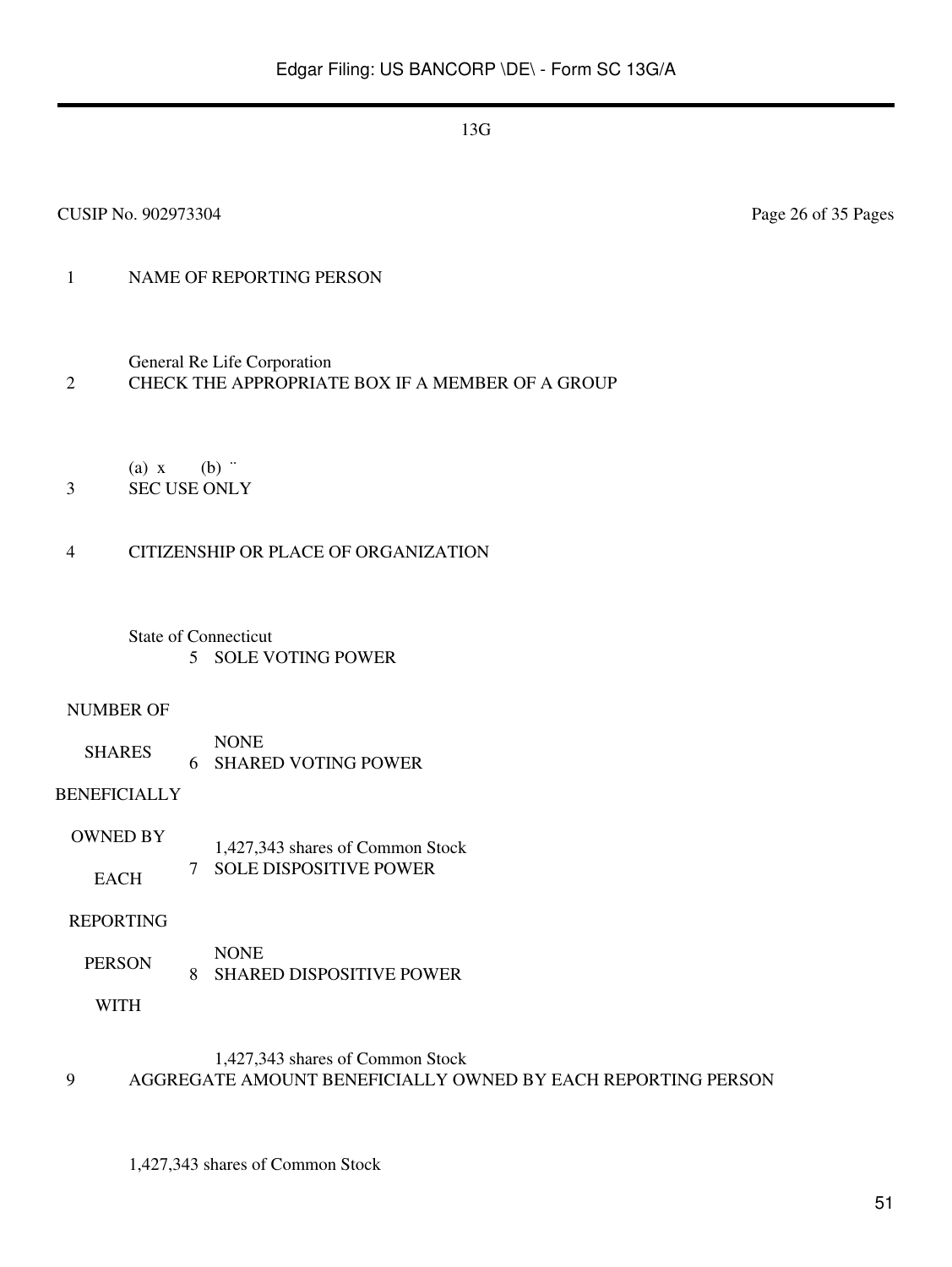# 10 CHECK BOX IF THE AGGREGATE AMOUNT IN ROW (9) EXCLUDES CERTAIN SHARES ¨

Not applicable.

### 11 PERCENT OF CLASS REPRESENTED BY AMOUNT IN ROW 9

0.1%

### 12 TYPE OF REPORTING PERSON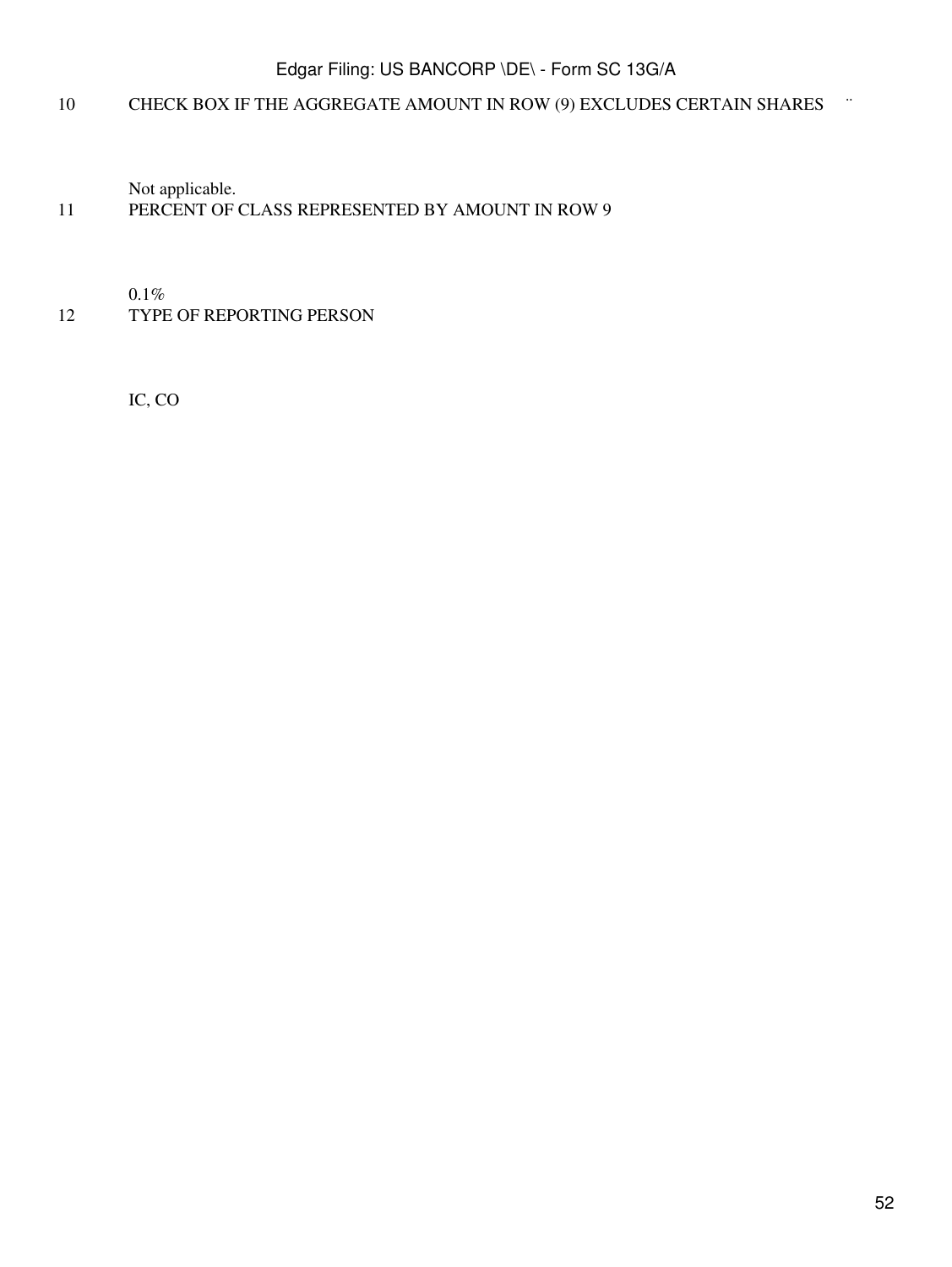### 1 NAME OF REPORTING PERSON

### NorGUARD Insurance Company

#### 2 CHECK THE APPROPRIATE BOX IF A MEMBER OF A GROUP

(a)  $x$  (b)  $\dddot{ }$ 

3 SEC USE ONLY

### 4 CITIZENSHIP OR PLACE OF ORGANIZATION

#### State of Pennsylvania 5 SOLE VOTING POWER

#### NUMBER OF

SHARES NONE 6 SHARED VOTING POWER

### BENEFICIALLY

OWNED BY **EACH** 375,000 shares of Common Stock 7 SOLE DISPOSITIVE POWER

#### REPORTING

PERSON NONE 8 SHARED DISPOSITIVE POWER

WITH

### 375,000 shares of Common Stock

#### 9 AGGREGATE AMOUNT BENEFICIALLY OWNED BY EACH REPORTING PERSON

375,000 shares of Common Stock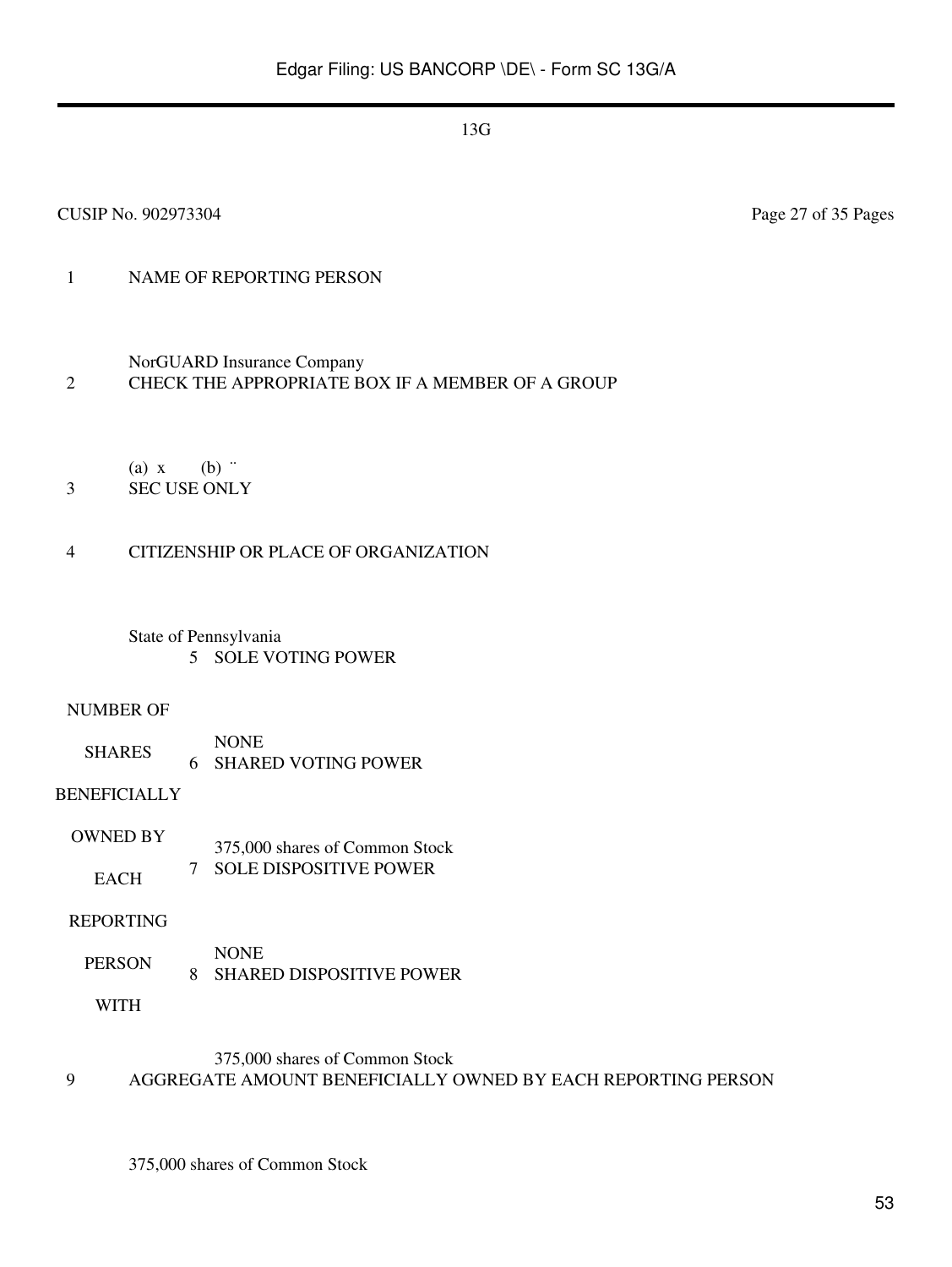# 10 CHECK BOX IF THE AGGREGATE AMOUNT IN ROW (9) EXCLUDES CERTAIN SHARES ¨

Not applicable.

### 11 PERCENT OF CLASS REPRESENTED BY AMOUNT IN ROW 9

Less than 0.1% 12 TYPE OF REPORTING PERSON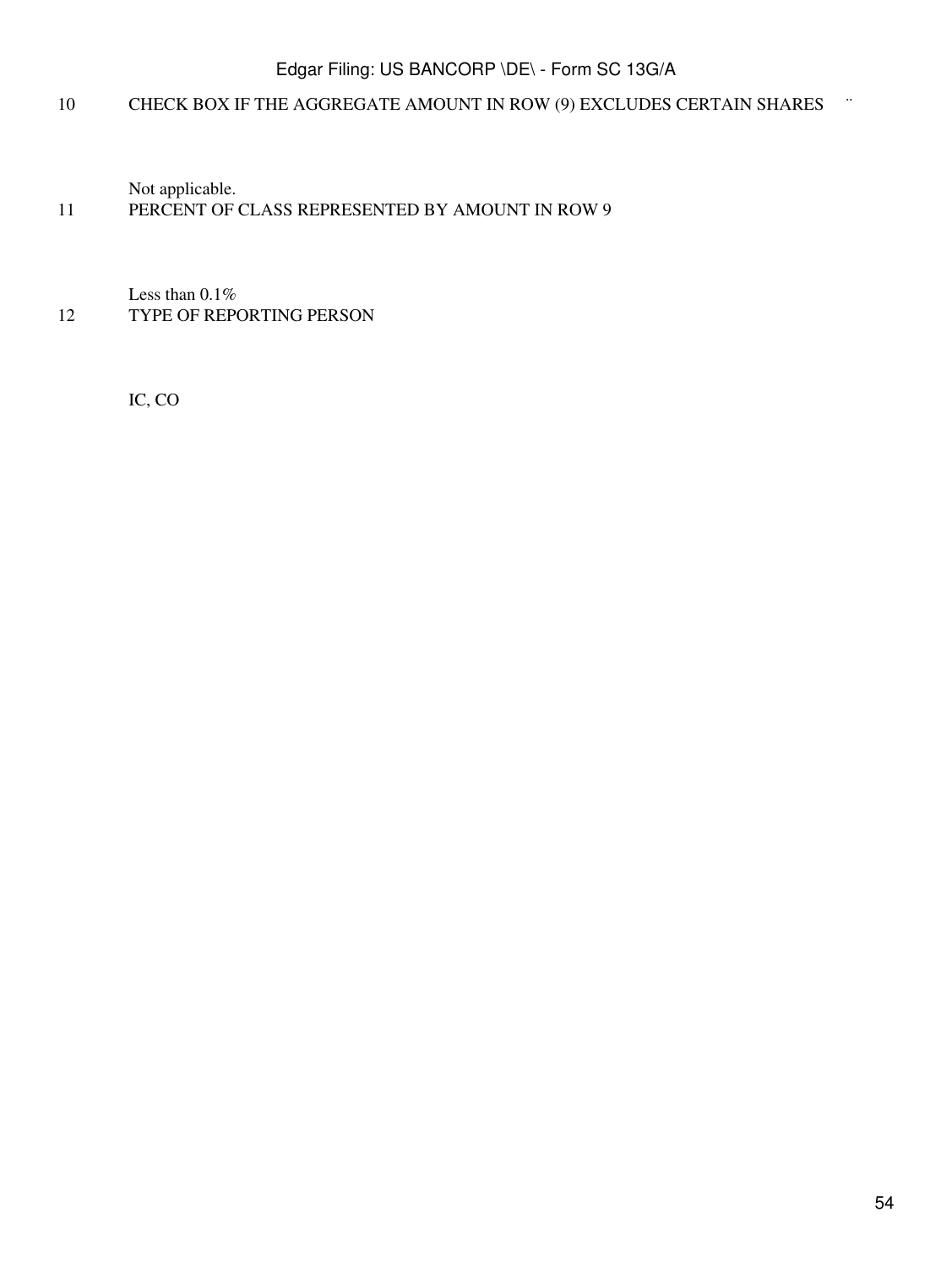# 1 NAME OF REPORTING PERSON

### WestGUARD Insurance Company

#### 2 CHECK THE APPROPRIATE BOX IF A MEMBER OF A GROUP

(a)  $x$  (b)  $\dddot{ }$ 

3 SEC USE ONLY

### 4 CITIZENSHIP OR PLACE OF ORGANIZATION

#### State of Pennsylvania 5 SOLE VOTING POWER

#### NUMBER OF

SHARES NONE 6 SHARED VOTING POWER

### BENEFICIALLY

OWNED BY **EACH** 25,000 shares of Common Stock 7 SOLE DISPOSITIVE POWER

#### REPORTING

PERSON NONE 8 SHARED DISPOSITIVE POWER

WITH

### 25,000 shares of Common Stock

# 9 AGGREGATE AMOUNT BENEFICIALLY OWNED BY EACH REPORTING PERSON

25,000 shares of Common Stock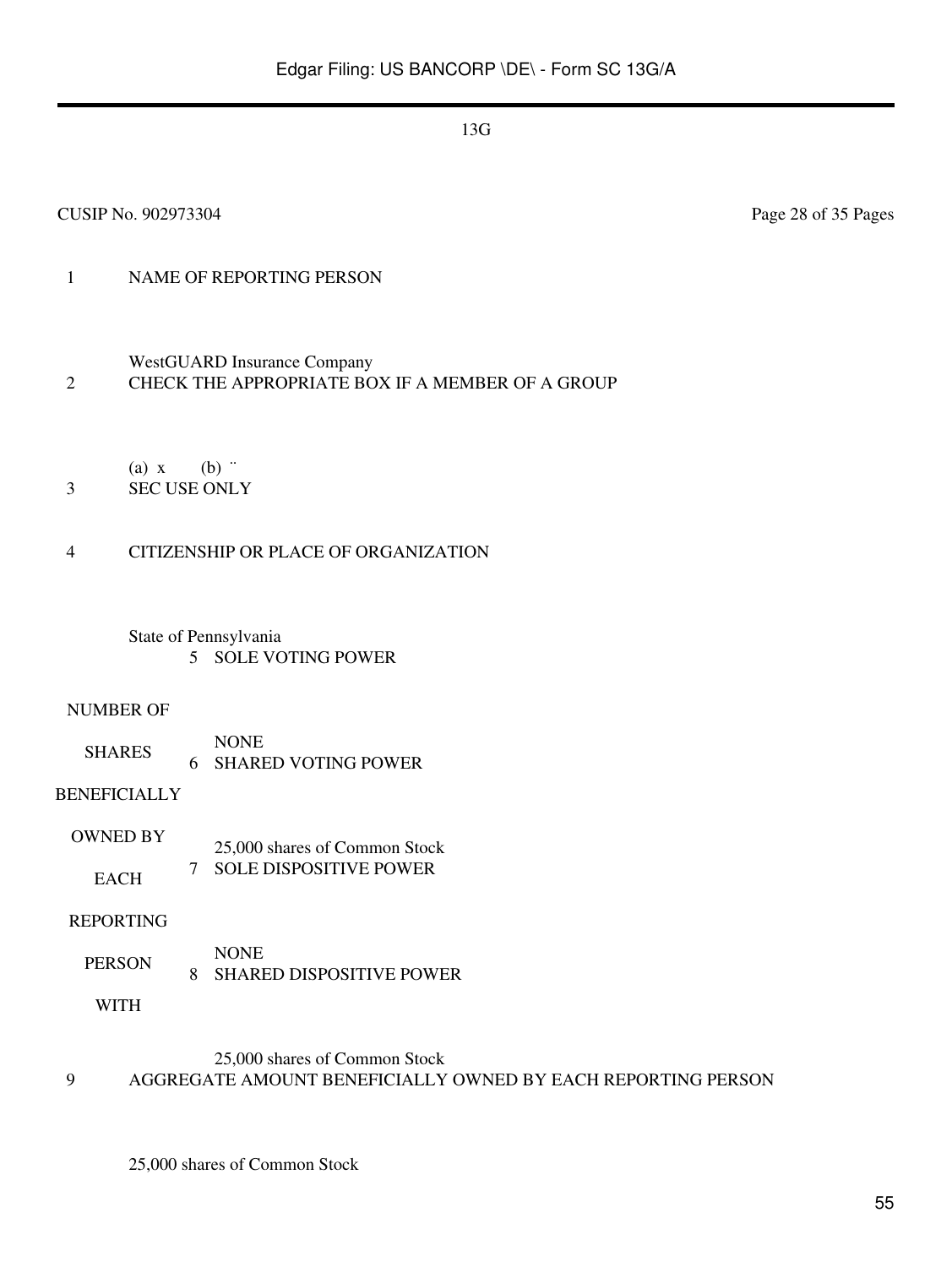# 10 CHECK BOX IF THE AGGREGATE AMOUNT IN ROW (9) EXCLUDES CERTAIN SHARES ¨

Not applicable.

### 11 PERCENT OF CLASS REPRESENTED BY AMOUNT IN ROW 9

Less than 0.1% 12 TYPE OF REPORTING PERSON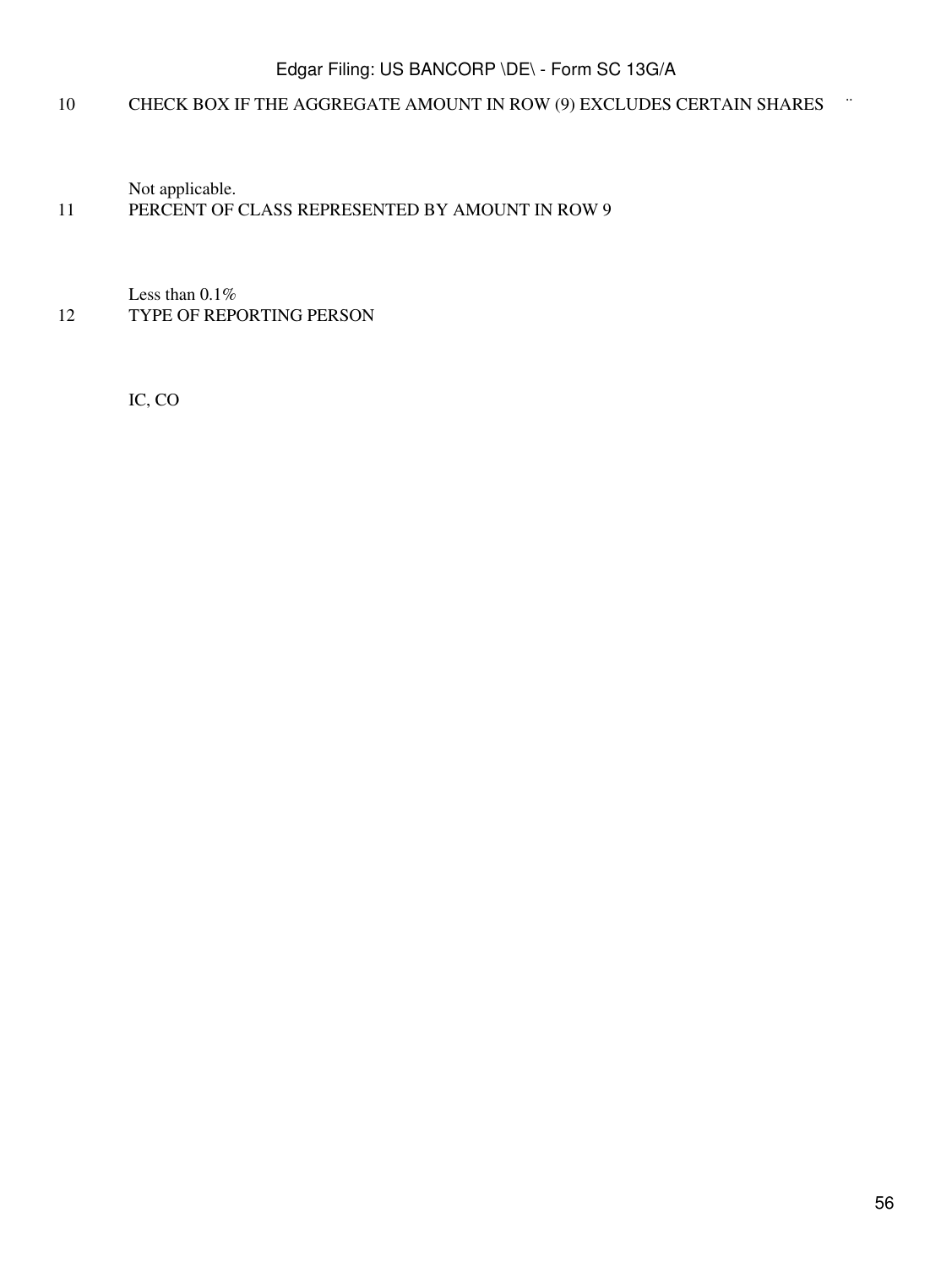# 1 NAME OF REPORTING PERSON

Philadelphia Reinsurance Corporation

2 CHECK THE APPROPRIATE BOX IF A MEMBER OF A GROUP

(a)  $x$  (b)  $\dddot{ }$ 

3 SEC USE ONLY

### 4 CITIZENSHIP OR PLACE OF ORGANIZATION

State of Pennsylvania 5 SOLE VOTING POWER

#### NUMBER OF

SHARES NONE 6 SHARED VOTING POWER

### BENEFICIALLY

OWNED BY **EACH** 373,596 shares of Common Stock 7 SOLE DISPOSITIVE POWER

#### REPORTING

PERSON NONE 8 SHARED DISPOSITIVE POWER

WITH

### 373,596 shares of Common Stock

### 9 AGGREGATE AMOUNT BENEFICIALLY OWNED BY EACH REPORTING PERSON

373,596 shares of Common Stock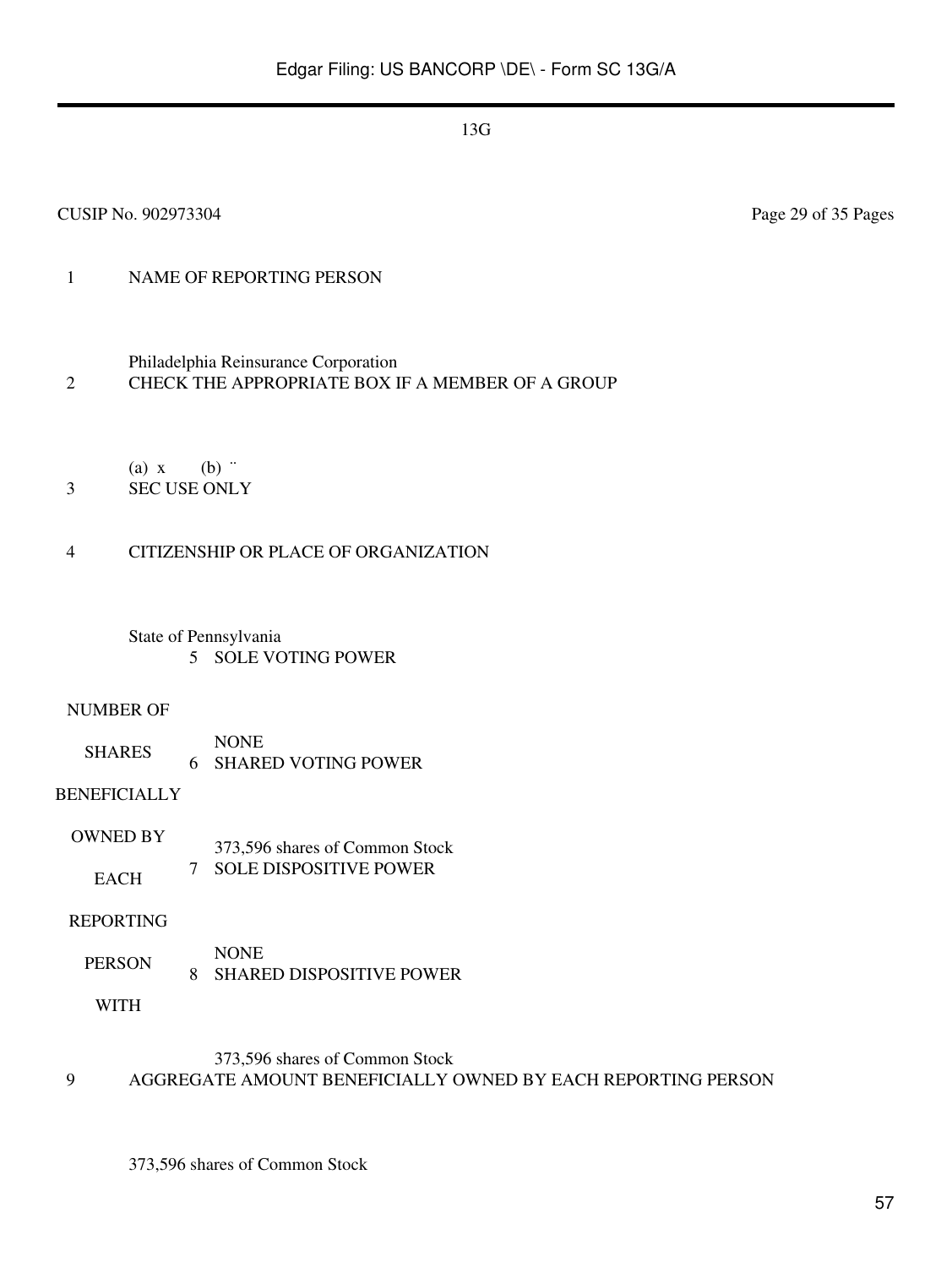# 10 CHECK BOX IF THE AGGREGATE AMOUNT IN ROW (9) EXCLUDES CERTAIN SHARES ¨

Not applicable.

### 11 PERCENT OF CLASS REPRESENTED BY AMOUNT IN ROW 9

Less than 0.1% 12 TYPE OF REPORTING PERSON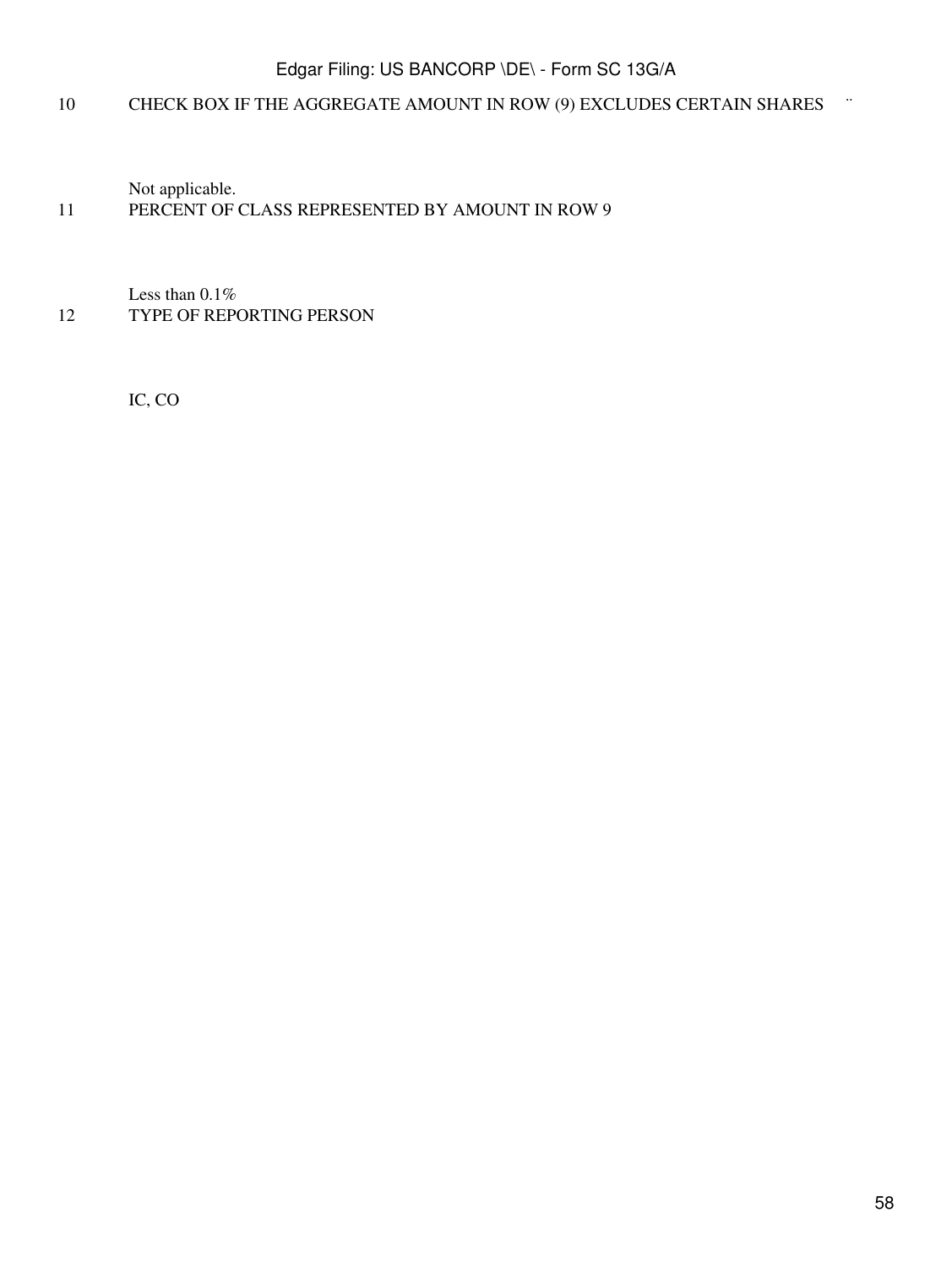CUSIP No. 902973304 Page 30 of 35 Pages

# 1 NAME OF REPORTING PERSON

Am Guard Insurance Company

### 2 CHECK THE APPROPRIATE BOX IF A MEMBER OF A GROUP

(a)  $x$  (b)  $\dddot{ }$ 

3 SEC USE ONLY

### 4 CITIZENSHIP OR PLACE OF ORGANIZATION

State of Pennsylvania 5 SOLE VOTING POWER

#### NUMBER OF

SHARES NONE 6 SHARED VOTING POWER

#### BENEFICIALLY

OWNED BY **EACH** 203,400 shares of Common Stock 7 SOLE DISPOSITIVE POWER

#### REPORTING

PERSON NONE 8 SHARED DISPOSITIVE POWER

WITH

### 203,400 shares of Common Stock

#### 9 AGGREGATE AMOUNT BENEFICIALLY OWNED BY EACH REPORTING PERSON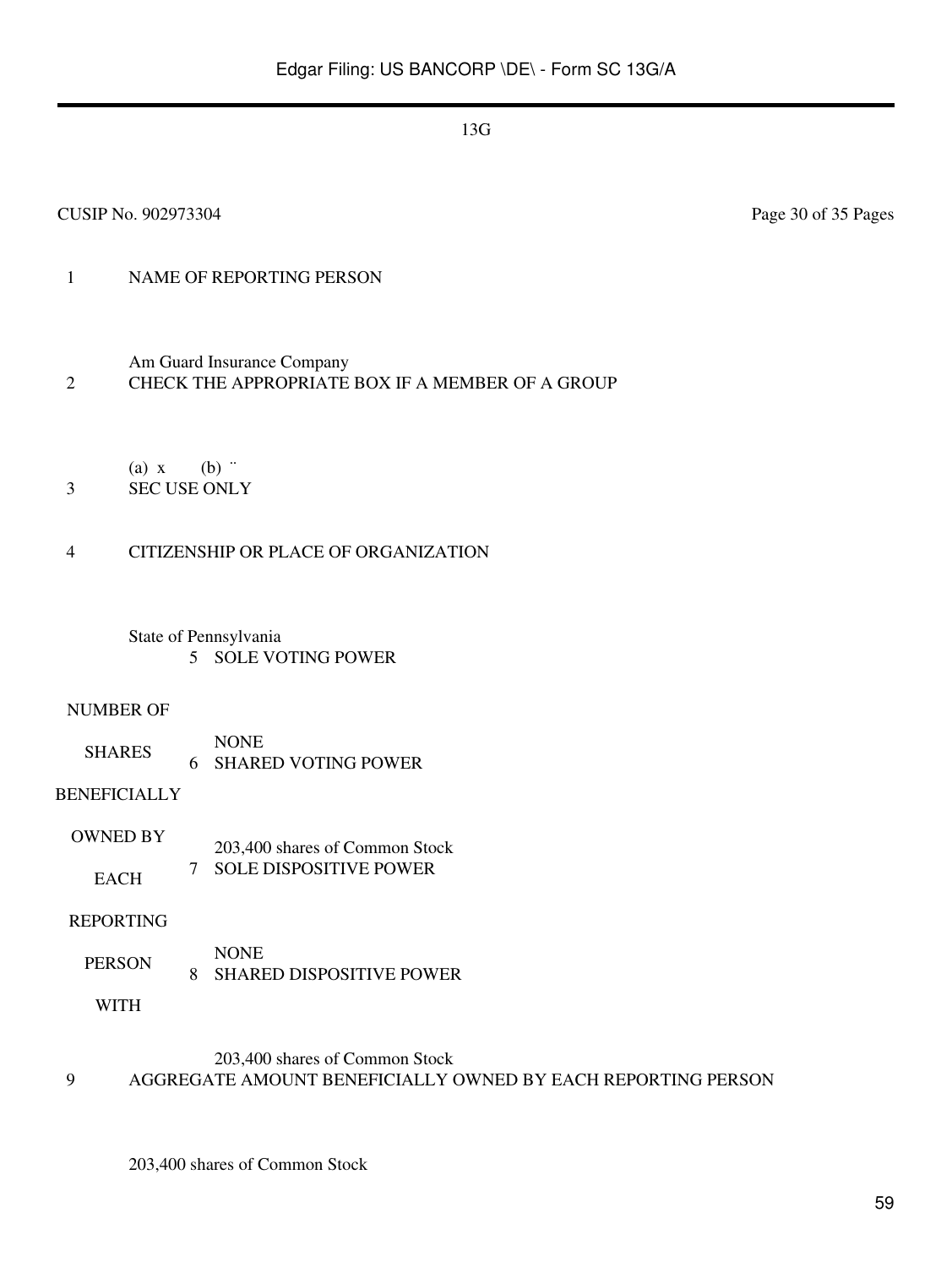# 10 CHECK BOX IF THE AGGREGATE AMOUNT IN ROW (9) EXCLUDES CERTAIN SHARES ¨

Not applicable.

### 11 PERCENT OF CLASS REPRESENTED BY AMOUNT IN ROW 9

Less than 0.1% 12 TYPE OF REPORTING PERSON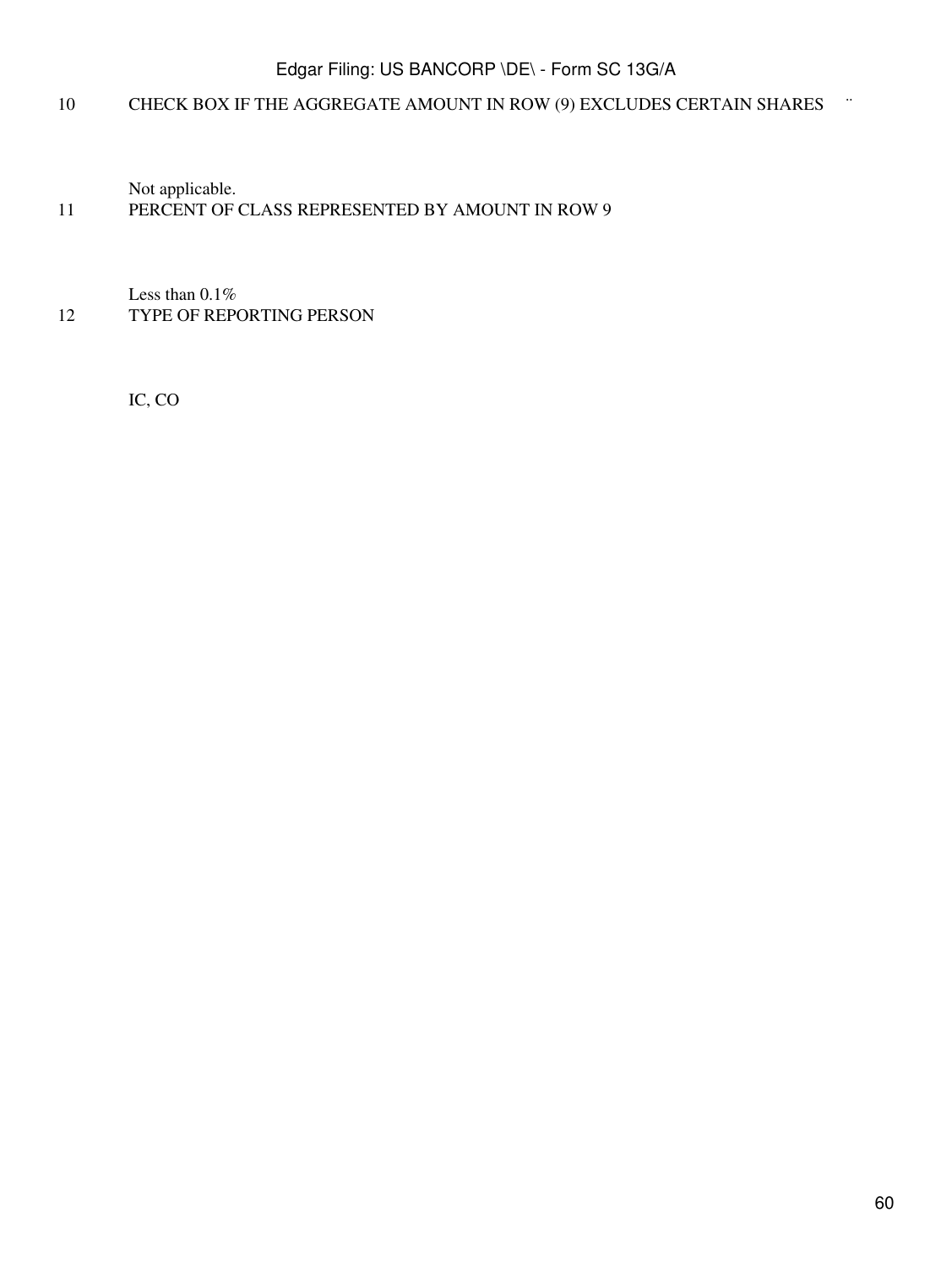Page 31 of 35 Pages

#### **SCHEDULE 13G**

**Item 1.**

**(a) Name of Issuer** U.S. Bancorp

(b) **Address of Issuer s Principal Executive Offices** 800 Nicollett Mall, Minneapolis, MN 55402

**Item 2(a).Name of Person Filing:**

### **Item 2(b).Address of Principal Business Office:**

### **Item 2(c). Citizenship:**

| Warren E. Buffett                        | Berkshire Hathaway Inc.                   |
|------------------------------------------|-------------------------------------------|
| 3555 Farnam Street                       | 3555 Farnam Street                        |
| Omaha, Nebraska 68131                    | Omaha, Nebraska 68131                     |
| United States citizen                    | Delaware                                  |
| National Indemnity Company               | National Indemnity Company of the South   |
| 3024 Harney Street                       | 3024 Harney Street                        |
| Omaha, Nebraska 68131                    | Omaha, NE 68131                           |
| Nebraska                                 | Florida                                   |
| National Fire & Marine Insurance Company | Redwood Fire & Casualty Insurance Company |
| 3024 Harney Street                       | 1314 Douglas Street                       |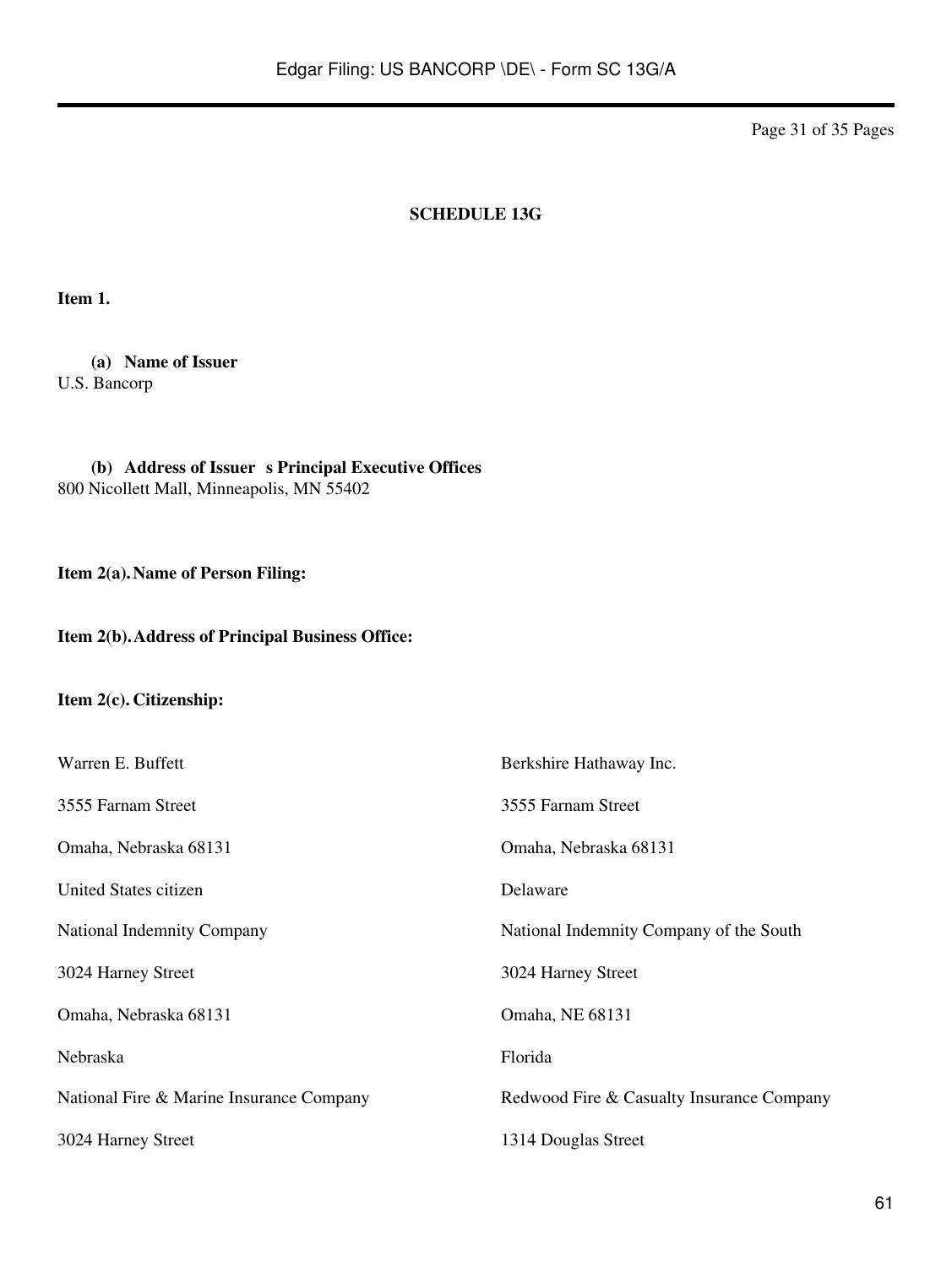| Omaha, Nebraska 68131        | Omaha, NE 68102                                |
|------------------------------|------------------------------------------------|
| Nebraska                     | Nebraska                                       |
| Columbia Insurance Company   | <b>GEICO</b> Corporation                       |
| 3024 Harney Street           | One GEICO Plaza                                |
| Omaha, Nebraska 68131        | Washington, DC 20076                           |
| Nebraska                     | Delaware                                       |
| General Re Corporation       | Government Employees Insurance Company         |
| 120 Long Ridge Road          | One GEICO Plaza                                |
| Stamford, CT 06902           | Washington, DC 20076                           |
| Delaware                     | Delaware                                       |
| General Re Life Corporation  | General Star Indemnity Company                 |
| 120 Long Ridge Road          | 120 Long Ridge Road                            |
| Stamford, CT 06902           | Stamford, CT 06902                             |
| Delaware                     | Delaware                                       |
|                              |                                                |
| Am Guard Insurance Company   | Berkshire Hathaway Specialty Insurance Company |
| c/o Berkshire Hathaway Guard | 3024 Harney Street                             |
| P.O. Box A-H                 | Omaha, NE 68131                                |
| Wilkes-Barre, PA 18703       | Nebraska                                       |
| Pennsylvania                 |                                                |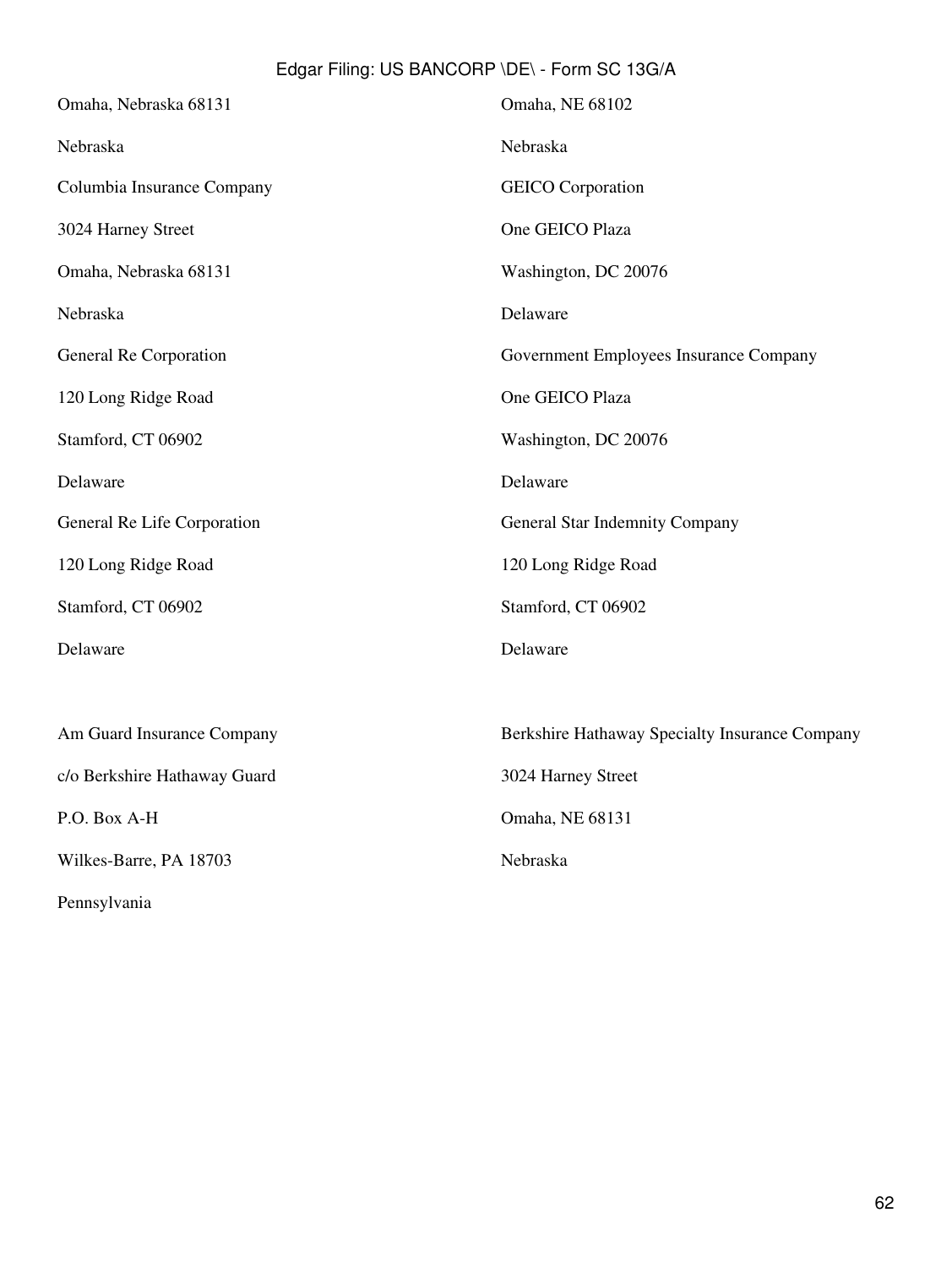Page 32 of 35 Pages

| U.S. Investment Corporation              | General Reinsurance Corporation                |  |
|------------------------------------------|------------------------------------------------|--|
| 190 South Warner Road                    | 120 Long Ridge Road                            |  |
| Wayne, PA 19087                          | Stamford, CT 06902                             |  |
| Pennsylvania                             |                                                |  |
| Mount Vernon Fire Insurance Company      | U.S. Underwriters Insurance Company            |  |
| 190 South Warner Road                    | 190 South Warner Road                          |  |
| Wayne, PA 19087                          | Wayne, PA 19087                                |  |
| Pennsylvania                             | North Dakota                                   |  |
| United States Liability                  | Medical Protective Corporation                 |  |
| <b>Insurance Company</b>                 | 5814 Reed Road                                 |  |
| 190 South Warner Road                    | Ft. Wayne, IN 48635                            |  |
| Wayne, PA 19087                          | Indiana                                        |  |
| Pennsylvania                             |                                                |  |
|                                          | Benjamin Moore Pension Trust                   |  |
| The Medical Protective Company           | c/o Benjamin Moore & Co.                       |  |
| 5814 Reed Road                           | 51 Chestnut Ridge Road                         |  |
| Ft. Wayne, IN 48635                      | Montvale, New Jersey 07645                     |  |
| Indiana                                  | New Jersey                                     |  |
|                                          |                                                |  |
| Berkshire Hathaway Assurance Corporation | Berkshire Hathaway Homestate Insurance Company |  |
| 3024 Harvey Street                       | 1314 Douglas Street                            |  |
| Omaha, NE 68131                          | Omaha, NE 68102                                |  |
| New York                                 | Nebraska                                       |  |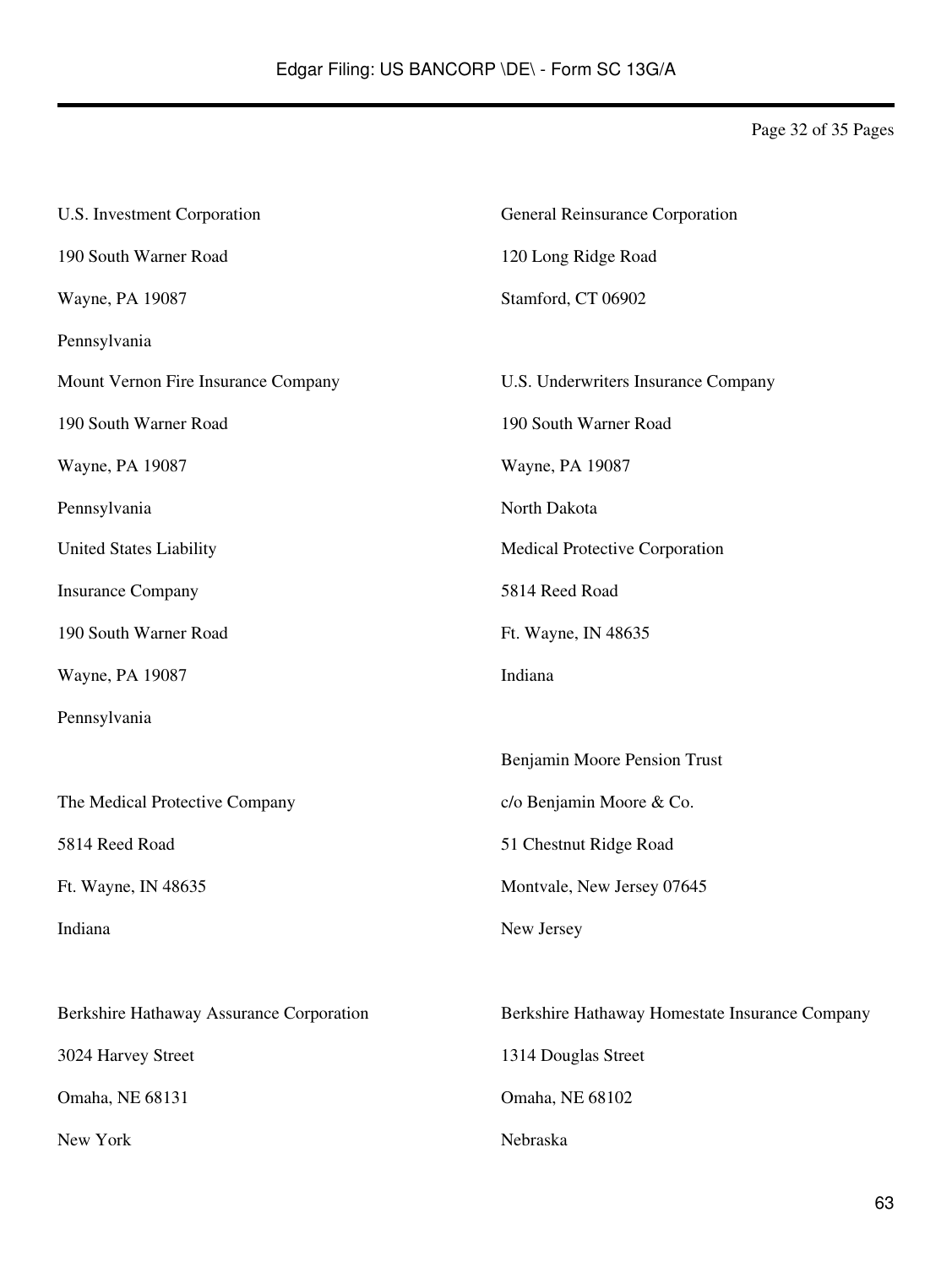| National Indemnity Company of Mid America | <b>GEICO</b> Indemnity Company       |
|-------------------------------------------|--------------------------------------|
| 3024 Harvey Street                        | 5260 Western Ave.                    |
| Omaha, NE 68131                           | Chevy Chase, MD 20815                |
| Iowa                                      | Maryland                             |
| NorGUARD Insurance Company                | Philadelphia Reinsurance Corporation |
| c/o Berkshire Hathaway Guard              | 3024 Harvey Street                   |
| P.O. Box A-H                              | Omaha, NE 68131                      |
| Wilkes<br>Barre, PA 18703                 | Pennsylvania                         |
| Pennsylvania                              |                                      |
| <b>WestGUARD Insurance Company</b>        |                                      |
| c/o Berkshire Hathaway GUARD              |                                      |
| P.O. Box A-H                              |                                      |
| Barre, PA 18703<br>Wilkes                 |                                      |
|                                           |                                      |

Pennsylvania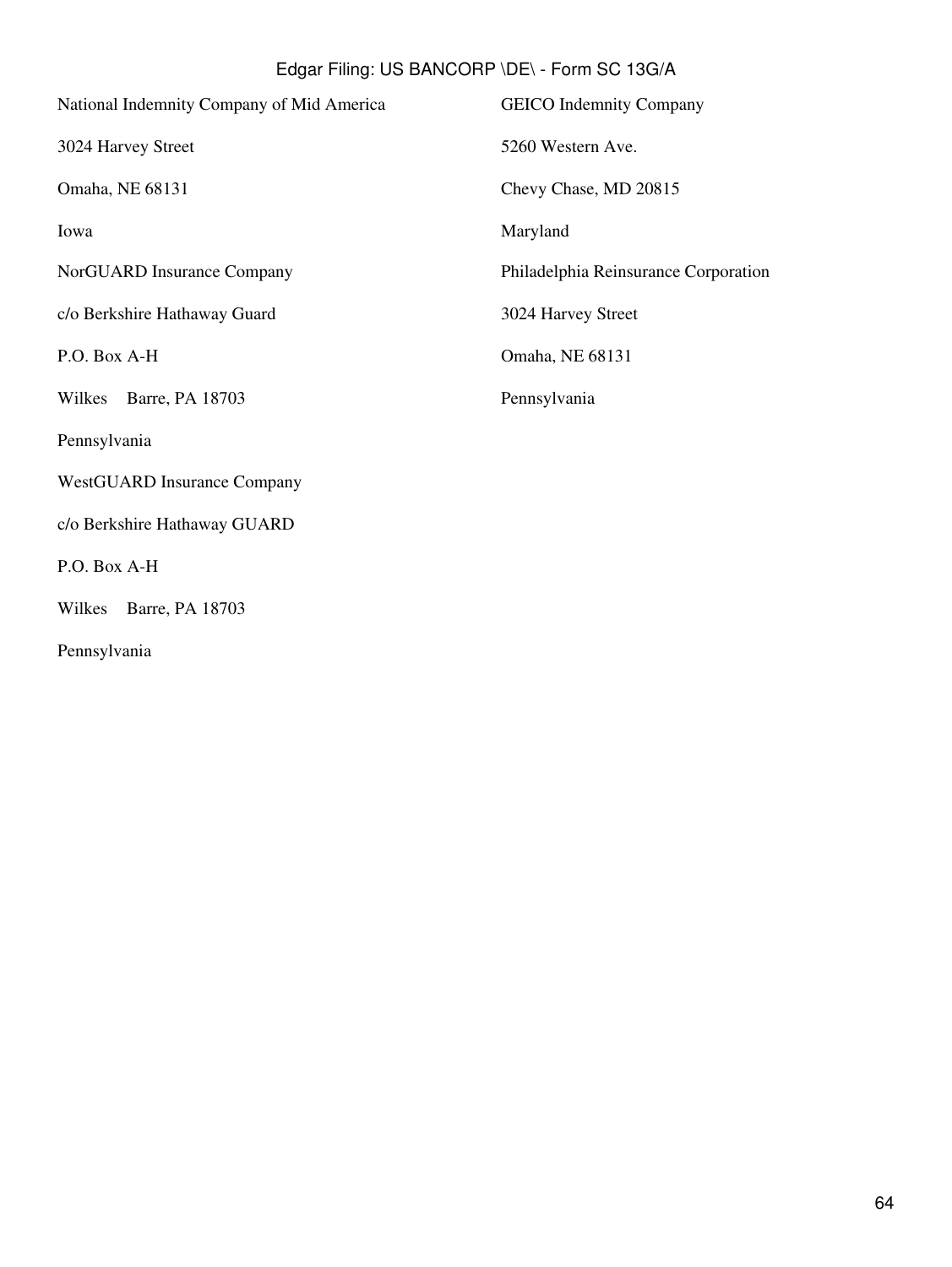Page 33 of 35 Pages

**(d) Title of Class of Securities** Common Stock

**(e) CUSIP Number** 902973304

#### **Item 3. If this statement is filed pursuant to § 240.13d-1(b), or 240.13d-2(b) or (c), check whether the person filing is a:**

Warren E. Buffett (an individual who may be deemed to control Berkshire Hathaway Inc.), Berkshire Hathaway Inc., GEICO Corporation, General Re Corporation, U.S. Investment Corporation, and Medical Protective Corporation are each a Parent Holding Company or Control Person, in accordance with § 240**.**13d-1(b)(1)(ii)(G).

National Indemnity Company, National Fire & Marine Insurance Company, Columbia Insurance Company, National Indemnity Company of the South, Redwood Fire and Casualty Insurance Company, Government Employees Insurance Company, General Reinsurance Corporation, Mount Vernon Insurance Company, U.S. Underwriters Insurance Company, United States Liability Insurance Company, The Medical Protective Company, Berkshire Hathaway Assurance Corporation, Berkshire Hathaway Homestate Insurance Company, National Indemnity Company of Mid America, GEICO Indemnity Company and Berkshire Hathaway Specialty Insurance Company, General Star Indemnity Company, General Re Life Corporation, Philadelphia Reinsurance Corporation, NorGUARD Insurance Company, WestGUARD Insurance Company, and Am Guard Insurance Company are each an Insurance Company as defined in section  $3(a)(19)$  of the Act.

Benjamin Moore Pension Trust is an Employee Benefit Plan in accordance with **§** 240.13d-1(b)(1)(ii)(F).

The Reporting Persons together are a group in accordance with  $\S$  240.13d-1(b)(i)(ii)(K).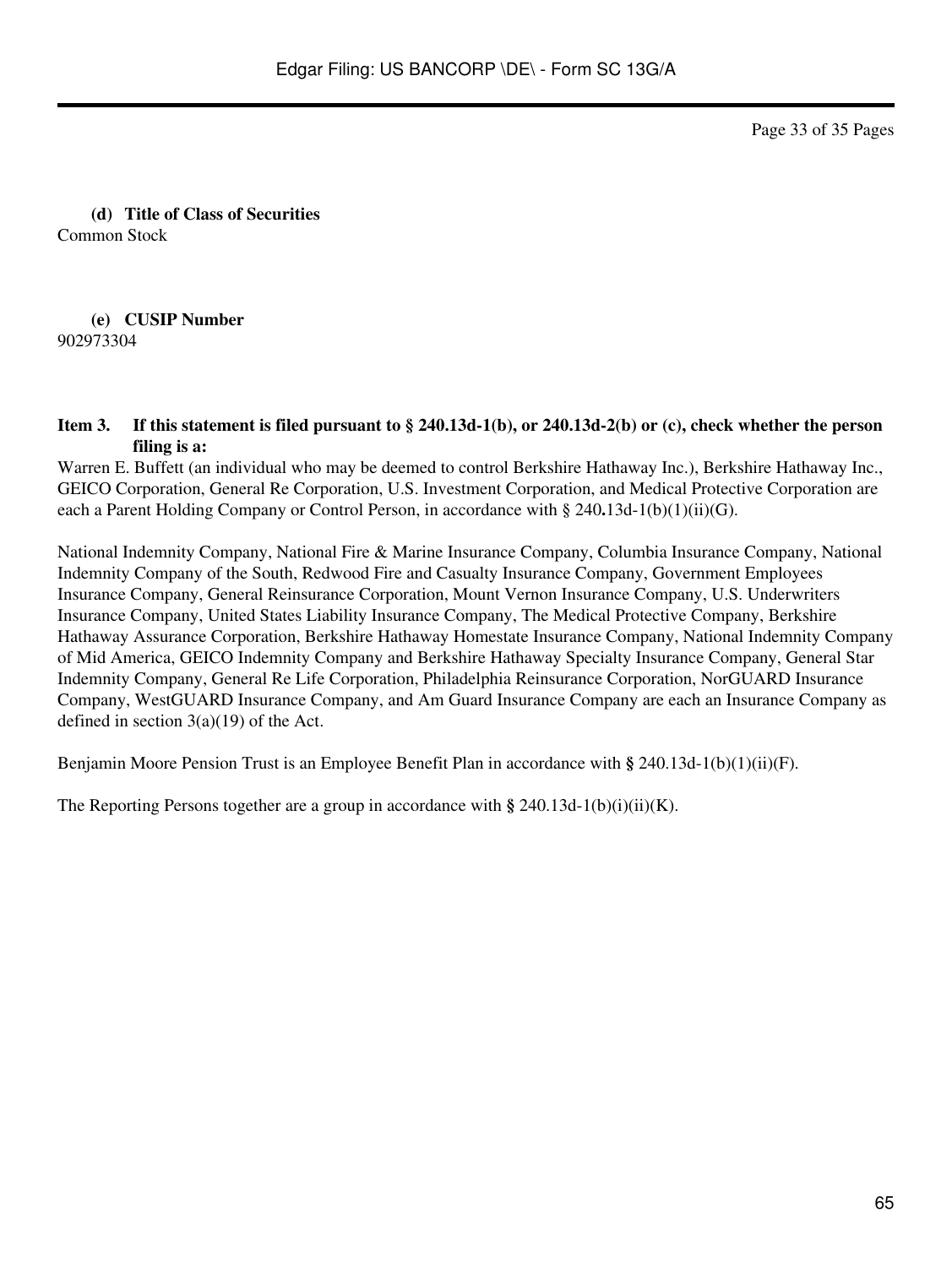Page 34 of 35 Pages

#### **Item 4. Ownership**

Provide the following information regarding the aggregate number and percentage of the class of securities of the issuer identified in Item 1.

#### **(a) Amount beneficially owned**

See the Cover Pages for each of the Reporting Persons.

#### **(b) Percent of class**

See the Cover Pages for each of the Reporting Persons.

#### **(c) Number of shares as to which such person has:**

- (i) sole power to vote or to direct the vote
- (ii) shared power to vote or to direct the vote
- (iii) sole power to dispose or to direct the disposition of

(iv) shared power to dispose or to direct the disposition of See the Cover Pages for each of the Reporting Persons**.**

**Item 5. Ownership of Five Percent or Less of a Class.** Not Applicable.

**Item 6. Ownership of More than Five Percent on Behalf of Another Person.** Not Applicable.

# **Item 7. Identification and Classification of the Subsidiary Which Acquired the Security Being Reported on By the Parent Holding Company or Control Person.**

See Exhibit A.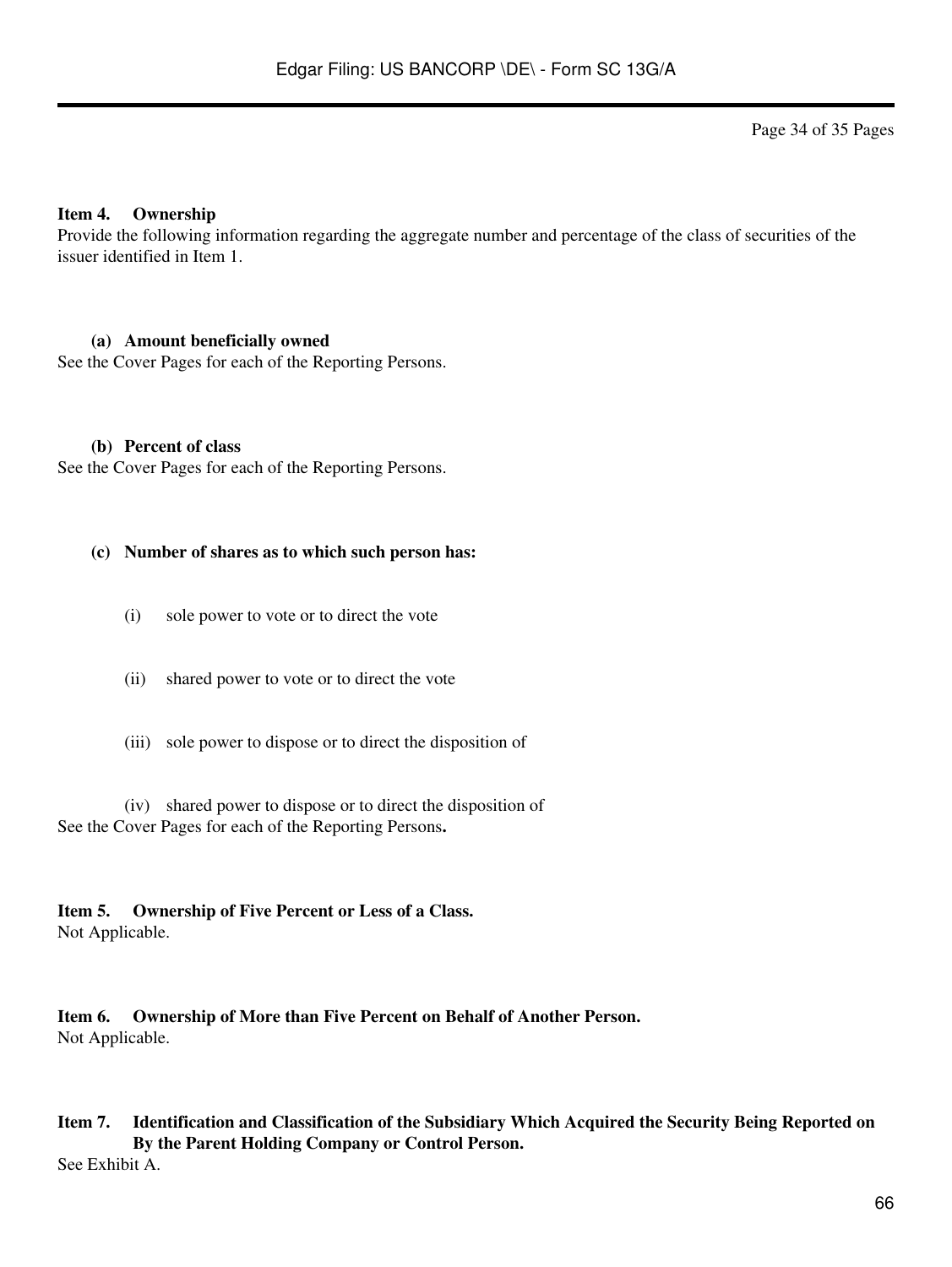### **Item 8. Identification and Classification of Members of the Group.**

Not Applicable.

#### **Item 9. Notice of Dissolution of Group.**

Not Applicable.

### **Item 10. Certification.**

By signing below I certify that, to the best of my knowledge and belief, the securities referred to above were acquired and are held in the ordinary course of business and were not acquired and are not held for the purpose of or with the effect of changing or influencing the control of the issuer of the securities and were not acquired and are not held in connection with or as a participant in any transaction having that purpose or effect, other than activities solely in connection with a nomination under §240.14a-11.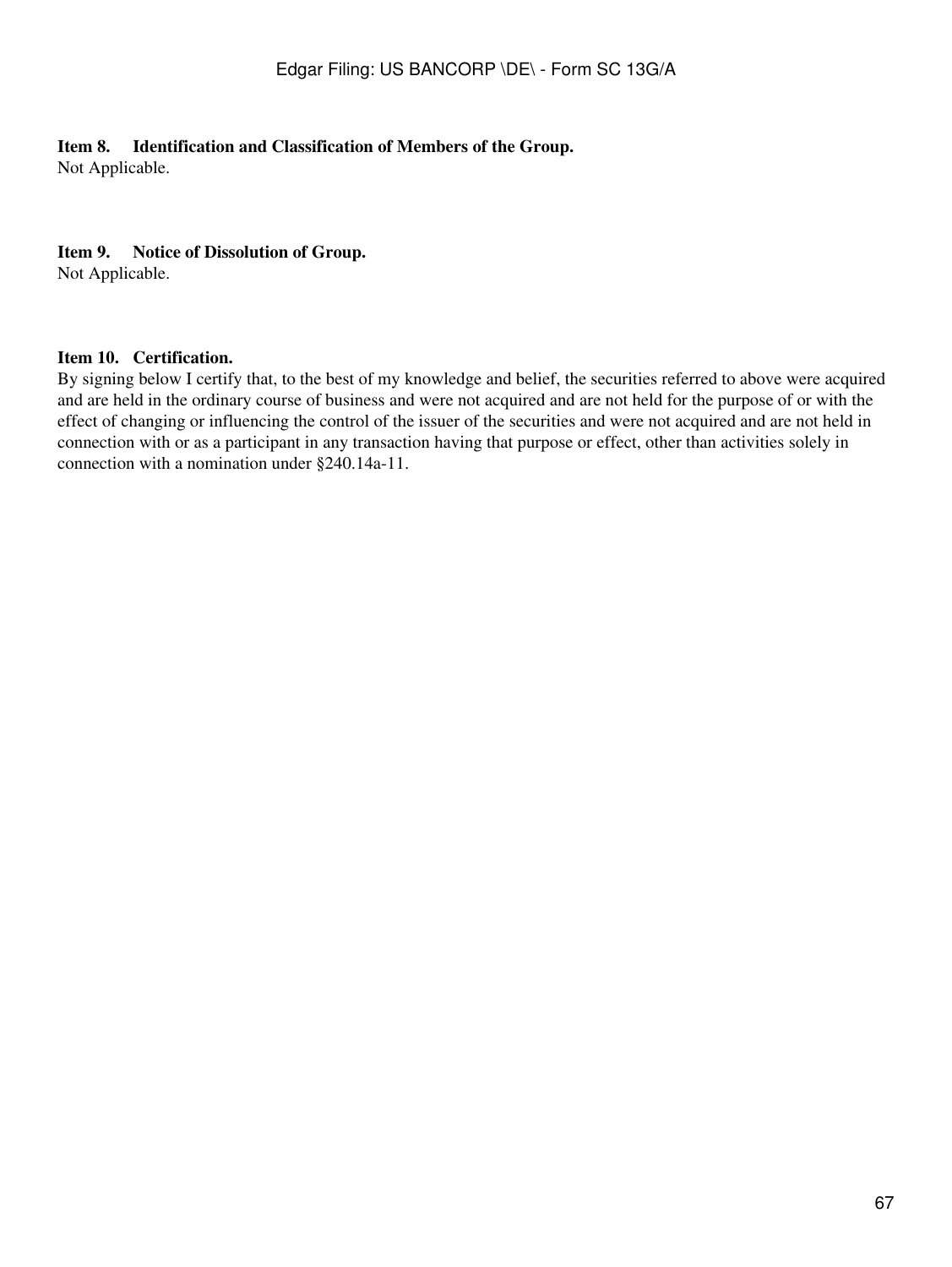Page 35 of 35 Pages

#### **SIGNATURES**

After reasonable inquiry and to the best of my knowledge and belief, I certify that the information set forth in this statement is true, complete and correct.

Dated this 17<sup>th</sup> day of February, 2015

/s/ Warren E. Buffett Warren E. Buffett

BERKSHIRE HATHAWAY INC.

By: /s/ Warren E. Buffett Warren E. Buffett Chairman of the Board

NATIONAL INDEMNITY COMPANY,

NATIONAL FIRE AND MARINE INSURANCE CON

COLUMBIA INSURANCE COMPANY, NATIONAL

INDEMNITY COMPANY OF THE SOUTH, REDWOOD FIRE

AND CASUALTY INSURANCE COMPANY, GEICO

CORPORATION, GOVERNMENT EMPLOYEES INSURANCE

CORPORATION, GENERAL RE CORPORATION, GENERAL

REINSURANCE CORPORATION, U.S. INVESTMENT

CORPORATION, MOUNT VERNON FIRE INSURANCE

COMPANY, U.S. UNDERWRITERS INSURANCE COMPANY,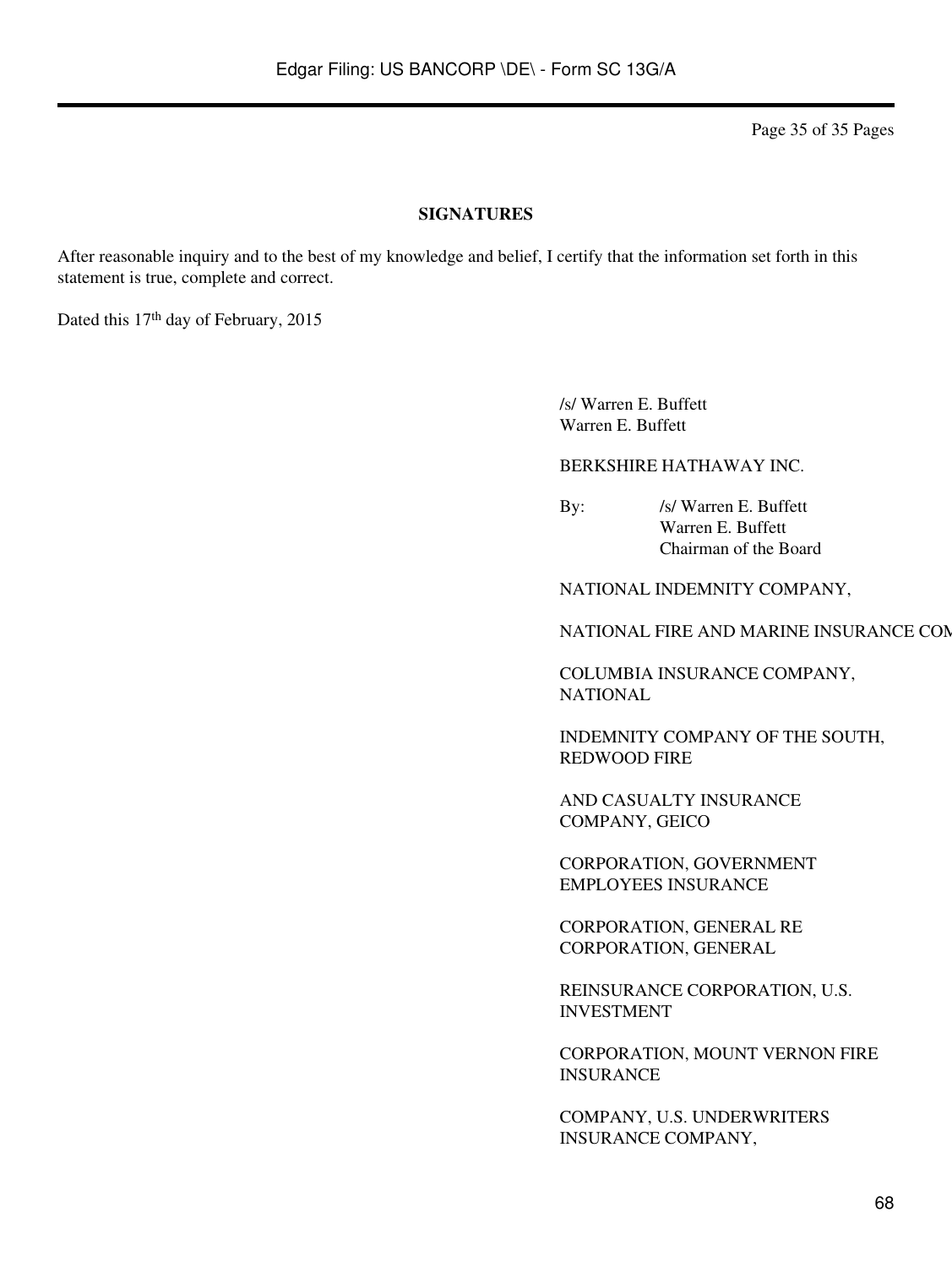UNITED STATES LIABILITY INSURANCE COMPANY,

MEDICAL PROTECTIVE CORPORATION, THE MEDICAL

PROTECTIVE COMPANY, BENJAMIN

MOORE PENSION TRUST,

BERKSHIRE HATHAWAY ASSURANCE

CORPORATION, BERKSHIRE

HATHAWAY HOMESTATE INSURANCE COMPANY,

NATIONAL INDEMNITY

COMPANY OF MID AMERICA,

GEICO INDEMNITY COMPANY AND

BERKSHIRE HATHAWAY SPECIALTY

INSURANCE COMPANY,

GENERAL STAR INDEMNITY COMPANY,

GENERAL RE LIFE CORPORATION, AND

AM GUARD INSURANCE COMPANY

PHILADELPHIA REINSURANCE **CORPORATION** 

NORGUARD INSURANCE COMPANY

### WESTGUARD INSURANCE COMPANY

By: /s/ Warren E. Buffett Warren E. Buffett Attorney-in-Fact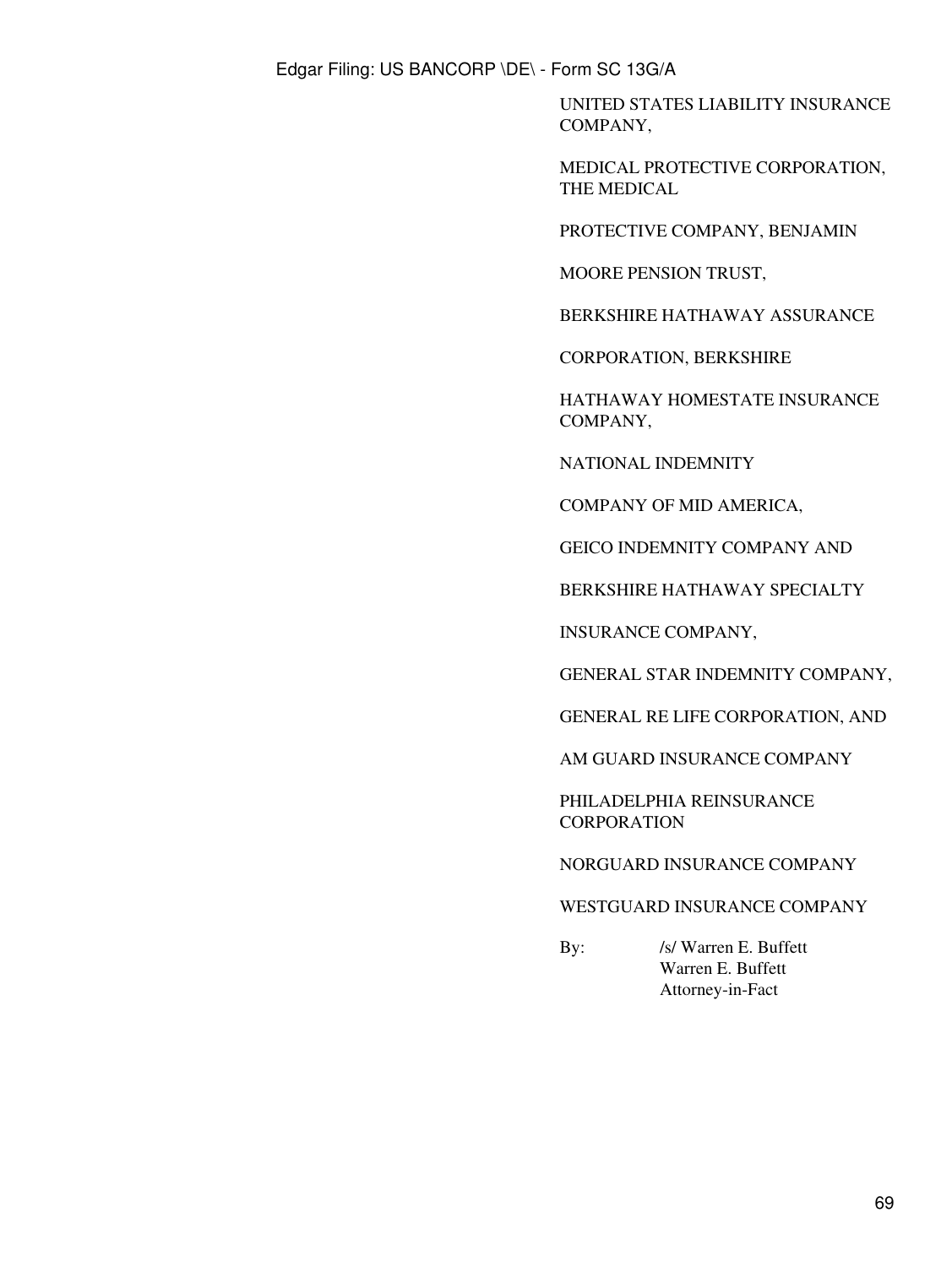### **SCHEDULE 13G**

#### **EXHIBIT A**

#### **RELEVANT SUBSIDIARIES AND MEMBERS OF FILING GROUP**

#### PARENT HOLDING COMPANIES OR CONTROL PERSONS:

- Warren E. Buffett (an individual who may be deemed to control Berkshire Hathaway Inc.)
- Berkshire Hathaway Inc.
- GEICO Corporation
- General Re Corporation
- U.S. Investment Corporation
- Medical Protective Corporation

#### INSURANCE COMPANIES AS DEFINED IN SECTION 3(a)(19) OF THE ACT:

- National Indemnity Company
- National Fire & Marine Insurance Company
- Columbia Insurance Company
- National Indemnity Company of the South
- Redwood Fire and Casualty Company
- Government Employees Insurance Company
- General Reinsurance Corporation
- Mount Vernon Fire Insurance Company
- U.S. Underwriters Insurance Company
- United States Liability Insurance Company
- The Medical Protective Company
- Berkshire Hathaway Assurance Corporation
- Berkshire Hathaway Homestate Insurance Company
- National Indemnity Company of Mid America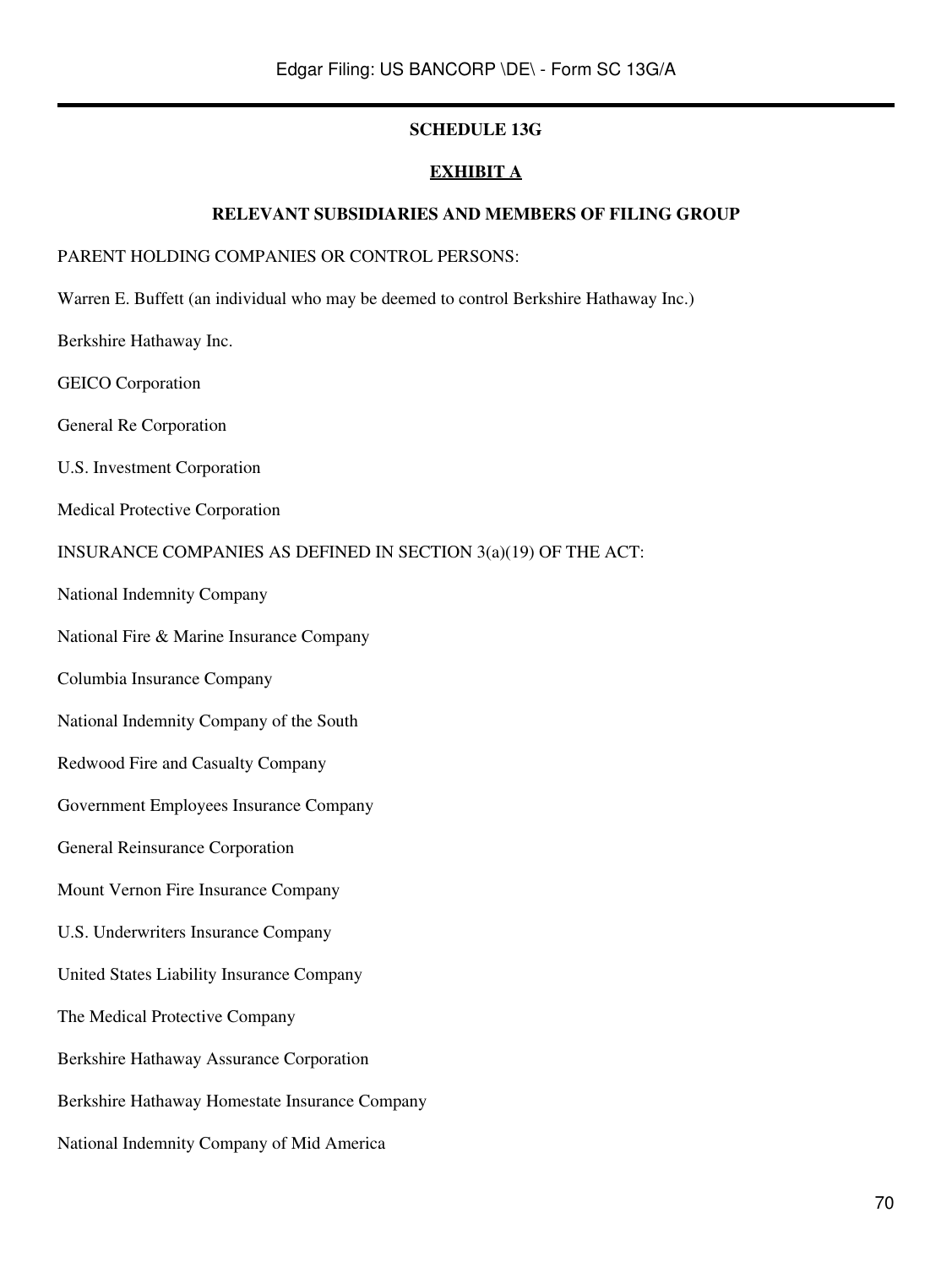- GEICO Indemnity Company
- General Re Life Corporation
- General Star Indemnity Company
- Am Guard Insurance Company
- Berkshire Hathaway Specialty Insurance Company
- Philadelphia Reinsurance Corporation
- NorGUARD Insurance Company
- WestGUARD Insurance Company

### EMPLOYEE BENEFIT PLANS IN ACCORDANCE WITH 13d-1-(b)(1)(ii)(F)

Benjamin Moore Pension Trust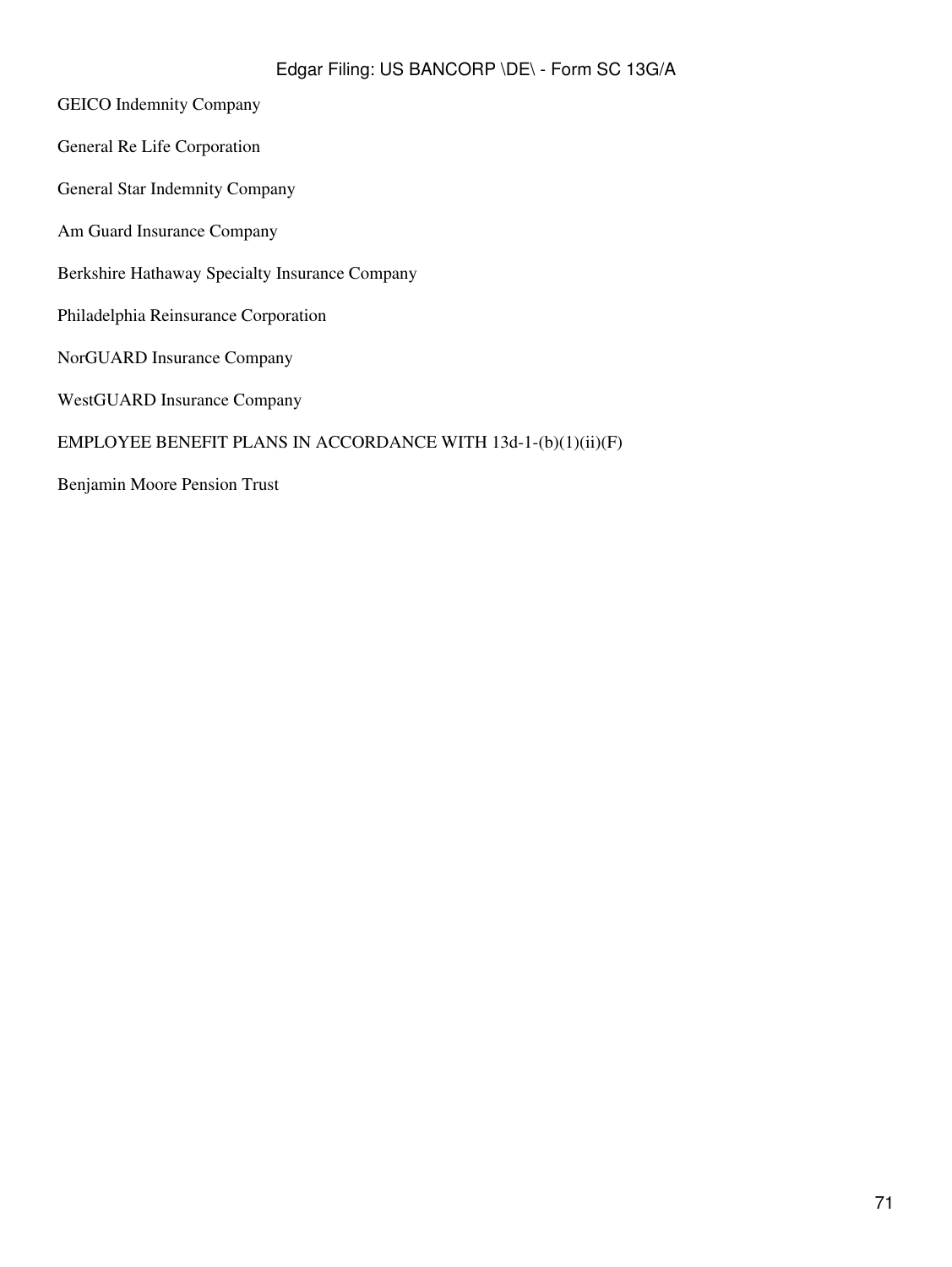Note: No Common Stock of U.S. Bancorp is held directly by Berkshire Hathaway Inc. 884,230 shares of Common Stock of U.S. Bancorp are held directly by Warren E. Buffett, an individual who may be deemed to control Berkshire Hathaway Inc.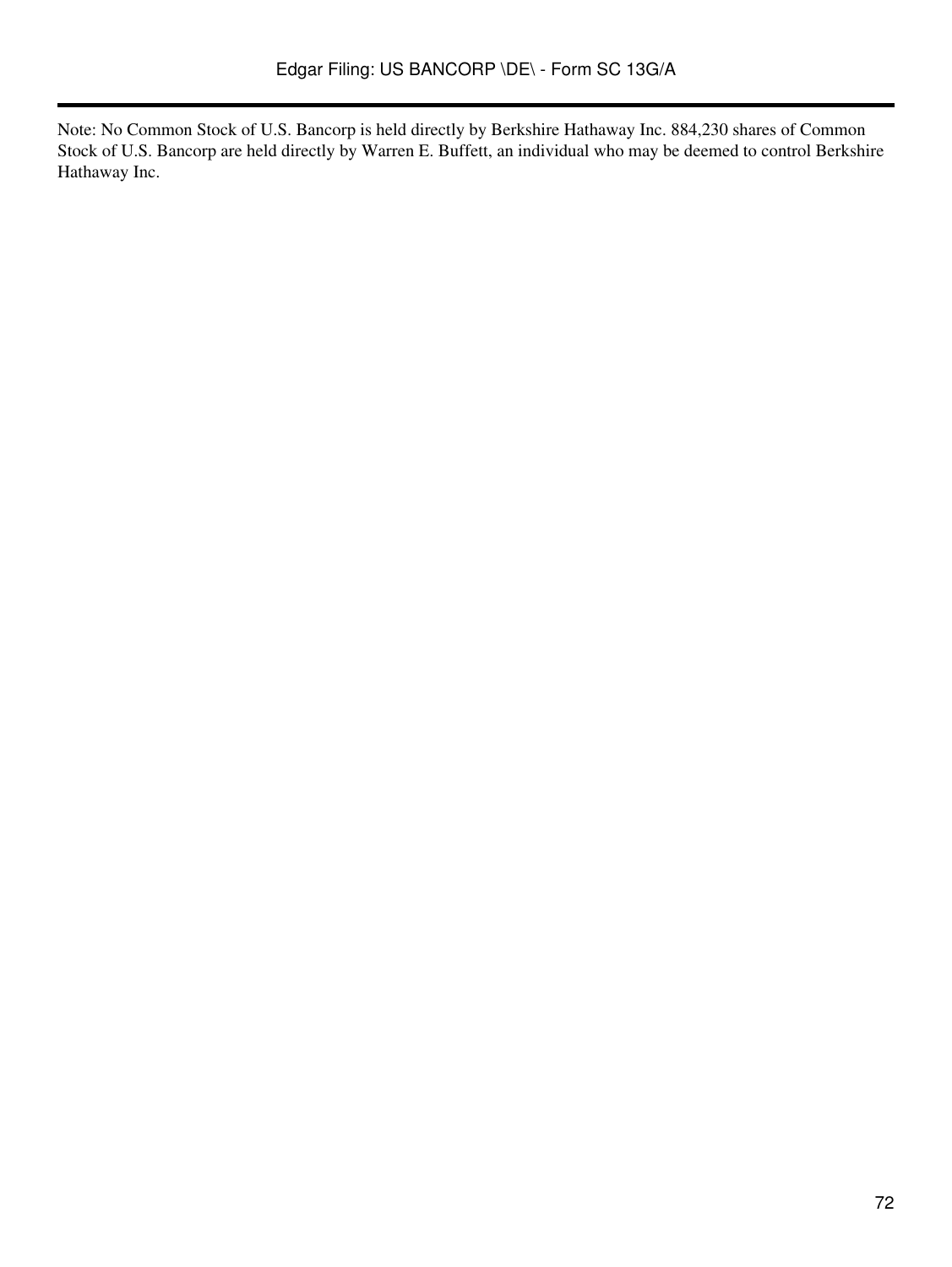## **SCHEDULE 13G**

## **EXHIBIT B**

## **JOINT FILING AGREEMENT PURSUANT TO RULE 13d-1(k)(1)**

## **AND POWER OF ATTORNEY**

The undersigned persons hereby agree that reports on Schedule 13G, and amendments thereto, with respect to the Common Stock of U.S. Bancorp may be filed in a single statement on behalf of each of such persons, and further, each of such persons designates Warren E. Buffett as its agent and Attorney-in-Fact for the purpose of executing any and all Schedule 13G filings required to be made by it with the Securities and Exchange Commission.

| Dated: February 17, 2015 | /S/Warren E. Buffett<br>Warren E. Buffett |
|--------------------------|-------------------------------------------|
|                          | Berkshire Hathaway Inc.                   |
| Dated: February 17, 2015 | /S/Warren E. Buffett                      |
|                          | By: Warren E. Buffett                     |
|                          | Title: Chairman of the Board              |
|                          | National Indemnity Company                |
| Dated: February 17, 2015 | /S/ Marc D. Hamburg                       |
|                          | By: Marc D. Hamburg                       |
|                          | Title: Chairman of the Board              |
|                          | National Fire & Marine Insurance Company  |
| Dated: February 17, 2015 | /S/ Marc D. Hamburg                       |
|                          | By: Marc D. Hamburg                       |
|                          | Title: Chairman of the Board              |
|                          | Columbia Insurance Company                |
| Dated: February 17, 2015 | /S/ Marc D. Hamburg                       |
|                          | By: Marc D. Hamburg                       |
|                          | Title: Chairman of the Board              |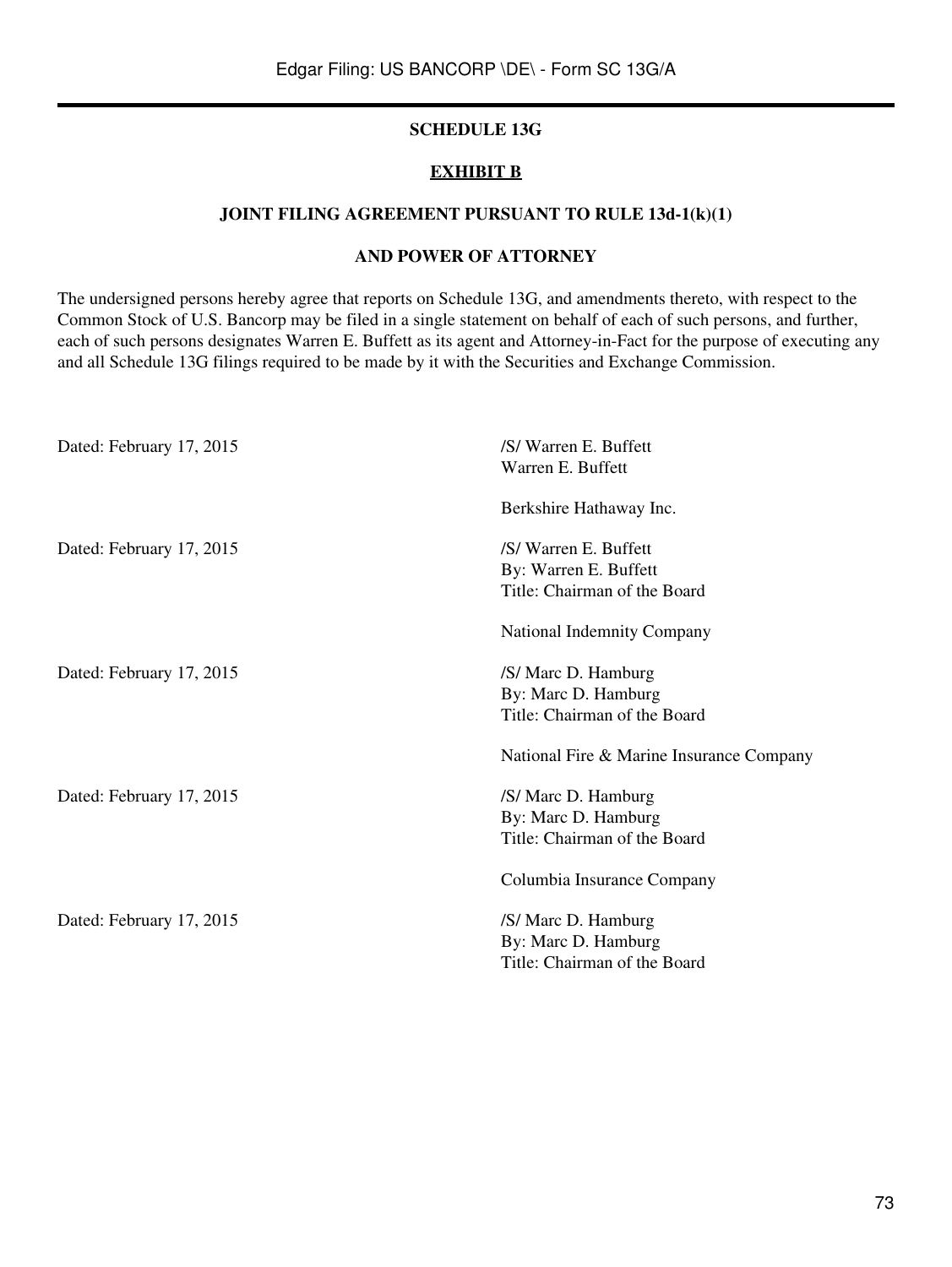|                          | National Indemnity Company of the South     |
|--------------------------|---------------------------------------------|
| Dated: February 17, 2015 | /S/ Marc D. Hamburg                         |
|                          | By: Marc D. Hamburg                         |
|                          | Title: Chairman of the Board                |
|                          | Redwood Fire and Casualty Insurance Company |
| Dated: February 17, 2015 | /S/ Marc D. Hamburg                         |
|                          | By: Marc D. Hamburg                         |
|                          | <b>Title: Assistant Secretary</b>           |
|                          | <b>GEICO</b> Corporation                    |
| Dated: February 17, 2015 | /S/ Michael H. Campbell                     |
|                          | By: Michael H. Campbell                     |
|                          | <b>Title: Vice President</b>                |
|                          | Government Employees Insurance Company      |
| Dated: February 17, 2015 | /S/ Michael H. Campbell                     |
|                          | By: Michael H. Campbell                     |
|                          | <b>Title: Vice President</b>                |
|                          | General Re Corporation                      |
| Dated: February 17, 2015 | /S/ William Gasdaska                        |
|                          | By: William Gasdaska                        |
|                          | <b>Title: Vice President</b>                |
|                          | General Reinsurance Corporation             |
| Dated: February 17, 2015 | /S/ William Gasdaska                        |
|                          | By: William Gasdaska                        |
|                          | <b>Title: Vice President</b>                |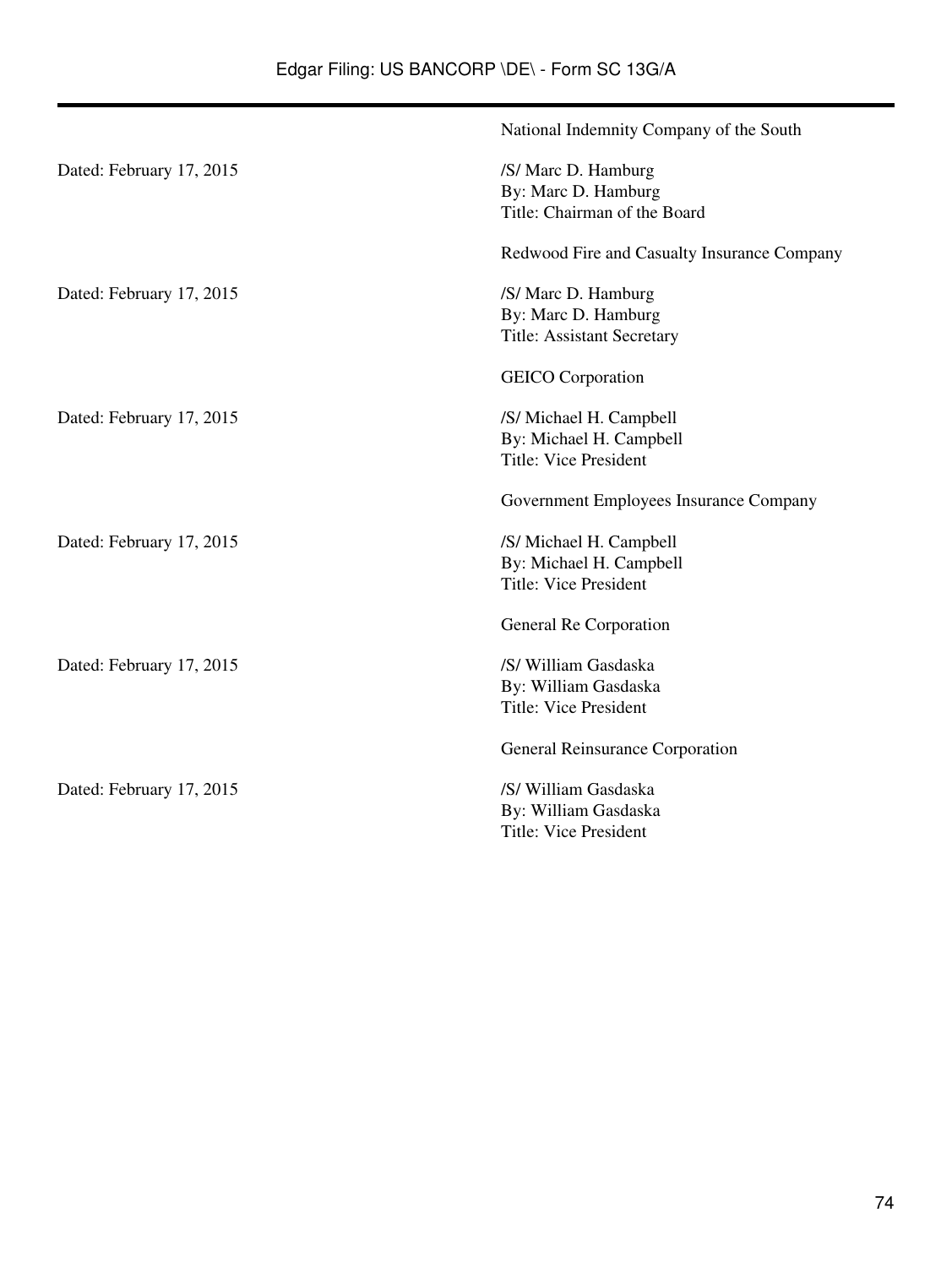|                          | U.S. Investment Corporation                                                         |
|--------------------------|-------------------------------------------------------------------------------------|
| Dated: February 17, 2015 | /S/ Louis S. Rivituso<br>By: Louis S. Rivituso<br>Title: Treasurer                  |
|                          | Mount Vernon Fire Insurance Company                                                 |
| Dated: February 17, 2015 | /S/ Louis S. Rivituso<br>By: Louis S. Rivituso<br>Title: Treasurer                  |
|                          | U.S. Underwriters Insurance Company                                                 |
| Dated: February 17, 2015 | /S/ Louis S. Rivituso<br>By: Louis S. Rivituso<br><b>Title: Treasurer</b>           |
|                          | United States Liability Insurance Company                                           |
| Dated: February 17, 2015 | /S/ Louis S. Rivituso<br>By: Louis S. Rivituso<br>Title: Treasurer                  |
|                          | The Medical Protective Company                                                      |
| Dated: February 17, 2015 | /S/ Daniel Landrigan<br>By: Daniel Landrigan<br><b>Title: Senior Vice President</b> |
|                          | Medical Protective Corporation                                                      |
| Dated: February 17, 2015 | /S/ Daniel Landrigan<br>By: Daniel Landrigan<br><b>Title: Senior Vice President</b> |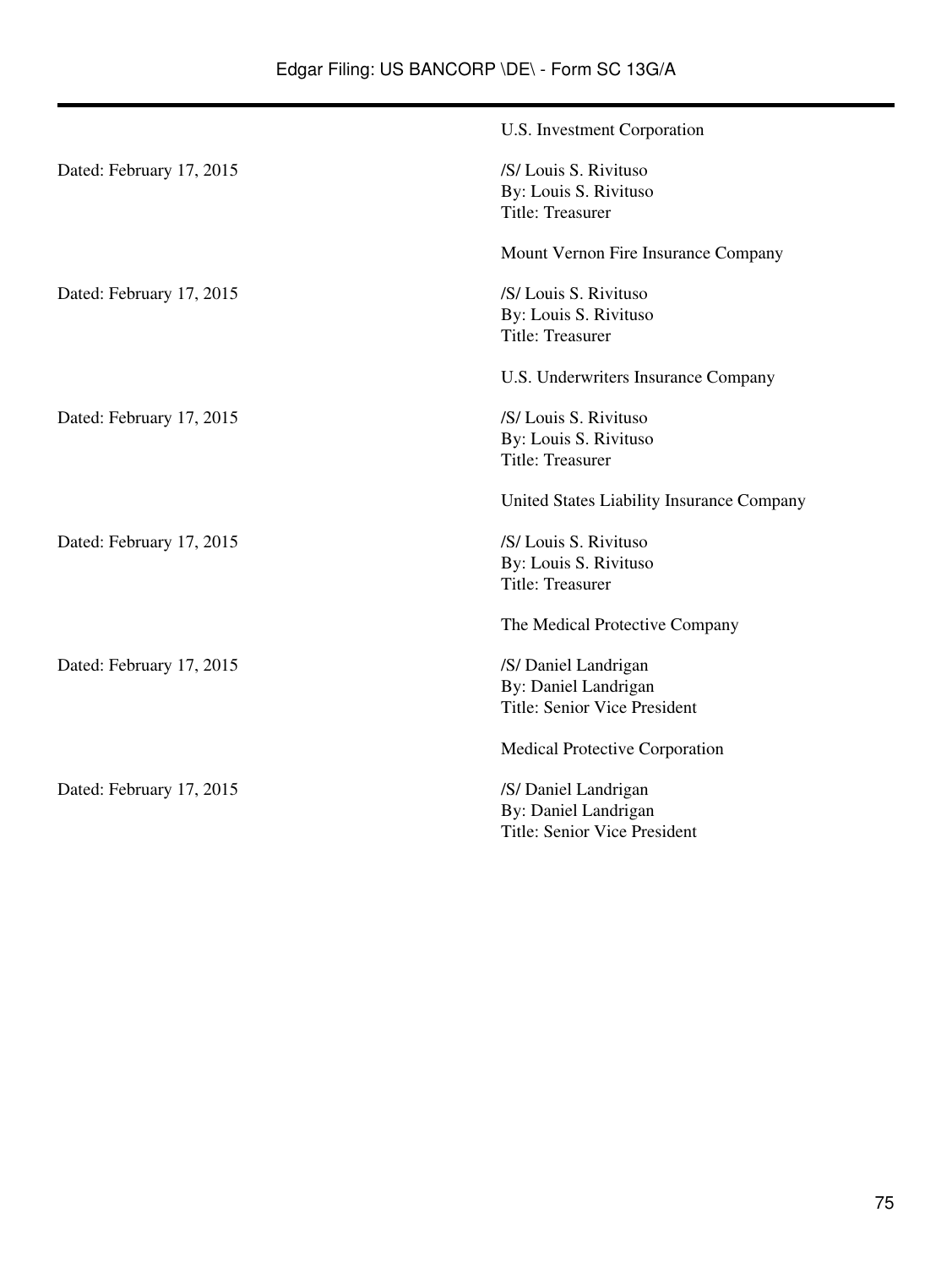|                          | Benjamin Moore Pension Trust                                                                      |
|--------------------------|---------------------------------------------------------------------------------------------------|
| Dated: February 17, 2015 | /S/ Michael Searles<br><b>By: Michael Searles</b><br>Title: President and Chief Executive Officer |
|                          | Berkshire Hathaway Assurance Corporation                                                          |
| Dated: February 17, 2015 | /S/ Dale D. Geistkemper<br>By: Dale D. Geistkemper<br><b>Title: Treasurer</b>                     |
|                          | Berkshire Hathaway Homestate Insurance Company                                                    |
| Dated: February 17, 2015 | /S/ Andrew Linkhart<br>By: Andrew Linkhart<br><b>Title: Treasurer</b>                             |
|                          | <b>GEICO</b> Indemnity Company                                                                    |
| Dated: February 17, 2015 | /S/ Michael H. Campbell<br>By: Michael H. Campbell<br><b>Title: Vice President</b>                |
|                          | Berkshire Hathaway Specialty Insurance Company                                                    |
| Dated: February 17, 2015 | /S/ Dale D. Geistkemper<br>By: Dale D. Geistkemper<br><b>Title: Treasurer</b>                     |
|                          | General Re Life Corporation                                                                       |
| Dated: February 17, 2015 | /S/ Joseph Conetta<br>By: Joseph Conetta<br>Title: Treasurer                                      |